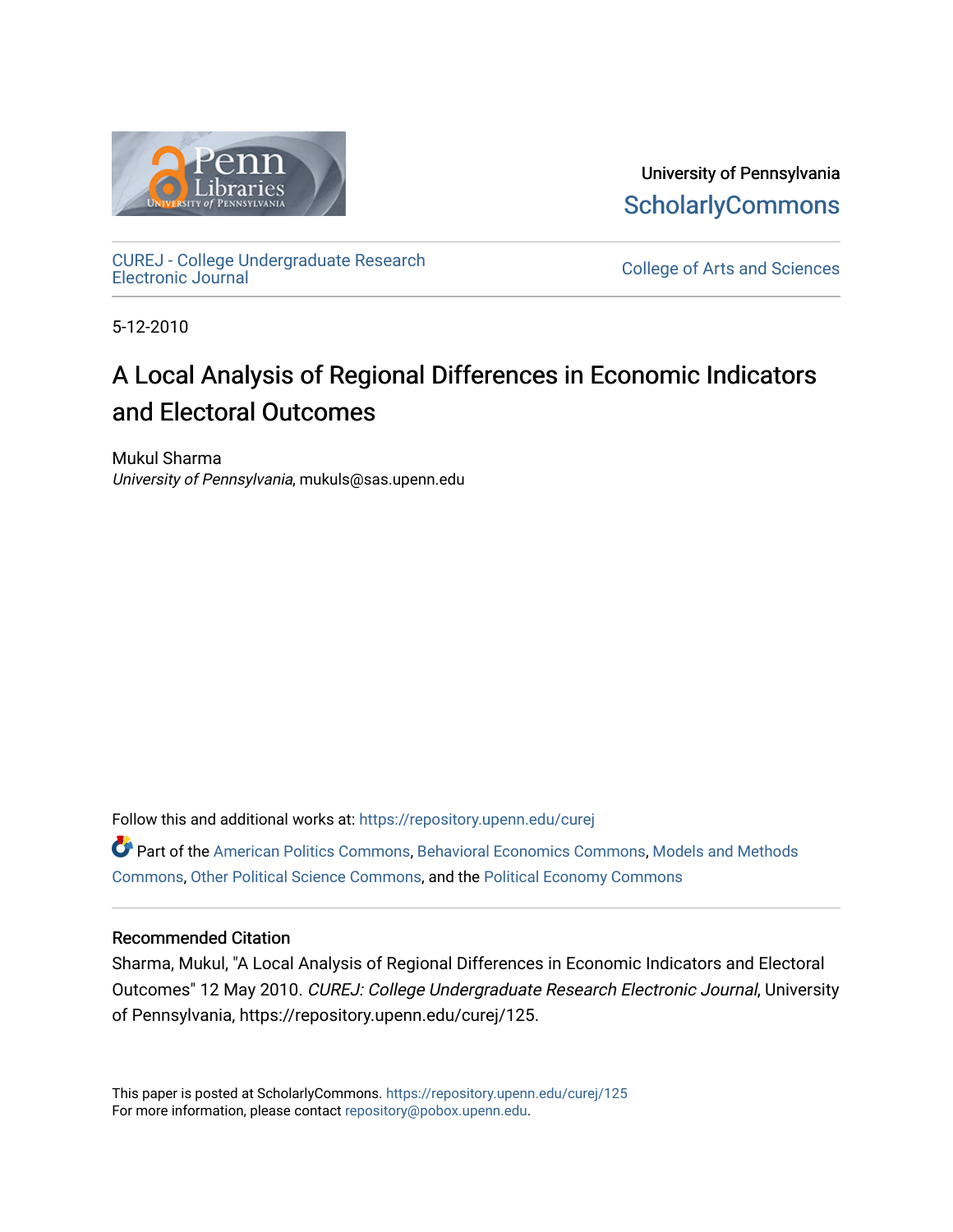## A Local Analysis of Regional Differences in Economic Indicators and Electoral **Outcomes**

## Keywords

economy, region, voter, elections, voter preference, economics, United States, American elections, Social Sciences, Political Science, John Lapinski, Lapinski, John

## **Disciplines**

American Politics | Behavioral Economics | Models and Methods | Other Political Science | Political Economy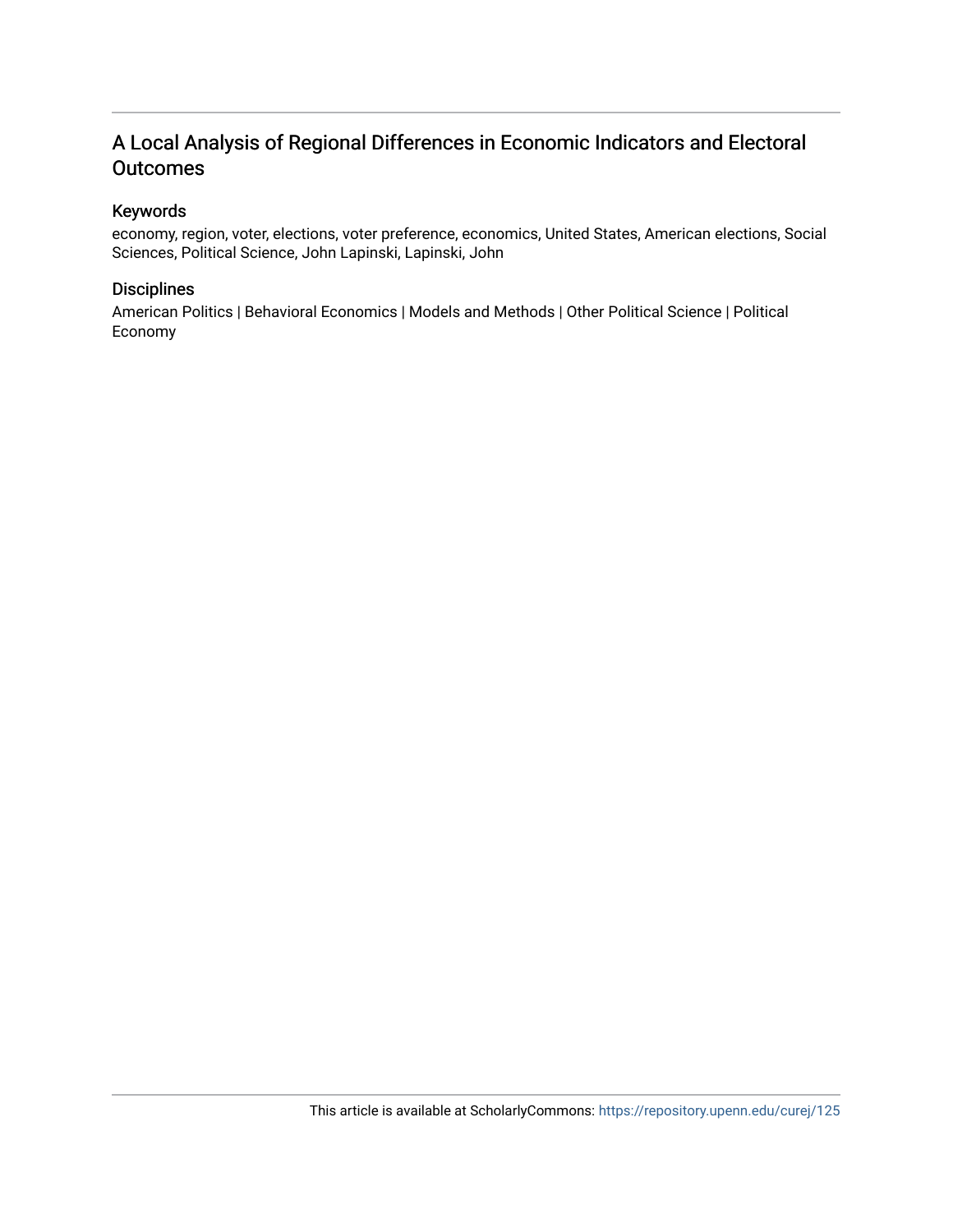A Local Analysis of Regional Differences in Economic Indicators and Electoral Outcomes

Mukul Sharma

Candidate for Bachelors of Arts in Biology and Political Science (Distinction)

Advisor: Dr. John Lapinski, Associate Professor of Political Science, University of Pennsylvania

Senior Honors Thesis, University of Pennsylvania, Department of Political Science, Spring 2010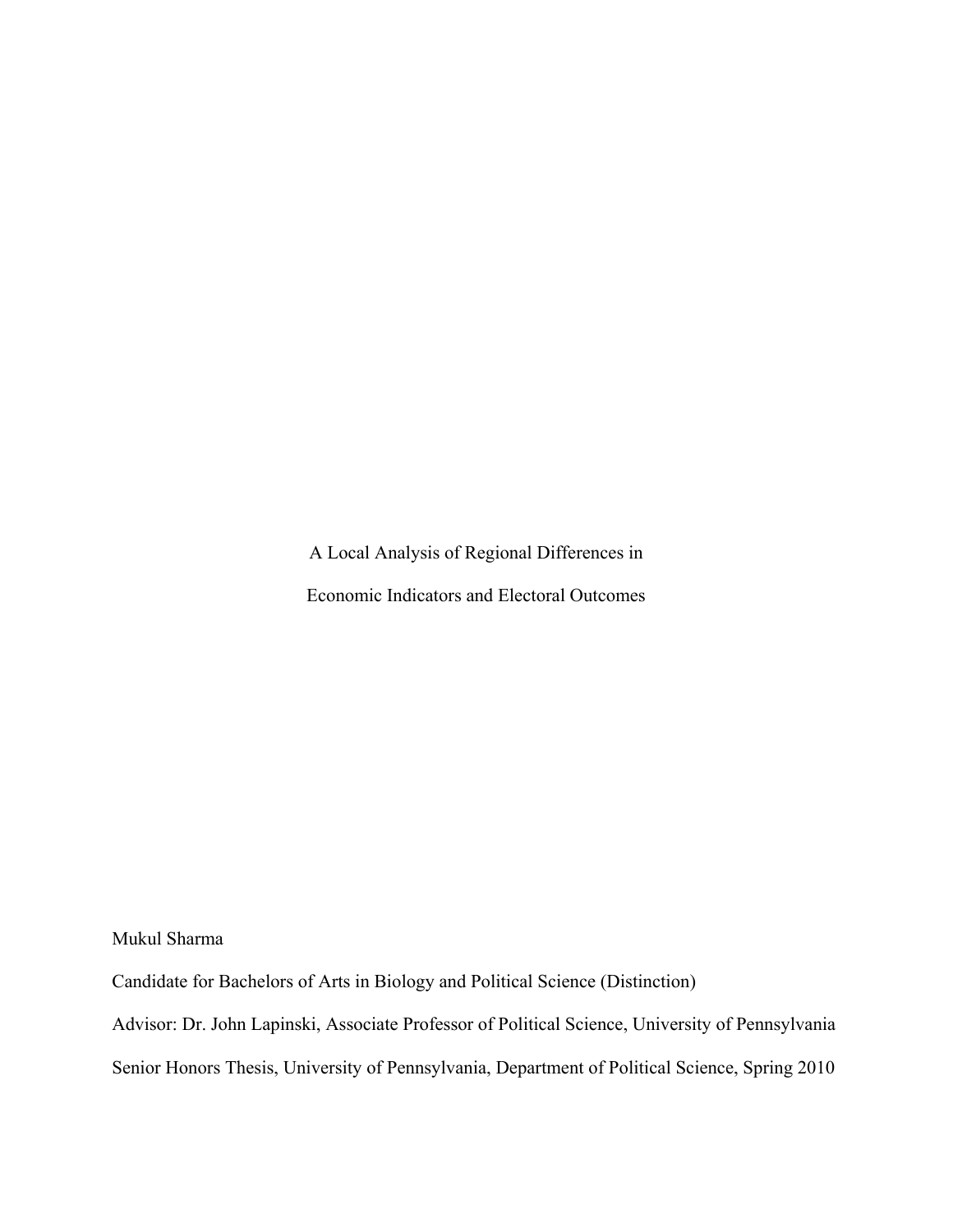*To Mom and Dad… who have supported me throughout all of my endeavors – academic, personal, professional, and everything in between.*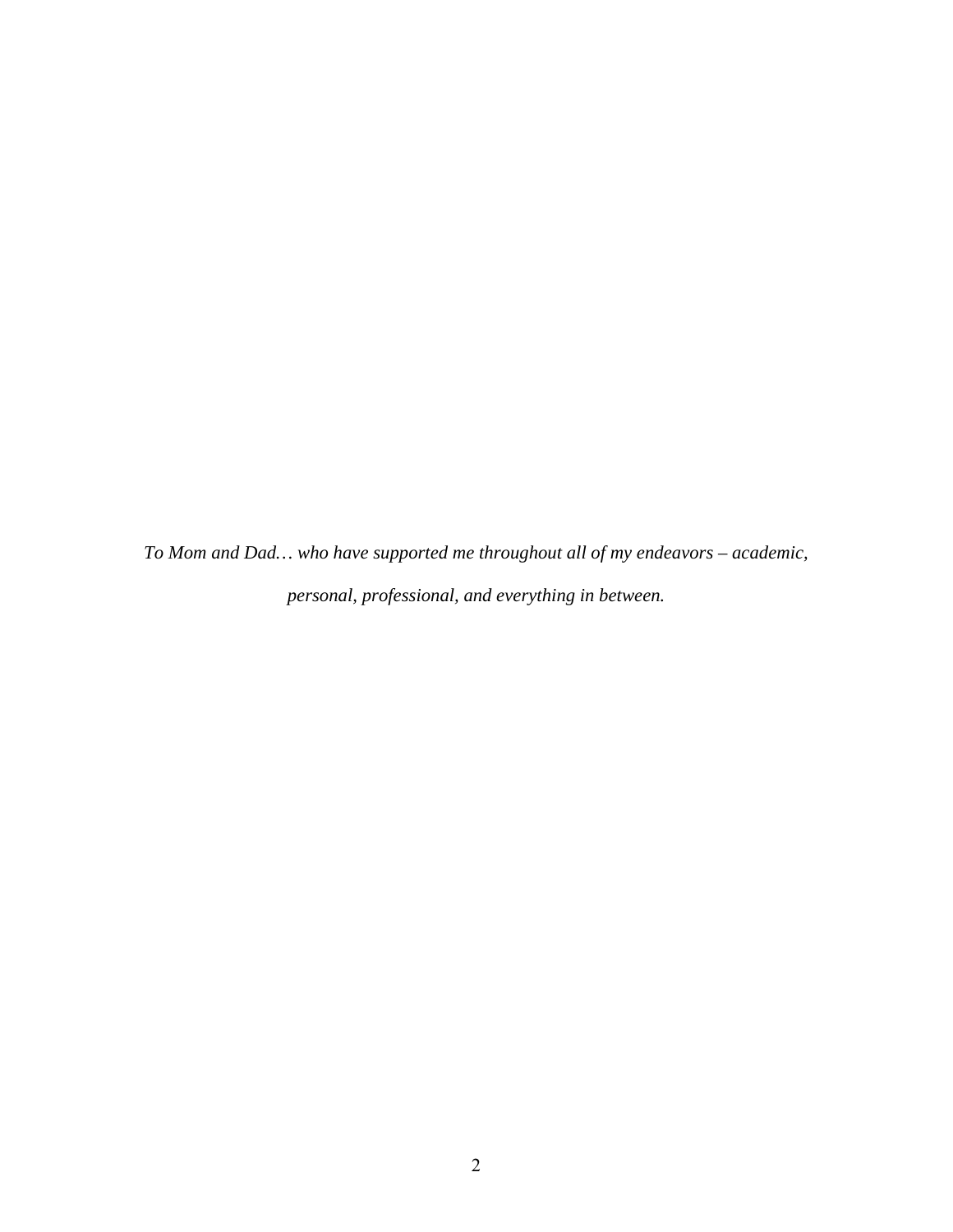## **Table of Contents**

## Contents

## **1. Introduction**

- 1.1. The Importance of Broad Voter Choice
- 1.2. The Importance of Economics
- 1.3. Regional Differences in Correlation
- 1.4. Study Goals and Novel Treatments
- 1.5. Analytical Expectations

## **2. Literature Review**

- 2.1. A Pocketbook Versus Sociotropic Debate
- 2.2. Kramer's Quantitative, Aggregate Level Approach
- 2.3. Stigler's Criticisms Minor Statistical Changes and Philosophical Debates
- 2.4. Modeling the Effect of Economic Changes on State Elections
- 2.5. A Model of Congressional-Level Economic Conditions
- 2.6. Party Support Predicated on Economic Stability
- 2.7. Conclusions from Literature

## **3. Data and Variables**

- 3.1. Kramer's Model: Data and Variables
- 3.2. Model Transformation for Local Analysis
- **4. Narrowing the Scope An Aggregate, County-Level Model Illustrating the Effects of Local Economic Changes on Electoral Outcomes** 
	- 4.1. Kramer's Model A More Rigorous View
	- 4.2. Methodology
	- 4.3. The Step-Wise Assembly of a Model
	- 4.4. A Novel Model An Aggregate, County-Level Model Linking Economic Indicators to Electoral Outcomes

## **5. Results**

- 5.1. Presentation of Data
- 5.2. Evidence for a Regional Difference
- 5.3. Strength of Correlation

## **6. Data Verification – Not All Data is Consistent**

- 6.1. Increased Measureable Variables Increases Accuracy
- 6.2. Fundamental Problems in Statistical Research Competing Levels of Data
- 6.3. How to Analyze Particulate Data A Problem of Parsing Data
- 6.4. Data Availability Historical, Time-Series Local Data is Absent

## **7. Predictive Capacity**

7.1. Historical Versus Predicted Election Results – Model Efficacy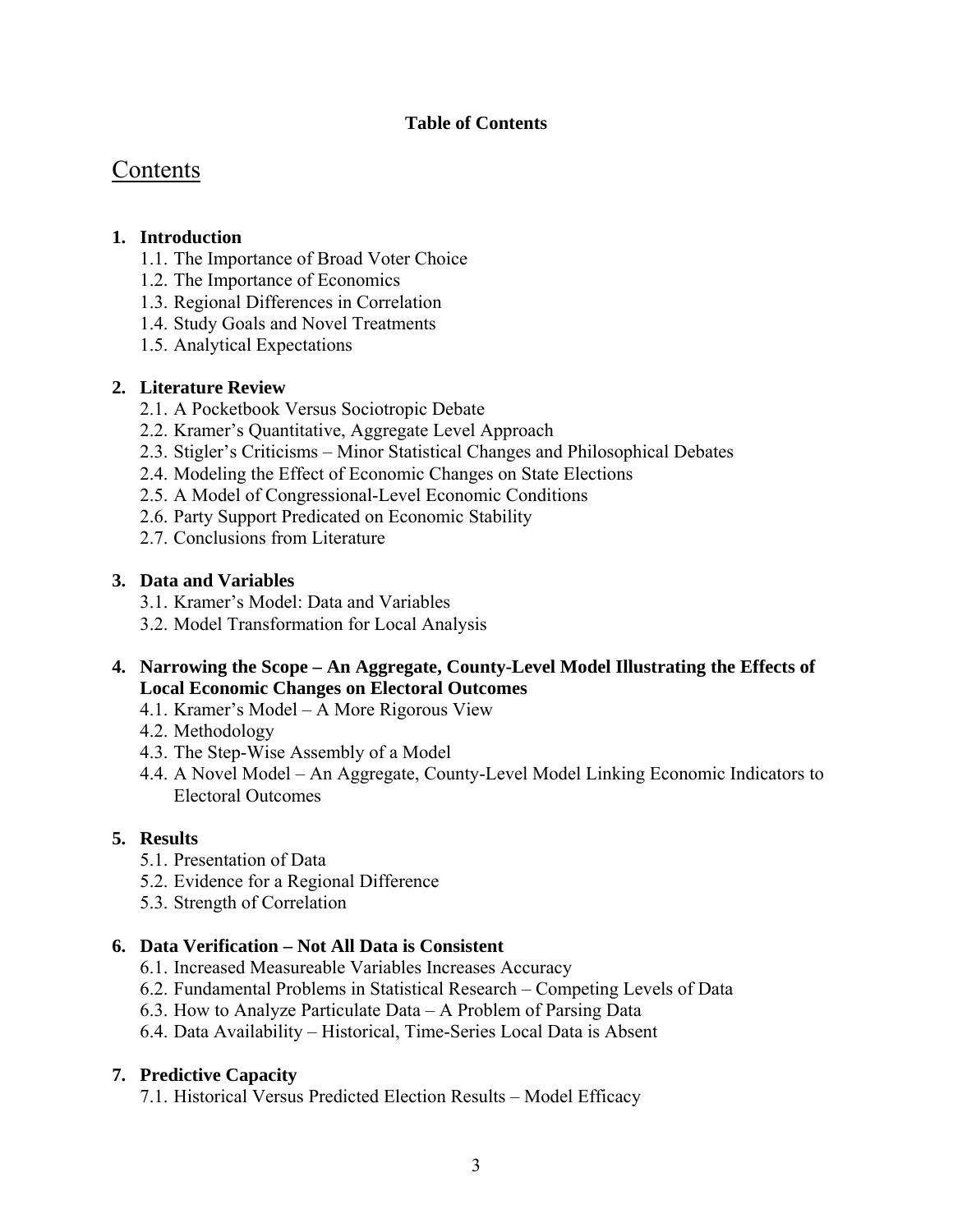## 7.2. A Discussion of Dataset Best Fit

**8. Summary of Major Findings** 

## **9. Recommendations for Future Research**

## **10. Conclusion**

## **11. Literature Cited**

## List of Tables

- 4.1 Regression Variable Definition
- 5.1 Model Coefficients in West North Central Midwest United States Region
- 5.2 Model Coefficients in South Atlantic United States Region
- 5.3 Model Coefficients in New England United States Region
- 5.4 Model Coefficients in Middle Atlantic United States Region
- 5.5 Model Coefficients in East North Central Midwest United States Region
- 5.6 Model Coefficients in East South Central United States Region
- 5.7 Model Coefficients in West South Central United States Region
- 5.8 Model Coefficients in Pacific United States Region
- 5.9 Model Coefficients in Mountain United States Region
- 6.1 Regression Coefficients and T-Values in Mountain Region

## List of Figures

- 1.1 Historical Unemployment Rate by Region
- 4.1 Historical Inflation and Average Wage in the United States
- 7.1 Predictive Capacity in the West North Central Midwest Region
- 7.2 Predictive Capacity in the West South Central Region
- 7.3 Predictive Capacity in the New England Region
- 7.4 Predictive Capacity in the Mountain Region
- 7.5 Predictive Capacity in the East North Central Midwest Region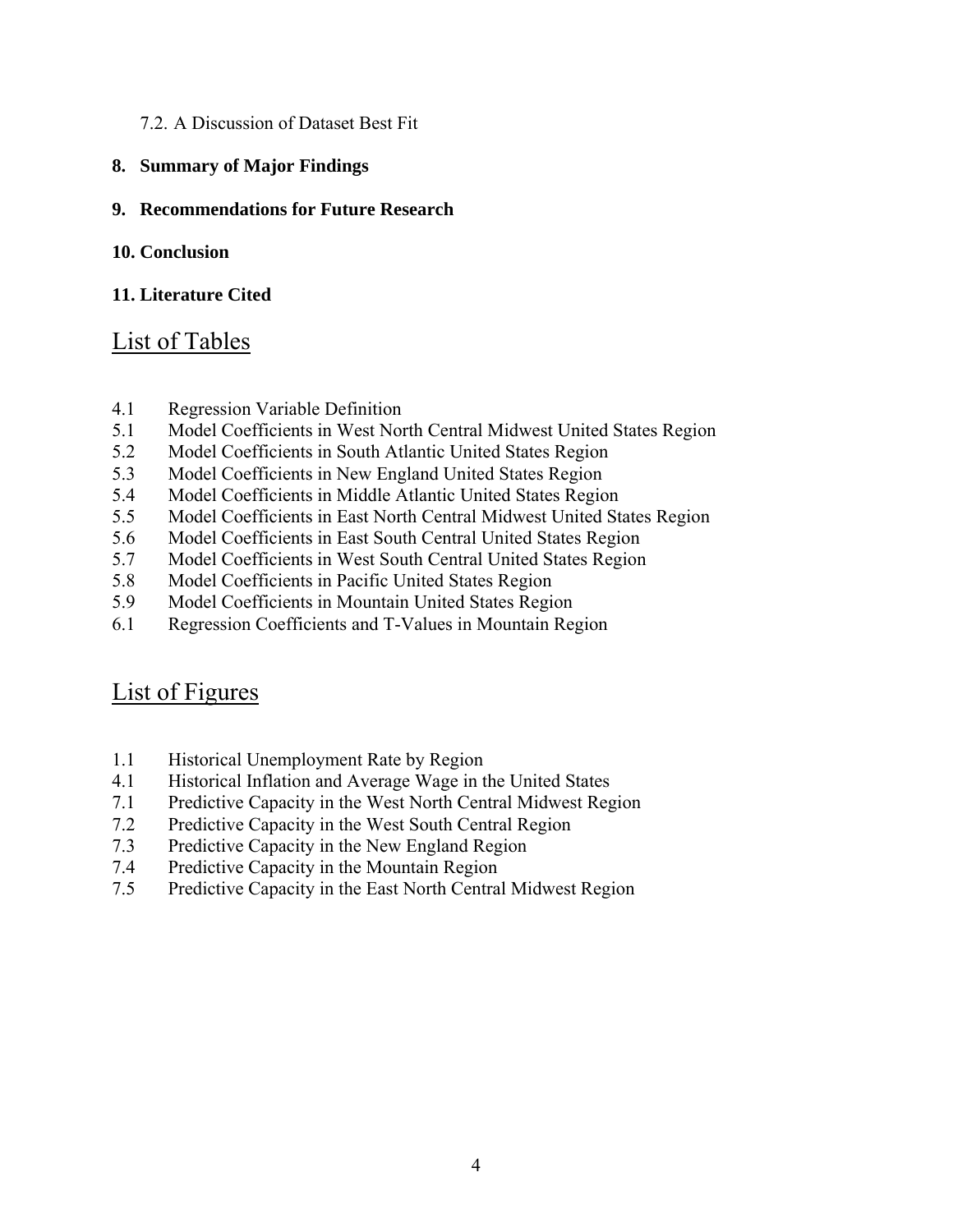#### **1. Introduction**

The very idea of democracy from its infancy to present day form has been predicated on the idea that citizens – in response to varying economic, social, and indeed, even political conditions – have a measurable impact in how their nation is governed. This ideal – to which politicians give countless platitudes and political scientists devote entire lifetimes to studying – is perceived to be a fundamental aspect of the political process in the United States. Since this country's founding, elections have been the means to an end – a process that, while certainly imperfect, has allowed this representative democracy to flourish and has shed light on its citizens' desires. Elections' importance, and the sheer transformative change of which they are instrumental in producing, have made this process a point of inquiry for politicians and political scientists alike.

Discussions regarding elections often entail opposing points of view – indeed, arguments, by their very nature, are the essence of political science. However, when educated individuals happen to discuss electoral dynamics, they are often faced with two separate issues – what motivates voters during election cycles and how one can predict voting behavior with even remote accuracy. Such discussions have been in the academic discourse for over forty years. Namely, the work of Kramer 1971 has sparked a flurry of activity in this field, with the express purpose of identifying voters' key motivations and preferences. The question of "why people vote the way they do" has been a key driver in American politics – each piece of research has produced works with differing stances on this issue.

### (1.1) The Importance of Broad Voter Choice

 The importance of broader voter choice must be further underscored. The understanding of voting patterns in the United States is dependent on a thorough understanding of voters'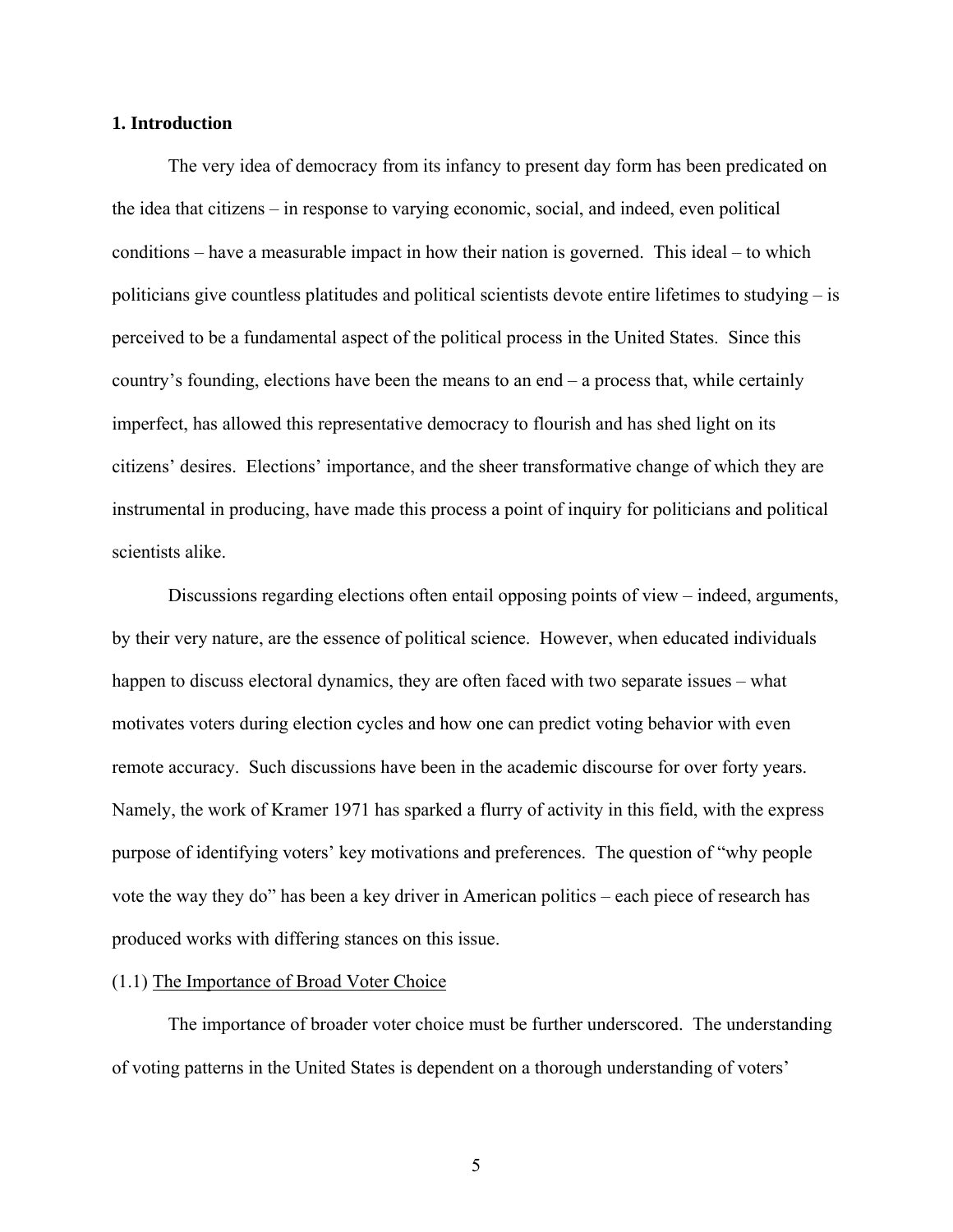motivations. Countless studies – many of which will be further elaborated upon in this analysis – have been performed to illustrate voter motivations in response to particular stimuli. However, a regional approach to variations in voter preferences has been remarkably absent from literature. Indeed, a regional approach to such an analysis could perhaps elucidate significant geographic variations in response to stimuli across the United States. It can be postulated that, to a certain extent, one could find substantial differences in the relationship between specific indicators – various measurements of changing economic conditions, for example – and electoral outcomes between regions in the United States. This is to essentially infer that there are regional factors at work either stabilizing or polarizing the degree of relatedness between independent indicators and electoral outcomes.

 This study is an exercise in studying one of many drivers of voter choice – economics. This is a topic that has been qualitatively studied for over 70 years, but since the early 1970s has become a more quantitative pursuit. As discussed later in Chapter 2, this study aims to build on the work of Gerald H. Kramer's major work of 1971 – a model that successfully linked economics and voter choice in elections. By demonstrating that – in an analysis of per capita personal income, consumer cost-of-living, real income, and unemployment – per capita income has a statistically significant relationship to election returns, Kramer was able to provide an initial foundation to study the linkage between economics and politics. A more rigorous explanation of the fundamentals of Kramer's model is presented in Chapters 2 and 4.

## (1.2) The Importance of Economics

 Broad voter motivation can be analyzed from several different perspectives – economic, party-affiliation, or even social. The breadth and depth of potential analysis is virtually limitless, which is one of the reasons why this topic fascinates so many in the political science field.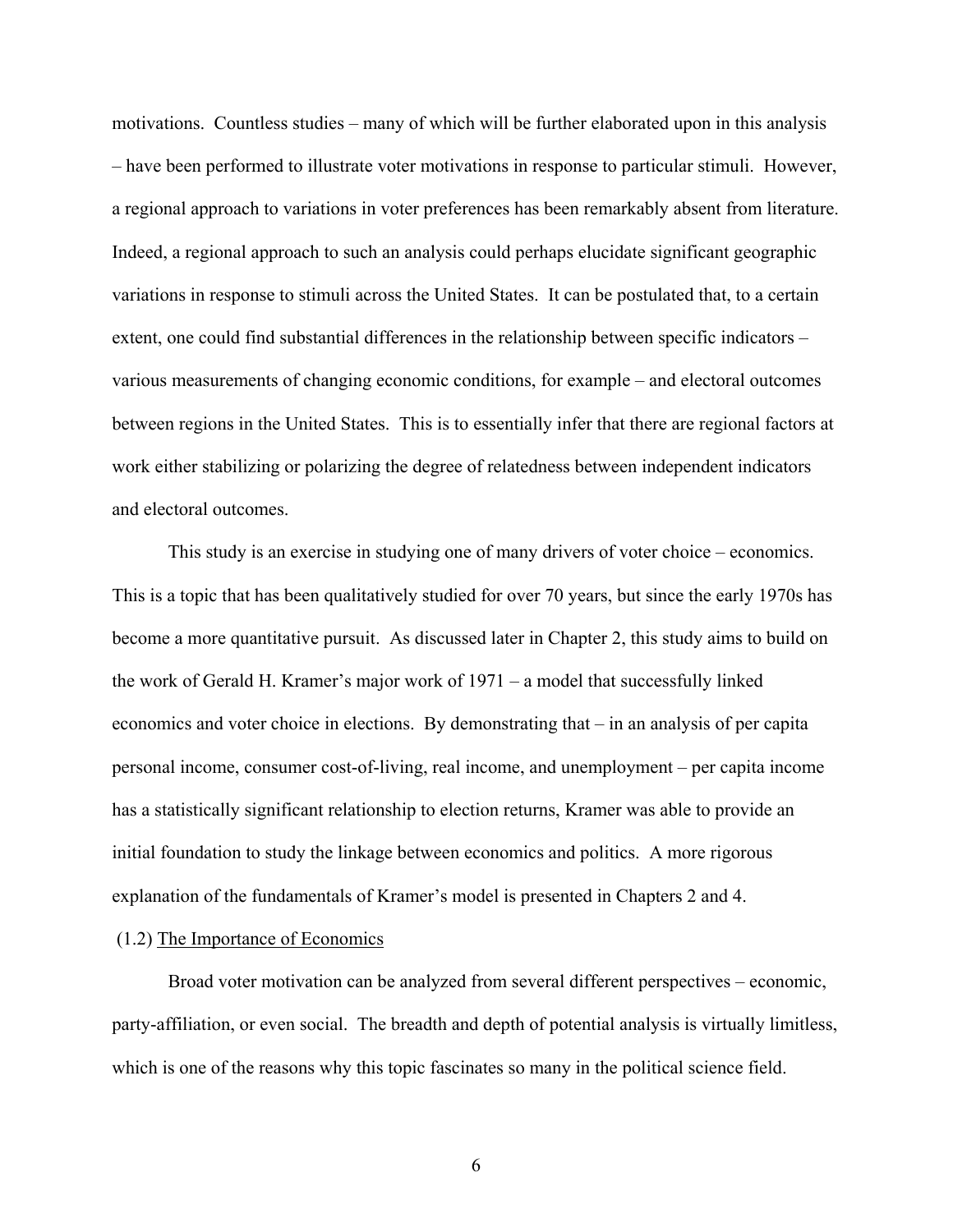However, the breadth of this topic makes it imperative that those performing quantitative analyses explicitly limit their work to specific realms. The purpose of this study is to elucidate the relationship between *economic* indicators and *political* outcomes on a local basis. While there are several other modifications that can be made to this fundamental line of inquiry – such as the inclusion of other potential political variables, like party affiliation – the scope and limit of this study is solely how economic changes on a local level fundamentally affect voter behavior.

 The many alterations that can be made to this study are infinite, as demonstrated in Chapter 2. The ability to vary not only the universe of study, but also the fusion of both economic and political factors makes this topic fascinating. For example, as discussed in Chapter 2, Pollard et al add several *political* variables to the model presented in Kramer 1971. This change in scope presents an entirely new field to study – entirely new relationships that can be explored. Such a methodology is intriguing, but must be limited for the purpose of this study. The sheer number of different permutations and variations to modeling that can be performed make it imperative to explicitly declare the sole factors that will be studied – this study examines how economic factors relate to election returns, or voter behavior.

 Moreover, the fundamental question of economics as a driver of electoral results is also of paramount importance in the context of this study. As discussed in Chapter 2, there is a tremendous amount of literature examining the relationship between the economy and voter behavior. In virtually all studies, *some basic level* of correlation between these two factors has been found – the economic metrics with the highest correlation to voter behavior are still very much debatable, but a general relationship is present in literature as discussed in Chapter 2.

 On a purely qualitative level, a relationship between the state of the economy – either local or national – and voter behavior makes some intuitive sense. From an incumbent's point of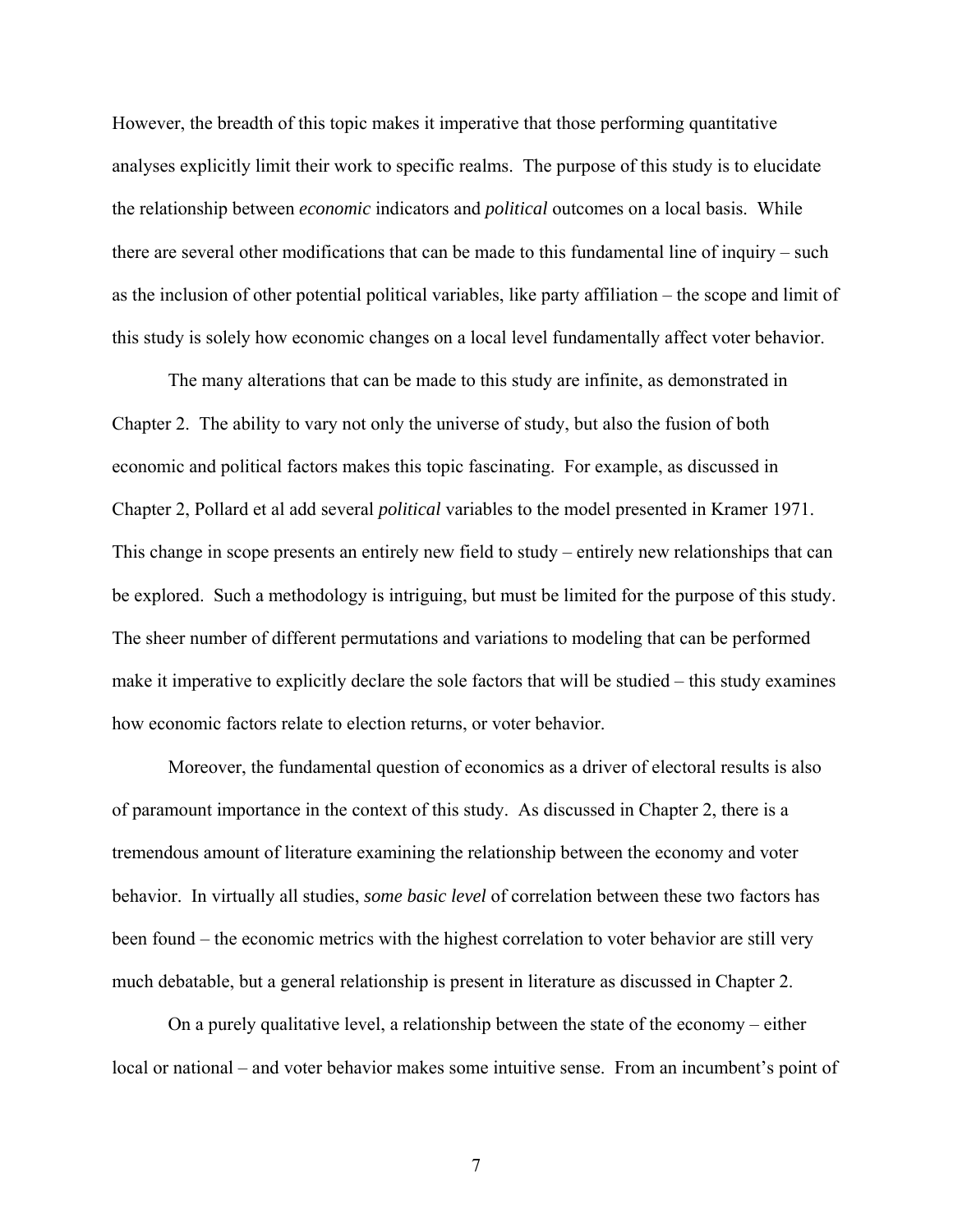view, an economy in a generally "poor" condition can be a relative disadvantage. Voters feel some sense of dissatisfaction with the state of the economy – even as a proxy for the state of the nation – and vote based on this perceived unhappiness. It is important to note that this is a general dogma; as previously stated, voter behavior is multifaceted. There are a number of issues that contribute to why voters vote the way that they do. However, the study of the relationship between economic conditions and voter behavior in a more quantitative context – which will be further explained in Chapter  $4 - \text{can provide some insight.}$ 

#### (1.3) Regional Differences in Correlation

One of the elemental aspects overlooked by many political scientists performing broad national research is that not all regions of the United States are equal. There are key demographic, economic, and social differences among the many regions in this country. Therefore, it is particularly insensitive to this fact to simply aggregate, analyze, and present all regions – particularly, *all voters* – in the country as patently identical for the purpose of a quantitative analysis. Such a broad-level of analysis ignores particulate variations across the United States and serves to bury subtleties that could potentially provide significant insights.

Perhaps a more thorough look at even one isolated region in the context of the broader United States can be instructive. Indeed, one region that has a particularly rich history and wide array of diversity – demographic and economic – is the Midwest, also defined as the West North Central Midwest by the United States Census Bureau. This region encompasses the states of Iowa, Kansas, Minnesota, Missouri, Nebraska, North Dakota, and South Dakota and is emblematic of the key differences among regions throughout the United States. Historically, the Midwest has been a key region of support for both parties in the United States' two-party system. While during the 1960s through the 1980s, this region experienced significant population loss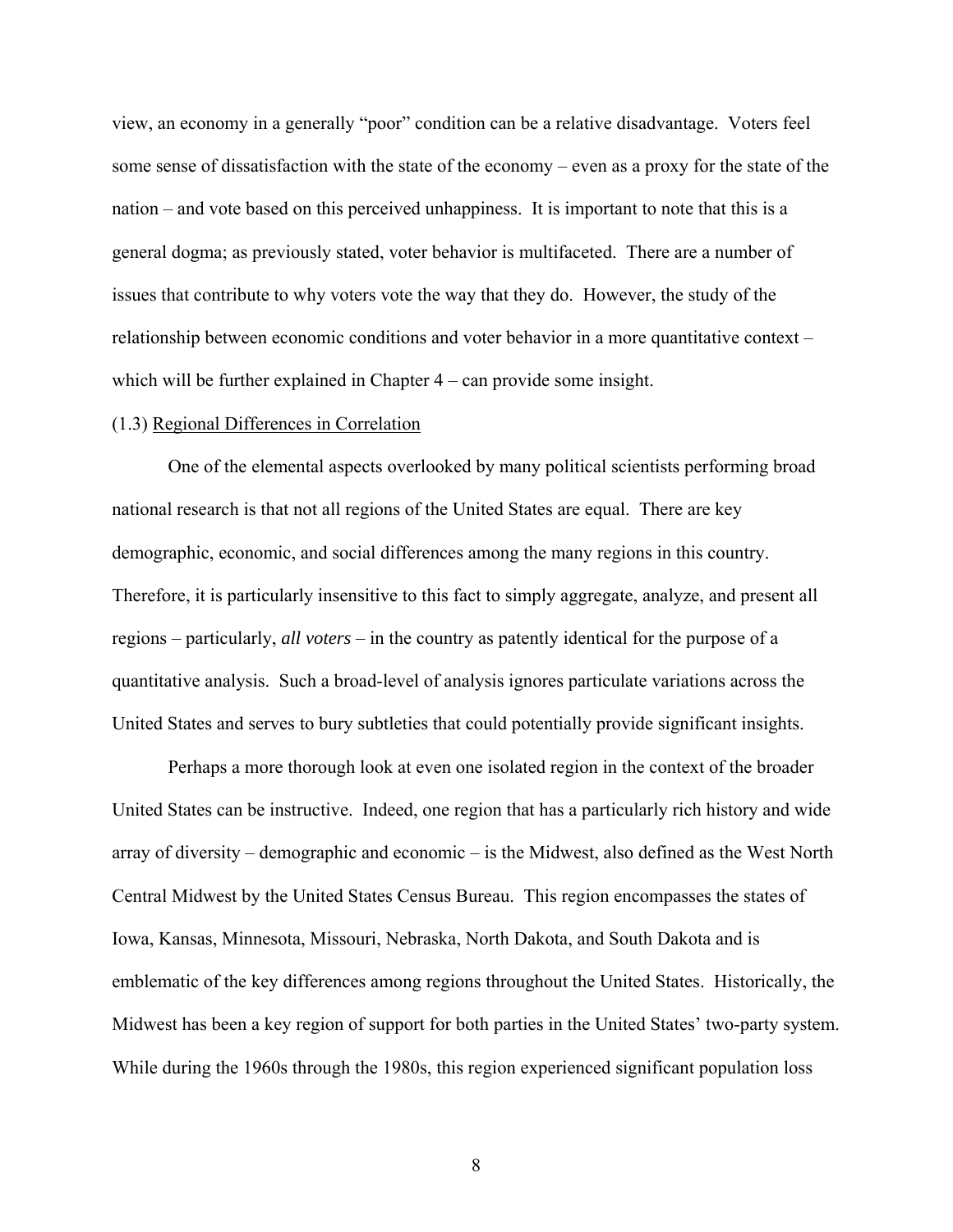and high unemployment – both of which have since stabilized. Recently, this region has actually trailed other areas of the country in unemployment, as well. Clearly there are several distinguishing factors – demographic and economic – that separate this region from others in the United States. The particular cultural, demographic, and economic facets of the West North Central Midwest can possibly have varying electoral impacts when compared with other regions of the United States.

Certainly, the previous discussion regarding the West North Central Midwest region further underscores the argument that not all regions should be treated identically via nationallevel analysis. For example, several unemployment indicators – such as the seasonally unadjusted historical unemployment rate – vary considerably across regions as demonstrated in Figure 1.1:



**Figure 1.1: Historical Unemployment Rate by Region**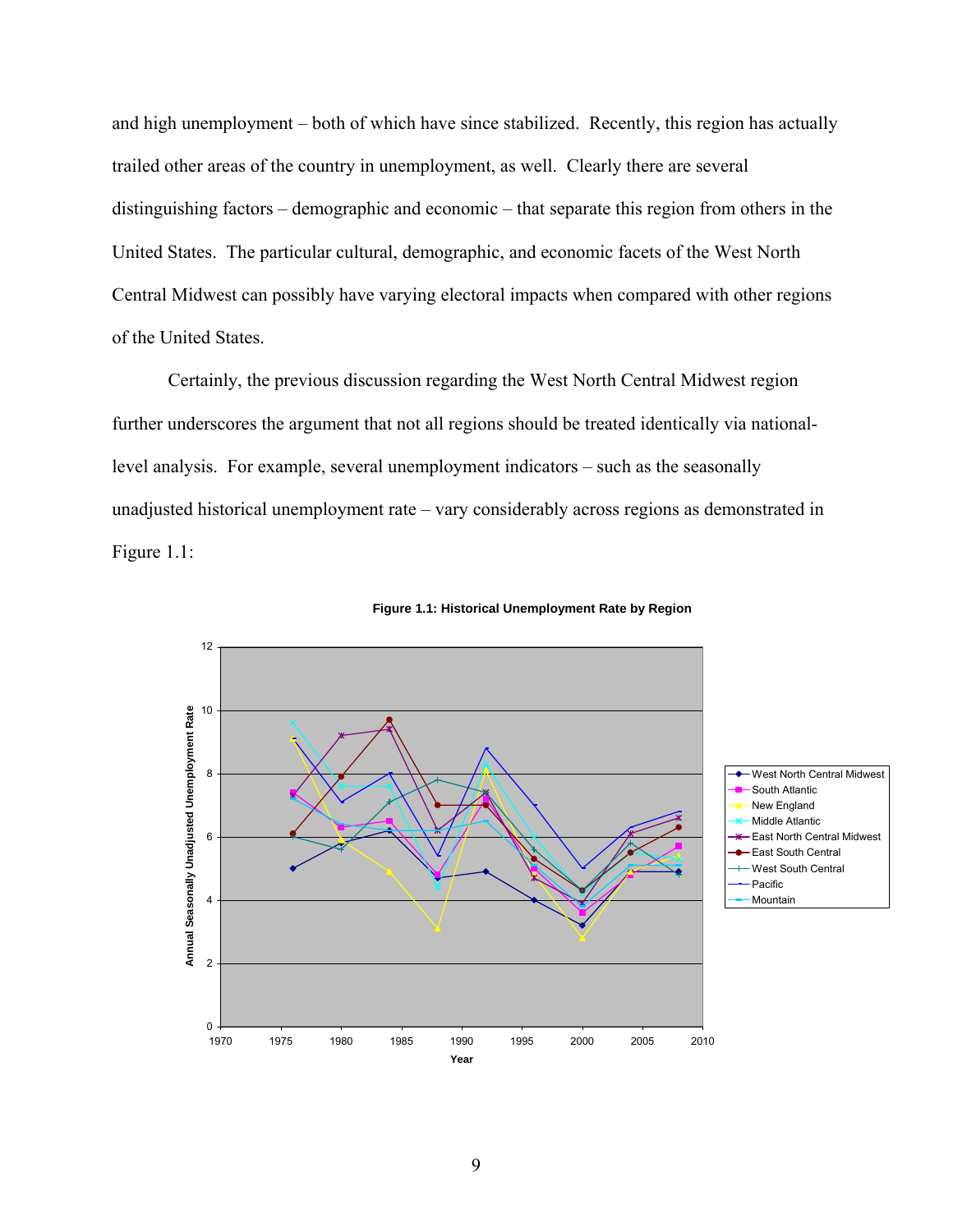In Figure 1.1, it is clear that some regions have significantly lower historical unemployment rates – the West North Central Midwest, included.

If analysis was performed on a strictly national level, this context would perhaps be lost. Only through a regional parsing is one able to fully analyze the marked differences in unemployment across all regions of the United States. Indeed, there are marked regional differences among demographic, economic, and social indicators – these differences can best be resolved utilizing a form of local analysis which will be discussed in greater detail in Chapter 2.

Such an observation begets the question of a regional difference – that is, is there a difference in how economically motivated individuals vote by region? Do the mechanisms that Kramer presents (and that are fully explained in Chapters 2 and 4) actually work the same across the United States? This study seeks to further examine this topic. However, certain *a priori* expectations can be defined. The reasoning behind why Kramer's defined mechanisms *could* in fact demonstrate a regional bias lies in the fundamentals of each region that have not thus far been considered in analysis – namely, that the demographic, economic, and social differences that exist in regions have some level of combinative effect on how an economically motivated voter acts. It is clear that there are fundamental differences across regions of the United States. Intuition would dictate that these differences can – and perhaps, *should* – have some level of impact on the relationship between economic factors as perceived by a voter, and his or her electoral reaction to such factors.

However, contrarian arguments to the aforementioned expected results can just as easily be argued. Many researchers could easily argue that numerous factors, including the universe of data studied or indicators used simply would not be enough to parse out such a relationship. Similarly, it could be that differences across regions are simply too small to be measured with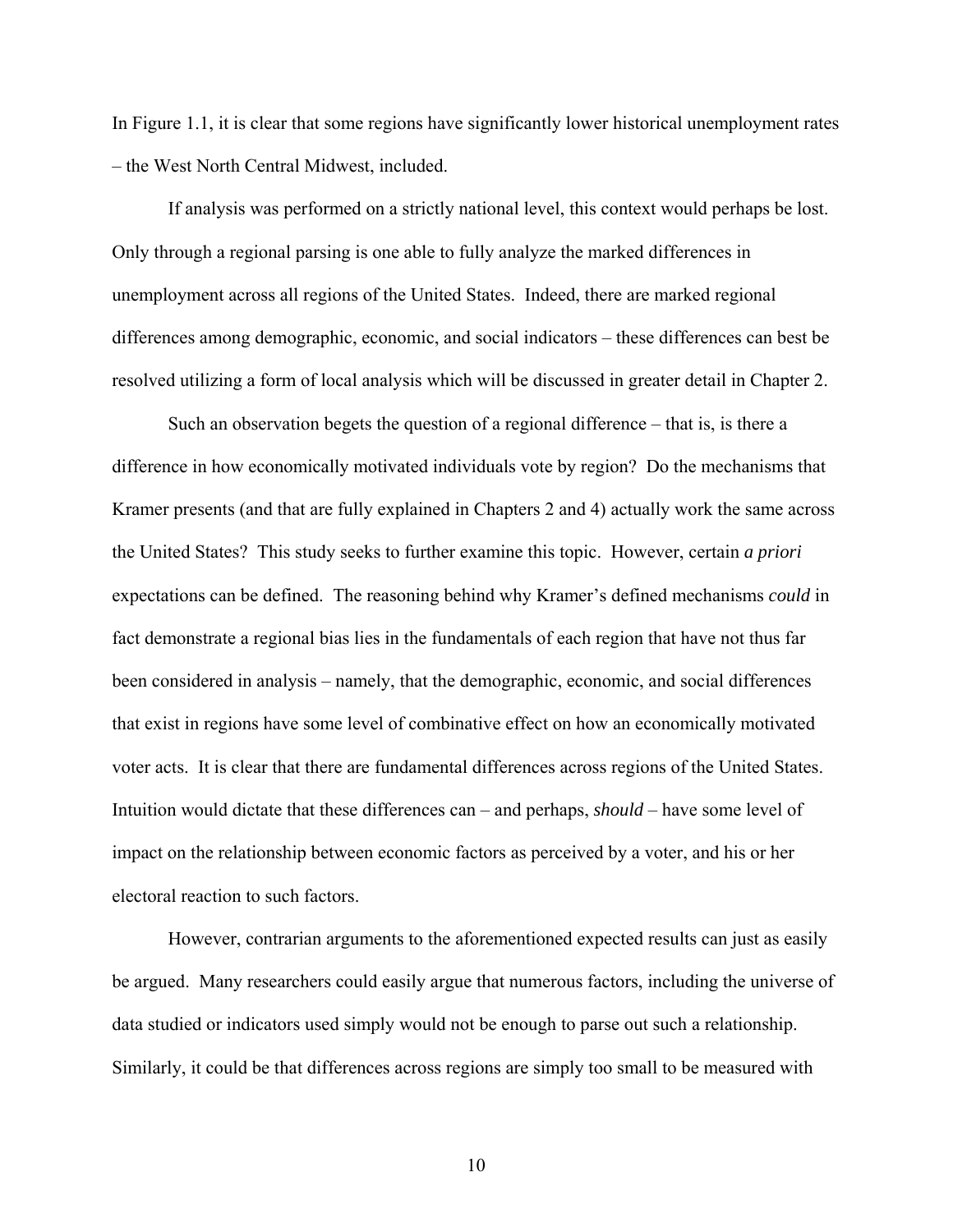any sense of accuracy – that is, there is not enough of a difference to demonstrate a statistically significant variation across regions. Regardless of such contrarian assertions, the expectations of this study are that the inherent regional differences that exist throughout the United States well affect the relationship between economic indicators and voter action to some degree.

#### (1.4) Study Goals and Novel Treatments

 As initially stated, this study clearly does not seek to fully elucidate the rationale of voters nor does it fully seek to *completely* explain the electoral dynamics of any region. Indeed, a thorough examination of individual-level voter behaviors will not specifically be performed. An individual-level analysis of voting behavior is out of this study's scope – it is more related to psychological motivators of *individuals*, rather than furthering an aggregate analysis of macrolevel voting motivators for smaller groups of individuals. However, it is absolutely clear that voting is, at its very core, an individual process – aggregate-level analysis of voters' behavior relies on the assumption that voters must absorb and process some sense of economic conditions in their locality and vote based on this analysis.

Rather, the goal of this study is to shed particular light on the electoral dynamics of particular regions as defined by the United States Census Bureau while utilizing a novel approach to analysis. As demonstrated in Chapters 1.1 and 1.4, Kramer's model is an analysis of how national economic conditions affect a political party's share of the vote in congressional elections. This is a top-down analysis of how broad national economic conditions affect electoral outcomes. This study builds upon such analysis by bringing the scope of study to a more local level. As discussed in Chapters 2 and 4, this study departs from Kramer's methodology by investigating the relationship between economic conditions and electoral outcomes on a *local* level. From that analysis, a secondary aspect of this study is to investigate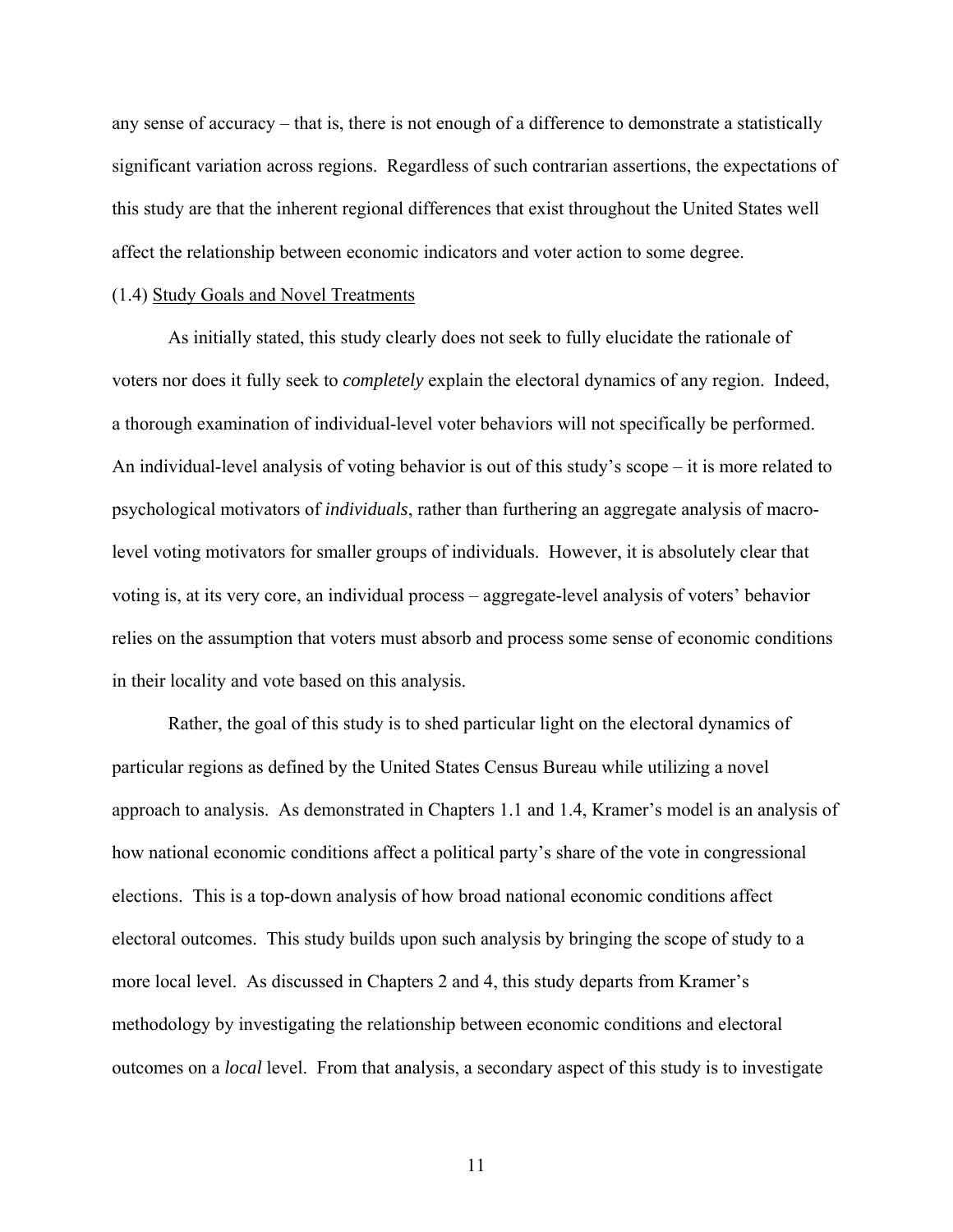regional differences in this correlation throughout the United States. This method of analysis is particularly novel because, as discussed in Chapter 2, there has not been either a localized study of the correlation between economic indicators and electoral outcomes nor has there been an analysis of geographic variations for such a correlation. Also particularly unique to this study is the fusion of both macro-level, aggregate voting analysis with what is effectively a micro-level scale – while aggregate-level economic and voting behavior will be analyzed, it will be done at a *county*-level, in order to test for greater accuracy. Such an analysis has been chosen as being representative of a voter's perception of his or her "local economy" – how he or she perceives the economy on a local scale rather than a national scale.

After a presentation of existing models and research regarding aggregate-level voting models – specifically, those relating economic changes to electoral outcomes – an independent model will be presented modeling the correlation between economic indicators and electoral outcomes within all regions in the United States. Indeed, the novelty of this study is rooted in a *local* analysis of economic relationships with electoral outcomes, and determining a *regional* difference in the quantitative relationship between economic indicators and election results.

## (1.5) Analytical Expectations

 The goal of this study is to effectively evaluate two statements – the degree of correlation between local economic changes electoral outcomes on a regional basis and *how* changing economic conditions affect electoral outcomes. It is first hypothesized that there are *regional differences* in how economic indicators affect electoral outcomes. There are fundamental differences in the demographic, economic, and social aspects to regions in the United States – therefore, fundamental differences in how various regions react to changing economic conditions should also be seen.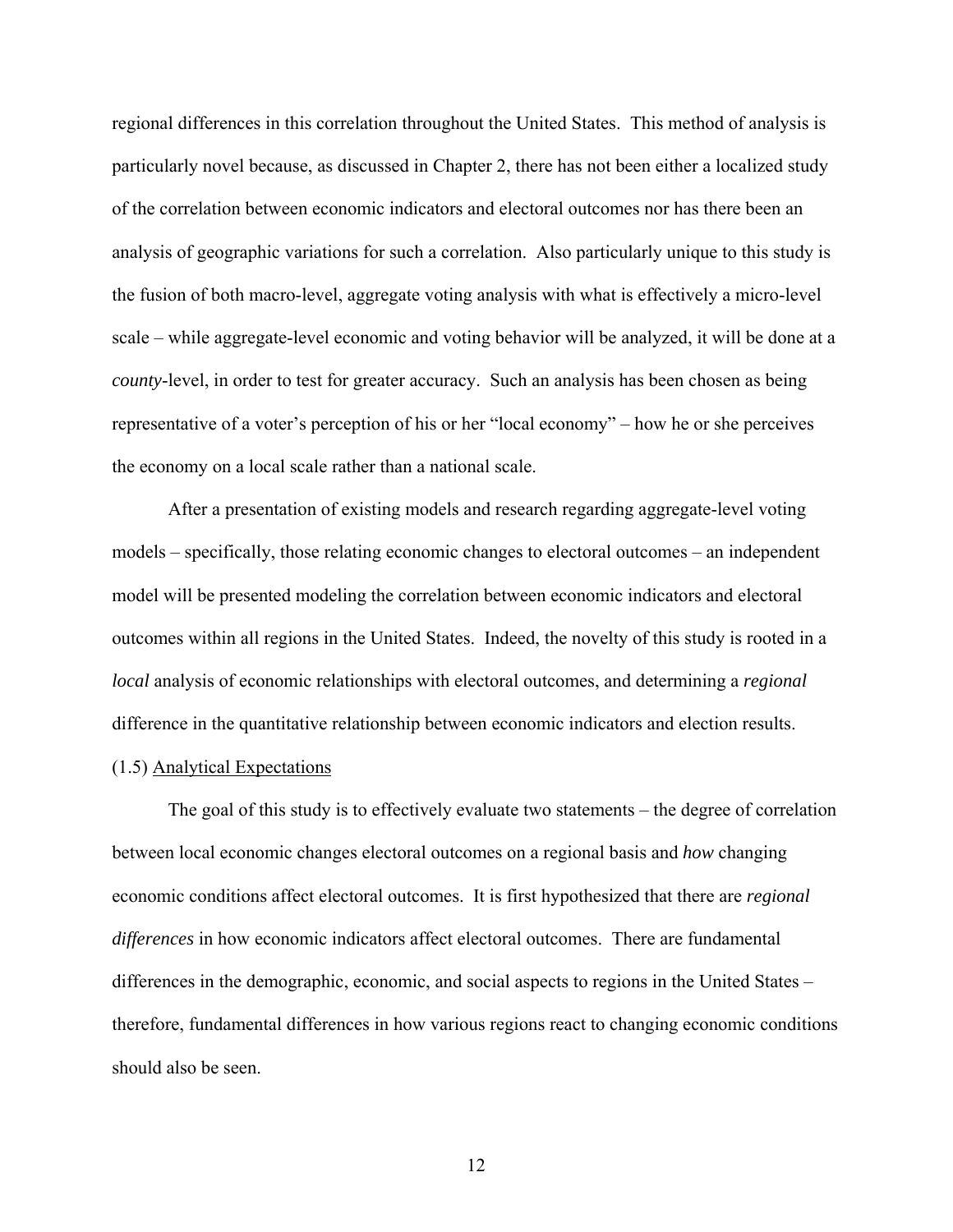Secondly, the actual electoral outcomes from changing local economic conditions will be evaluated. Because the model that is used for this study incorporates an incumbency weight for the party in office during each Presidential election per the methodology presented in Chapter 4, it is expected that the incumbent party will suffer losses when average wage is increasing (indicating a rise in inflation), per capita income is decreasing, or unemployment is increasing – all negative economic conditions. Indeed, when evaluating three common economic indicators – namely, average wage as a proxy for local inflation, per capita income, and unemployment – it is hypothesized that several relationships will be determined. It is expected that when weighted for incumbency effects, local inflation and unemployment rates will actually have inverse relationships with electoral outcomes. That is, voters will actively vote against the party in power when these two economic indicators are rising. In contrast, per capita income should hold a positive relationship with incumbency-weighted electoral results. The rationale in literature will be presented in Chapter 2.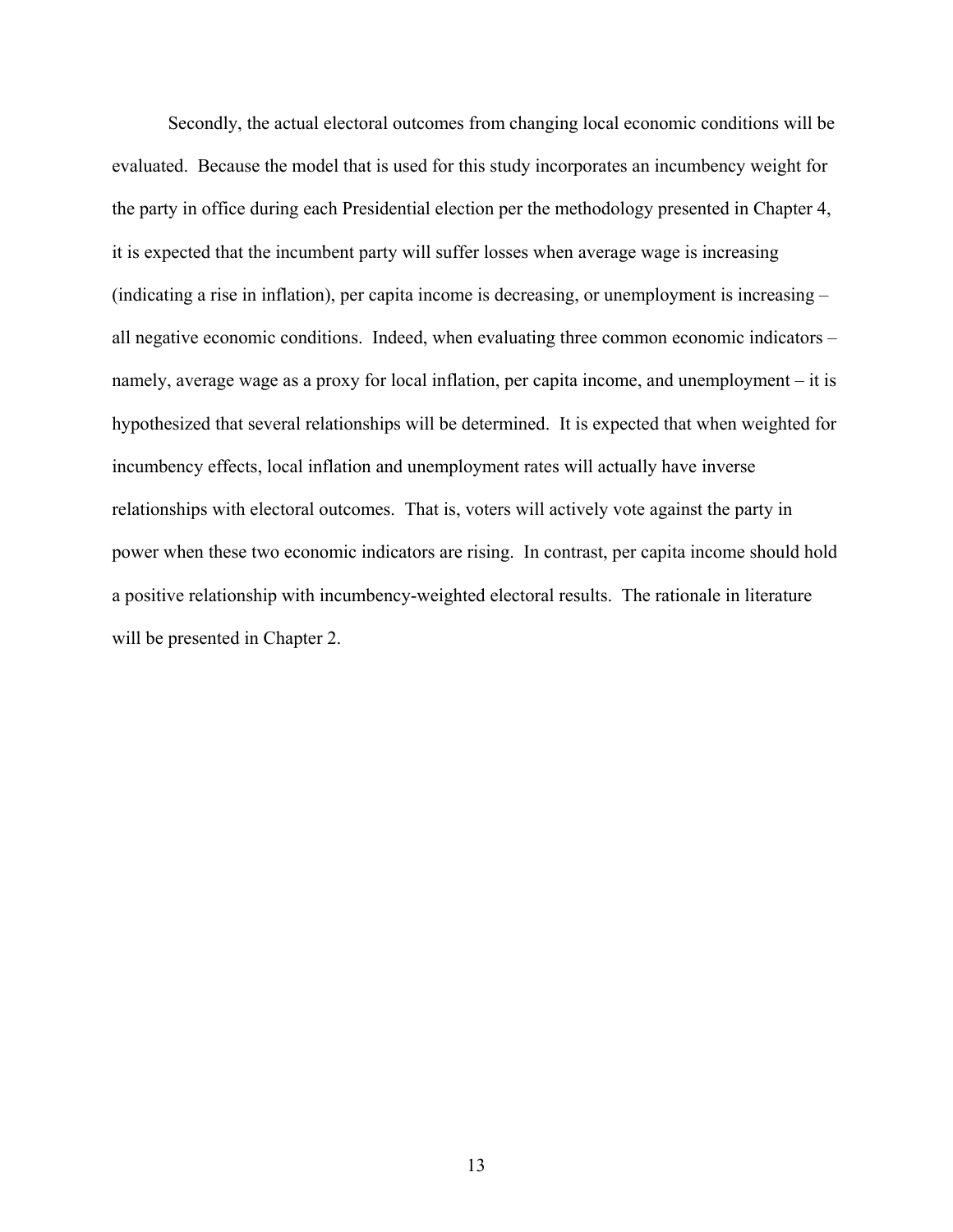#### **2. Literature Review – Kramer's Theory and Following Arguments**

 Since Kramer's influential work in the 1970s, a vast amount of research regarding the quantitative analysis of economics as related to political outcomes has been published into the public domain – literature ranging in topic from the appropriate level of voter analysis to even the validity of historical assumptions. However, this literature has proven insufficient in addressing the key theoretical components of this study – is there a *regional* variation in how voters respond to changing local economic conditions and does this relationship hold true on a local level. The following selection of literature pieces presents the existing lines of inquiry, as well as demonstrates the dearth of information regarding these overarching, fundamental questions. Indeed, after a complete analysis it is evident that – while there have been several variations to Kramer's method of aggregate-level, quantitative analysis over the past half century – there has been very little attention given to local and regional variations regarding changing economic indicators and electoral outcomes.

#### (2.1) A Pocketbook Versus Sociotropic Debate

Literature has been flooded with competing arguments regarding economic changes and aggregate voter behavior since Gerald H. Kramer's seminal work, "Short-Term Fluctuations in U.S. Voting Behavior, 1896-1964" in 1971. Works following Kramer have sought to identify links between economic changes and voter behavior, but have been varied in their data and scope. Central to identifying this relationship has been a contentious debate regarding the scope of study. Kramer has argued for a more aggregate-level approach – voters are treated as overarching groups whose behaviors can be modeled accurately and empirically (1971). Kramer further cements his stance on an aggregate-level analysis approach by effectively discounting virtually all individual-level analysis – that is, analysis performed at the individual voter level,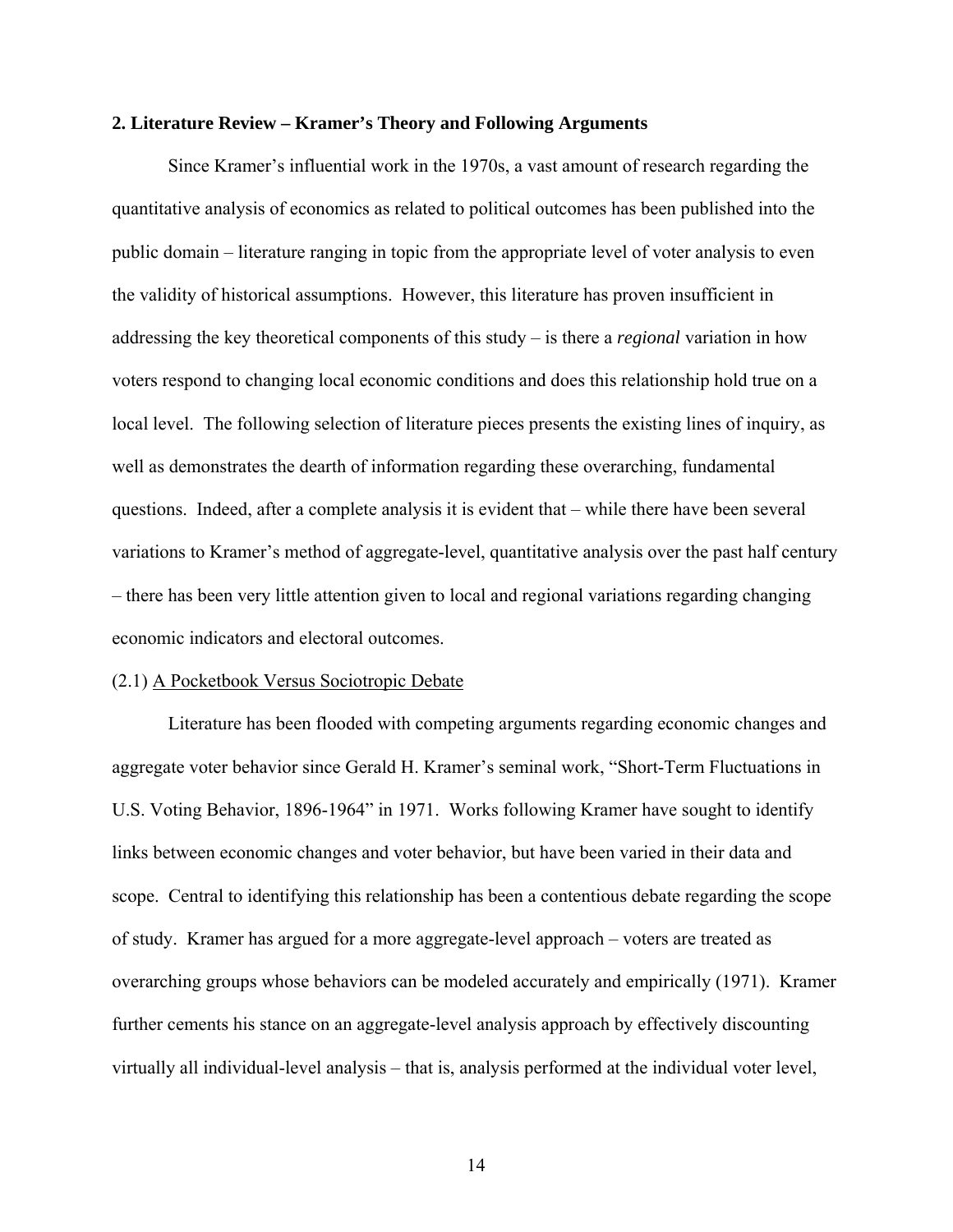pursuing a more psychological approach to individual voter motivations. Such an analysis is inherently grounded in an individual, psychological level – or a "pocketbook voting" model, in which individuals vote based on their perception of their and immediate family's financial health. The majority of individual-level analysis is performed through panel data and surveys, rather than empirical analysis of economic and election data. Kramer fully concedes that at its core, individuals cast votes and aggregate-level analyses – or sociotropic voting patterns, where voters vote based on their evaluation of the entire country's economic situation – is still rooted in such a fact (1983). However, Kramer also readily acknowledges that a precise distinction between the pocketbook and sociotropic voting philosophies cannot be fully parsed (1983).

In sharp contrast, others – including Gregory B. Markus – have argued for a more individual, micro-level approach towards modeling a relationship between economic conditions and actual voter behavior (1988). Markus ascribes general voting patterns linked with economic conditions to the notion of personal choice and an individual's perception of economic stability. Indeed, the rationale behind Markus' argument is that individual-level voting patterns cannot be fully described through aggregate means – an aggregate result is not necessarily congruent with results found at the individual level. However, Markus also completely concedes severe issues with microdata-based models, as well – individuals are generally surveyed by cross-sectional means rather than longitudinally, making the study of long-term national economic changes especially difficult.

## (2.2) Kramer's Quantitative, Aggregate Level Approach

 Kramer's 1971 work truly proved to be integral to the study of voter behavior and motivation – a truly revolutionary piece that changed the paradigm of how political scientists viewed economic-motivated voting patterns. A portion of the transformative impact Kramer's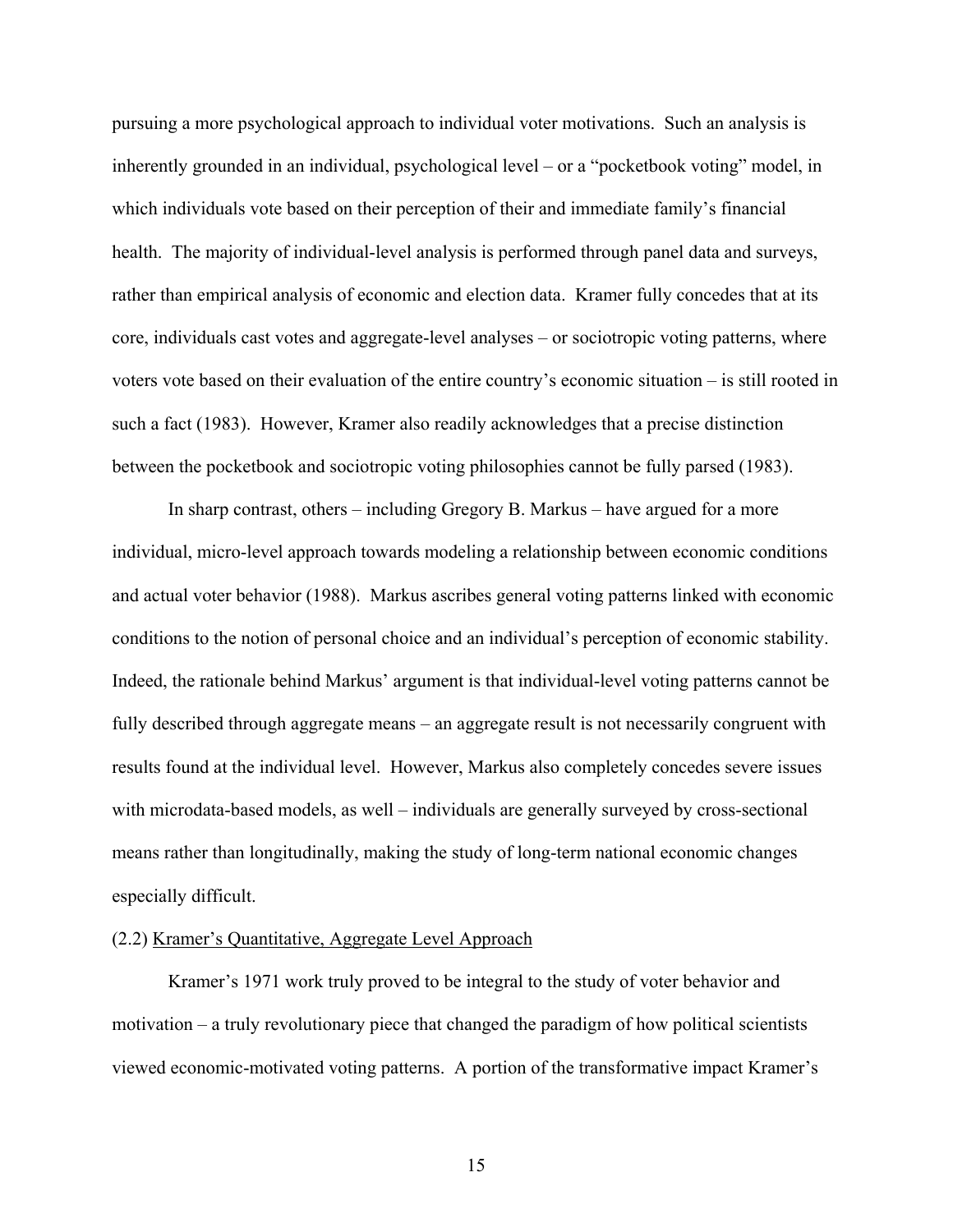piece had on the field can be attributed to the existing paradigm of voter analysis in the late 1960s and early 1970s. Much of the literature debate from the 1920s to the 1940s was focused on empirical, aggregate level analysis of voter behavior – work that is very similar to Kramer's overarching arguments. However, this empirical analysis was not particularly sophisticated, having been based on very flawed assumptions and extreme limitations to practical use (Monroe 1979). After nearly two decades of such an analytical framework, quantitative, empirical studies were proven too flawed for reasonable, meaningful analysis. Indeed, the significant limitations of such narrow aggregate-level analysis effectively discounted such analysis in literature for an entire subsequent decade. Thus, a new framework of survey-based, individual-level analysis followed. While these methods were similarly not particularly accurate, they became the framework for voter analysis in response to economic fluctuations during the 1950s and 60s (Monroe 1979). One of Kramer's major transformative changes was to break such a crippling reliance on survey-based studies of voter behavior – effectively, bringing empirical analysis on an aggregate level back as a mainstream philosophy for voter behavior studies.

 While Kramer's 1971 work had a revolutionary impact on the study of voter response to economic changes, there were significant issues with his analysis that were not fully addressed. Perhaps most paramount – and relevant to this study – was Kramer's failure to address regional differences. Indeed, Kramer and his numerous contemporaries have, for the most part, failed to ascribe any sense of regional nuance to their analyses. Kramer, specifically, focuses on the *national* economy in his analysis – local economic changes are patently discounted (1971). He found that there was a statistically significant correlation between several economic indicators and national electoral outcomes – however, he did not find unemployment indicators to be consistent with this relationship. His view on aggregate-level analysis is even more narrowed in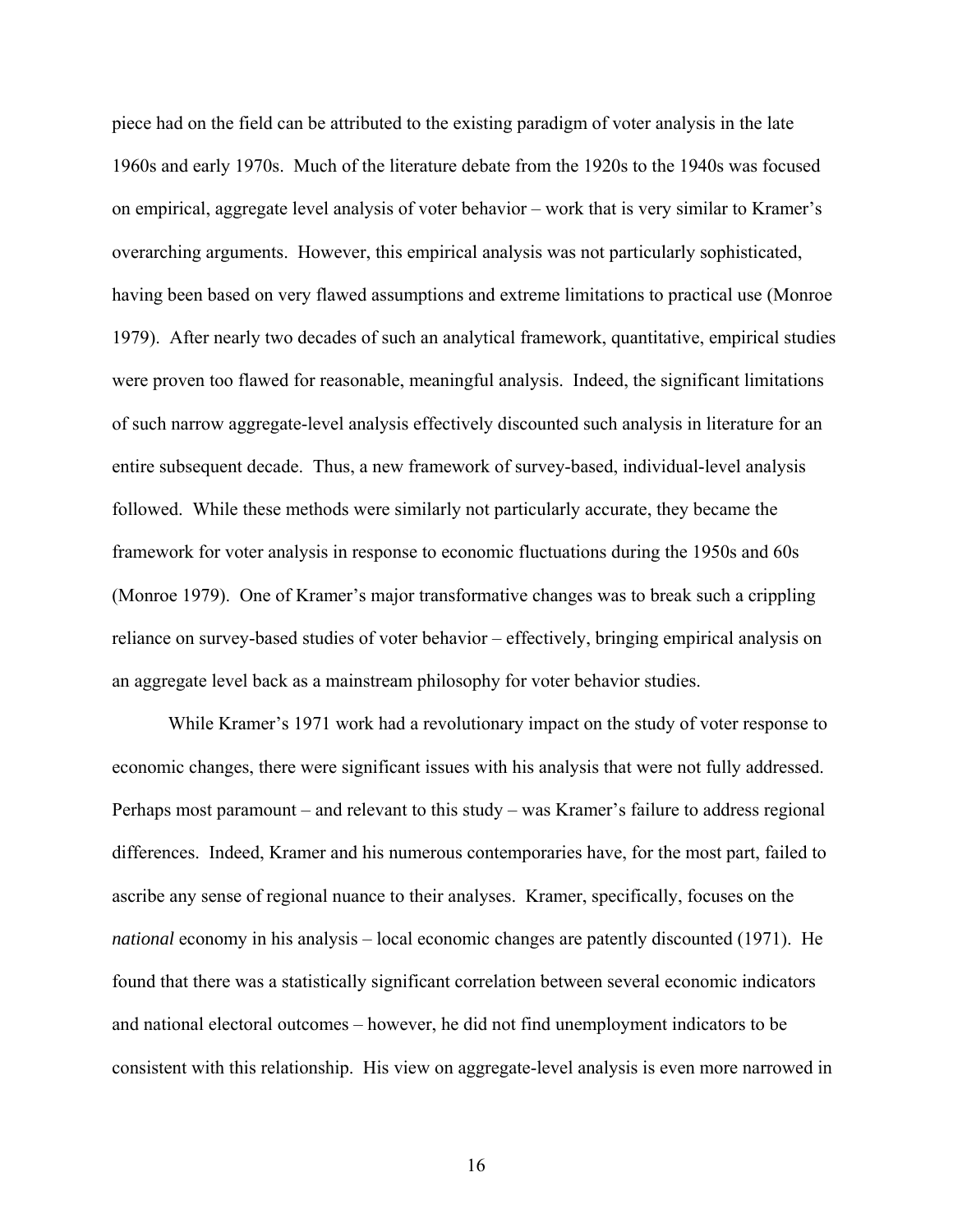subsequent works, when he argues that analysis below a full, national-level aggregate analysis is effectively irrelevant (1983). While very likely furthering his argument against individual-level, panel studies, such an adamant opposition to aggregate analysis at a *more* micro-level discounts a substantial area of study.

 Kramer's opposition stems largely from issue salience. Namely, he contends that locallevel issues – or individual-level, as well – are not sufficiently salient for voters to absorb, process, and then act on in a rational manner. Because Kramer's entire aggregate model is based on the assumption that voters are effectively "rational economic-political" beings, there must be sufficient salience for voters to rationally act on issues – in this argument, Kramer essentially believes that voters rationally factor changing economic conditions into their voting behavior when casting their vote (Monroe 1979).

 Methodologically, Kramer's 1971 analysis poses several problems as well. Kramer utilizes a fairly simple, yet robust model for his analysis – a model that incorporates incumbency, presidential coattail effects, and economic indicators.

$$
y^{0} = \beta_{0} + \beta_{1}T + \delta \left[\beta_{2} + \beta_{3}\left(\frac{R_{0} - R_{-1}}{R_{-1}}\right) + \beta_{4}\left(\frac{P_{0} - P_{-1}}{P_{0}}\right) + \beta_{5}\left(U_{0} - U_{-1}\right)\right] + u + \gamma^{v}
$$
\n(Equation 2.1)

As illustrated in 2.1, Kramer's model is a regression, incorporating year-over-year economic changes in relative terms, as well as statistical controls for random disturbance – in this particular model,  $\delta$  represents the incumbency index, *Y* represents monetary income, *P* for prices, *R* for real income, and *U* for unemployment as variables for measurement from election cycle to cycle (1971). Also,  $\beta$  and  $\gamma$  control for random disturbance parameters in this equation. However, Kramer's model relies on change in income only as that which is directly affected by the *government* (Yoon 2006). Such an assumption is arguably dangerous when evaluating voter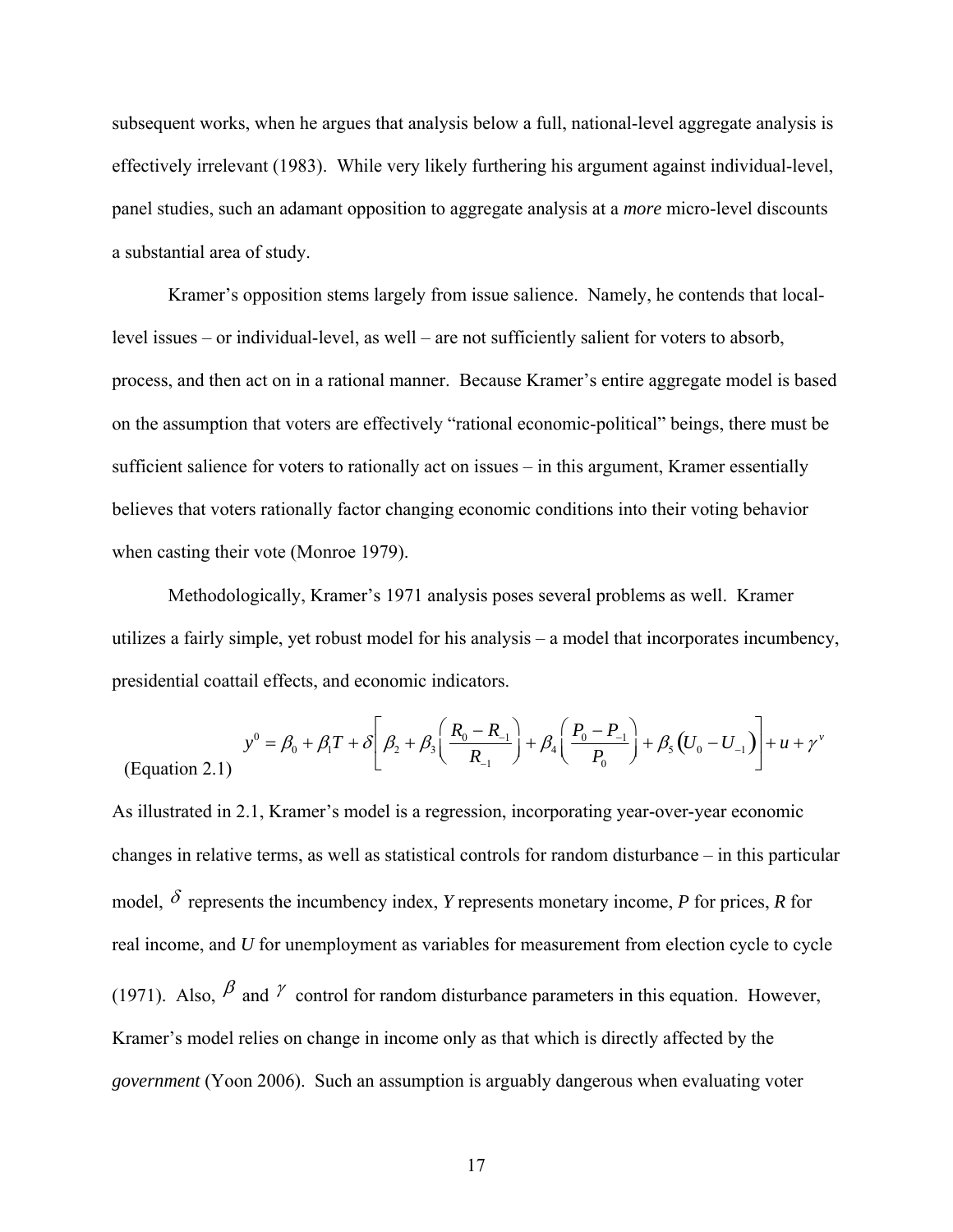behavior, as income directly induced by the government theoretically represents only a small portion of the total relative change in income for any given voter during any given election cycle. Moreover, Kramer identifies voter behavior through party popularity at a national level for congressional races. While he is also incorporating coattail and incumbency effects per (2.1), he does not address anything below this level, suggesting that national economic trends dictate political changes at a more local level. The clear schism in Kramer's model is the use of *national* economic conditions and *national* party popularity to model relatively local, congressional races. Arguably, Kramer has not been able to robustly establish a clear, direct relationship between economic changes on a local level and similar-level outcomes. (2.3) Stigler's Criticisms – Minor Statistical Changes and Philosophical Debates

 Indeed, while Kramer's work certainly had a shaping role in the trajectory of the field of empirical voter behavior, his arguments do have several flaws that critics seize. George J. Stigler, one of Kramer's contemporaries, actually found that national economic effects do not exert a statistically significant effect on electoral outcomes. Analyzing data on roughly the same grounds as Kramer – namely, unemployment and real income as economic indicators – Stigler finds no statistically significant relationships when he alters Kramer's statistical methodologies (1973). By omitting the years of World War II – 1944 and 1946 – Stigler demonstrates a nonstatistically significant relationship between economic conditions and elections; Kramer omitted 1942 and 1944 (Monroe 1979). Effectively, Stigler demonstrates how even the smallest changes could alter Kramer's findings and lead to a completely different conclusion.

 Moreover, Stigler's criticisms are also qualitative rather than quantitative. Kramer and Stigler both touch on the more theoretical aspects of voter behavior – namely, the rationality of the average voter. Kramer argues that a rational economic-political voter can accurately perceive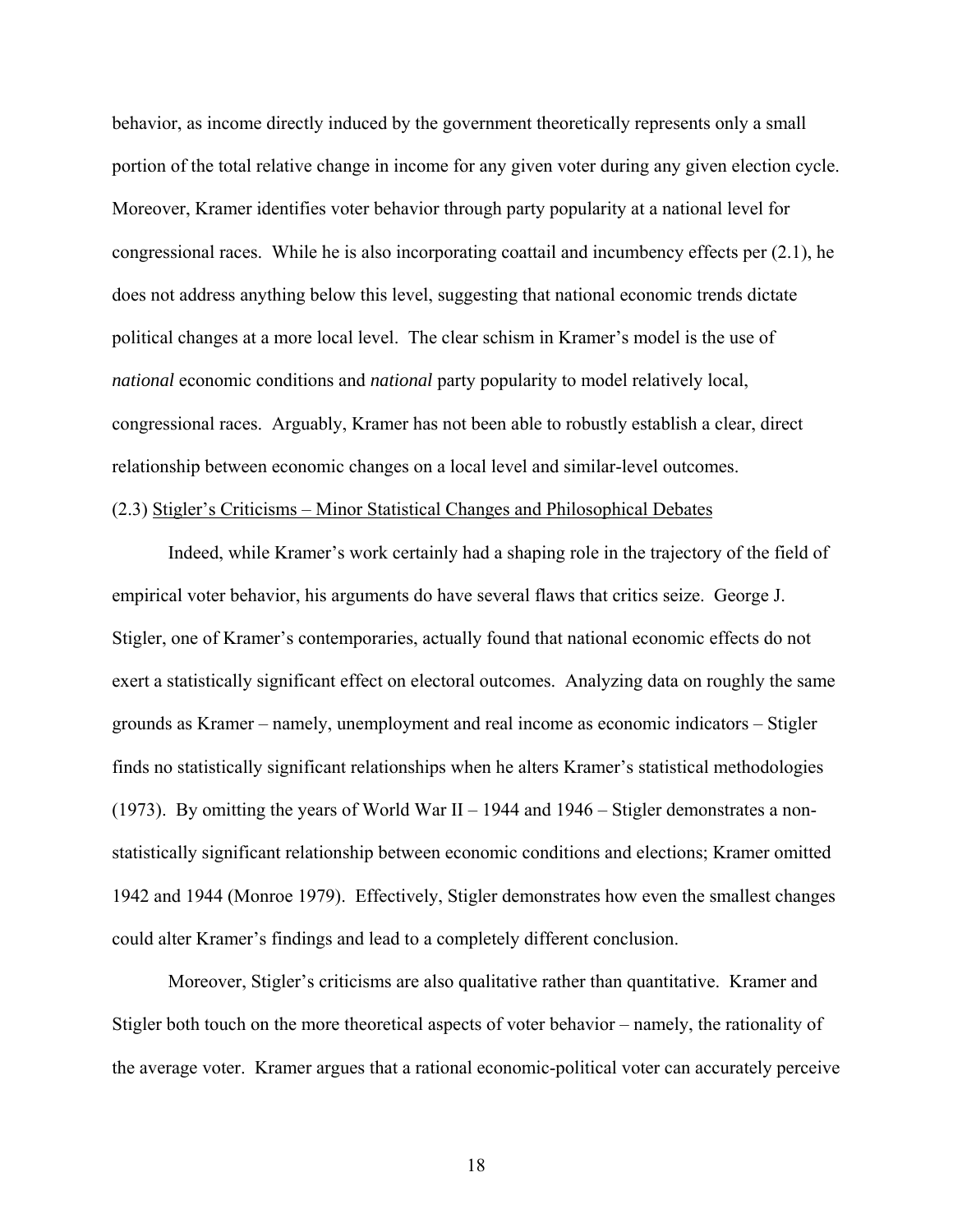changes in national economic conditions – such as rising unemployment rates – and process this information in a manner by which he or she votes differently (1971). Stigler absolutely dismisses such a notion, arguing that such minute economic changes have little salience with average voters. Furthermore, Stigler argues that voters change their voting associations so rapidly, utilizing the analogy, "it is foolish to sell one's stock in a corporation simply because that corporation has had recent reverses, and it is equally foolish to assume that the political fire is always more pleasant than the political frying pan." (Stigler 1973).

#### (2.4) Modeling the Effect of Economic Changes on State Elections

 In response to criticisms to Kramer and Stigler's work – many of which this study also contends – Walker Pollard attempted to parse national-level analysis into a state-level model. While still focusing on electoral outcomes in national elections, Pollard studied state-level economic changes in per capita income and inflation between 1952 and 1972 (1978). However, Pollard did not keep his analysis strictly to economic causation on voting outcomes. Rather, he also incorporated the political variables of relative changes in party identification, partisanship, and presidential incumbency.

 Pollard's findings revealed that political variables actually prove more demonstrative of electoral outcomes than economic variables. The most salient economic variable is inflation, in Pollard's view. However, this analysis still does not adequately address strictly *economic*  changes on electoral dynamics over time – in his attempt to simultaneously analyze economic and political variables, Pollard allowed his analysis of the political factors overshadow economic indicators. This resulted in his dismissal of economic changes' relevancy, which is clearly not representative of the overall power of economics on presidential elections. Regardless of the shortfalls in Pollard's analysis, his study has become a proof-of-concept for utilizing more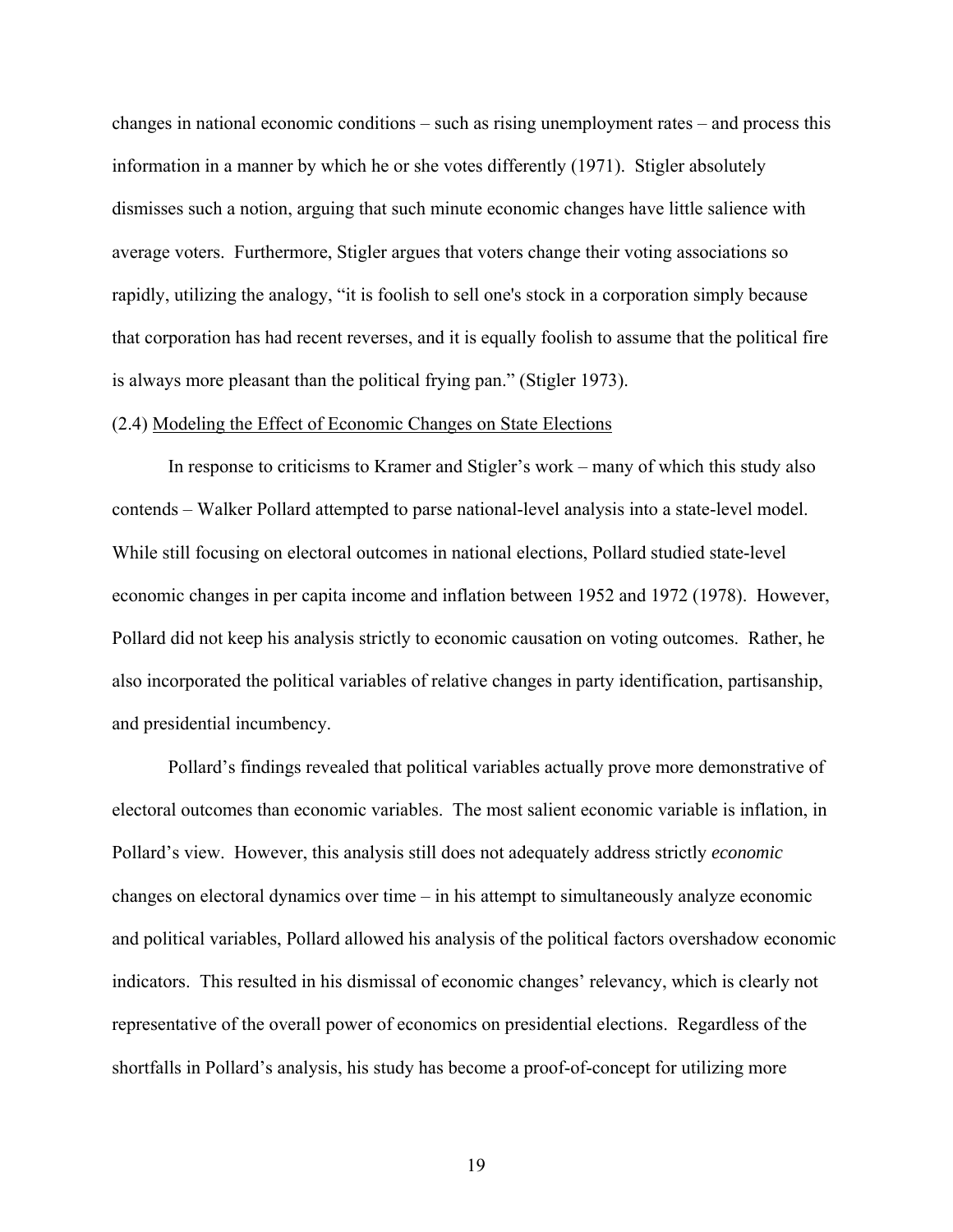narrow economic changes in national elections. Candidate saliency proves greater in presidential elections versus congressional or state races.

## (2.5) Modeling Congressional Voting Patterns Related to District-Level Economic Conditions

 As suggested, perhaps a more relevant analysis can be performed by a through comparison of local electoral outcomes against local economic changes. James E. Piereson performed such an analysis while studying voter motivations in gubernatorial elections – while his methodology trends towards a more accurate picture of aggregate, but still accurate, analyses, it still leaves several unanswered factors. Piereson, utilizing congressional-level economic and electoral data for the 1974 national election cycle – the relative change of economic and electoral data from 1972 to 1974 election cycles – actually finds a lack of relationship between districtlevel economic conditions and electoral votes (1977). Perhaps directly related to this finding can be the salience of congressional candidates and, therefore, the high incumbency rates found with congressional candidates. Piereson does not find a relationship, but it may be integral factors of his study – namely, studying congressional elections, rather than an election with lower incumbency rates and higher salience – that actually skew his results.

#### (2.6) Party Support Predicated on Economic Stability

 A goal of this study has been to demonstrate the degree of correlation between economic conditions and voter behavior. Prior literature has indicated that there is some level of party bias during negative economic conditions. It has been hypothesized that poorer economic conditions tend to benefit Democrats in certain instances. A leading proponent of such a relationship has been Morris Fiorina, who found a marked difference in party support based on varied economic indicators. Importantly, Fiorina's analysis explicitly brings the idea of *retrospective voting* to light – the notion that voters cast votes based on their analysis of historical economic conditions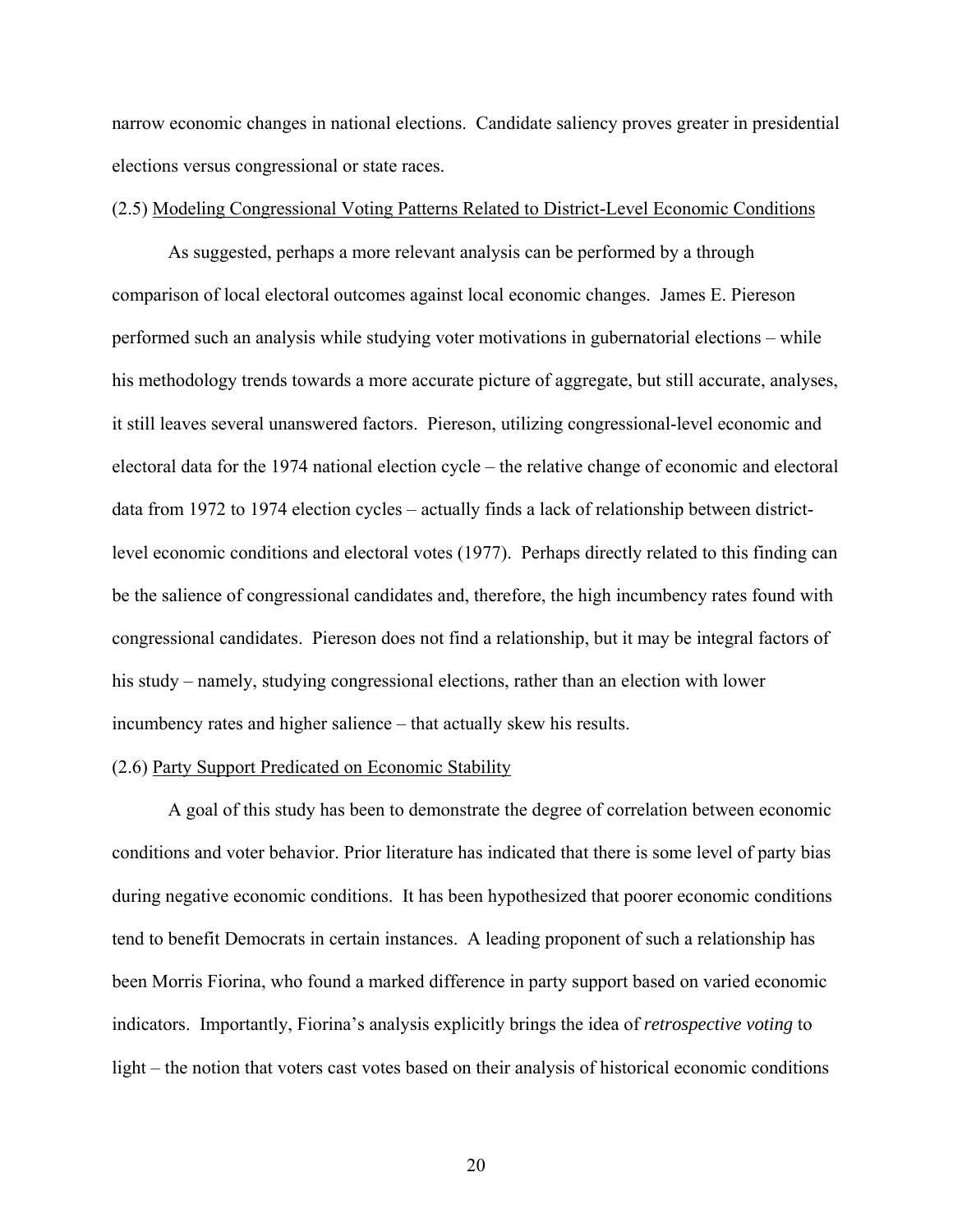(1978). Specifically, voters in this model analyze the historical performance of the economy – local or national – compared to a historical benchmark and vote based on the analysis. This theory effectively casts voter support to the incumbent party if a given economy is performing well compared to its historical state or against the incumbent party if the opposite is true.

 Fiorina's analysis dictates a slightly different approach, however. He asserts that voters also have some perceived identification between party representations – that is, that voters tend to favor Democrats on the issues of "employment, wage levels, and farm policies" and "government spending and taxation" for Republicans (Monroe 1979). While these conclusions are still significantly speculative, such a relationship is evident and supported by several other studies, including that of Wides and Klorman (Wides 1976, Klorman 1978).

 However, for the purposes of this study, a more "incumbency-based" approach will be taken. Rather than attempting to confirm *a priori* expectations and generalizations regarding which party benefits from changing economic conditions, this study will weight incumbency into its model of analysis. In a manner trending after Kramer 1971, this will allow this study to answer a more useful question – *is there a strong correlation between local economic conditions and voter motivation*. That is, do individuals vote based on the positive or negative state of their local economic conditions.

### (2.7) Conclusions from Literature

 After a complete evaluation of the literature presented, several conclusions become evident. First, it is absolutely true that Kramer's 1971 analysis was truly in the field of quantitative social science research. In a stark departure from predecessors, Kramer demonstrated – quantitatively – that there was a casual relationship between national economic indicators and electoral outcomes in Presidential elections. However, a more precise question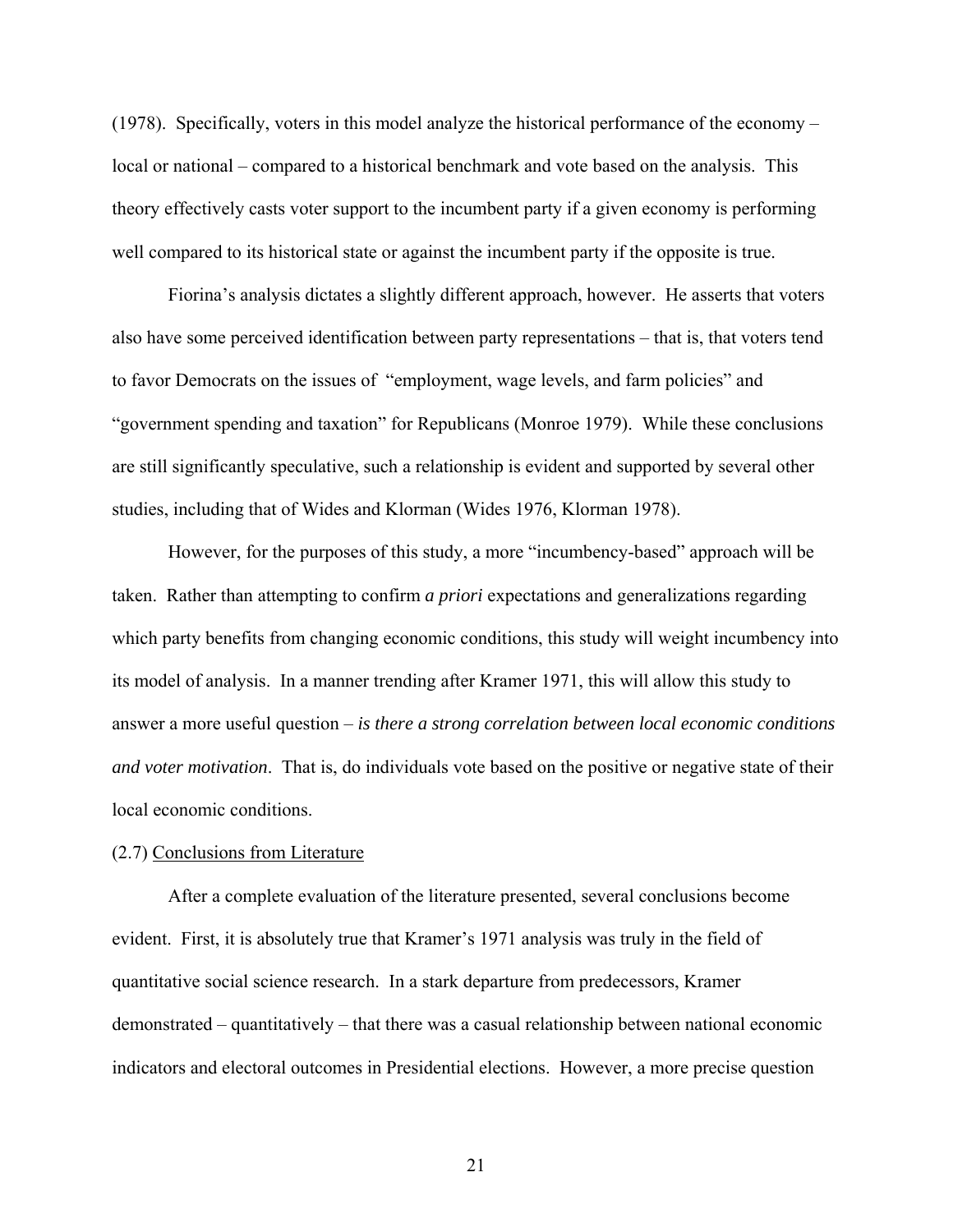was also answered. Kramer was able to demonstrate that *real personal income* held the strongest correlation between the percentage share of Republican to Democrat votes in Presidential elections (1971). He was also able to illustrate that unemployment levels – once thought to be perhaps one of the most significant drivers of electoral outcomes – to not have a statistically significant relationship to election returns (1971). Indeed, Kramer even noted that prior research failed to compare unemployment levels alongside *other economic indicators* – the relationship that was demonstrated between unemployment levels and election outcomes in previous research did not likely hold *as strong of a relationship as other economic indicators* (1971).

 Subsequent research on this line of inquiry has also proven to be equally valuable. Barring the statistical arguments and critiques posed by Stigler, the work of Monroe, Piereson, and even Fiorina have attempted to refine Kramer's analysis – indeed, to make it more based on particulate arguments. Analysis has been performed down to the congressional and state level; however, there is truly a dearth of research linking local economic indicators to local results. When an election of high issue salience is chosen – namely, Presidential elections – the existing body of research still cannot give precise, quantitative predictive arguments regarding what type of *local* economic factors will drive voters. It is the hope of this research material to help in furthering the academic discussion regarding this fundamental question.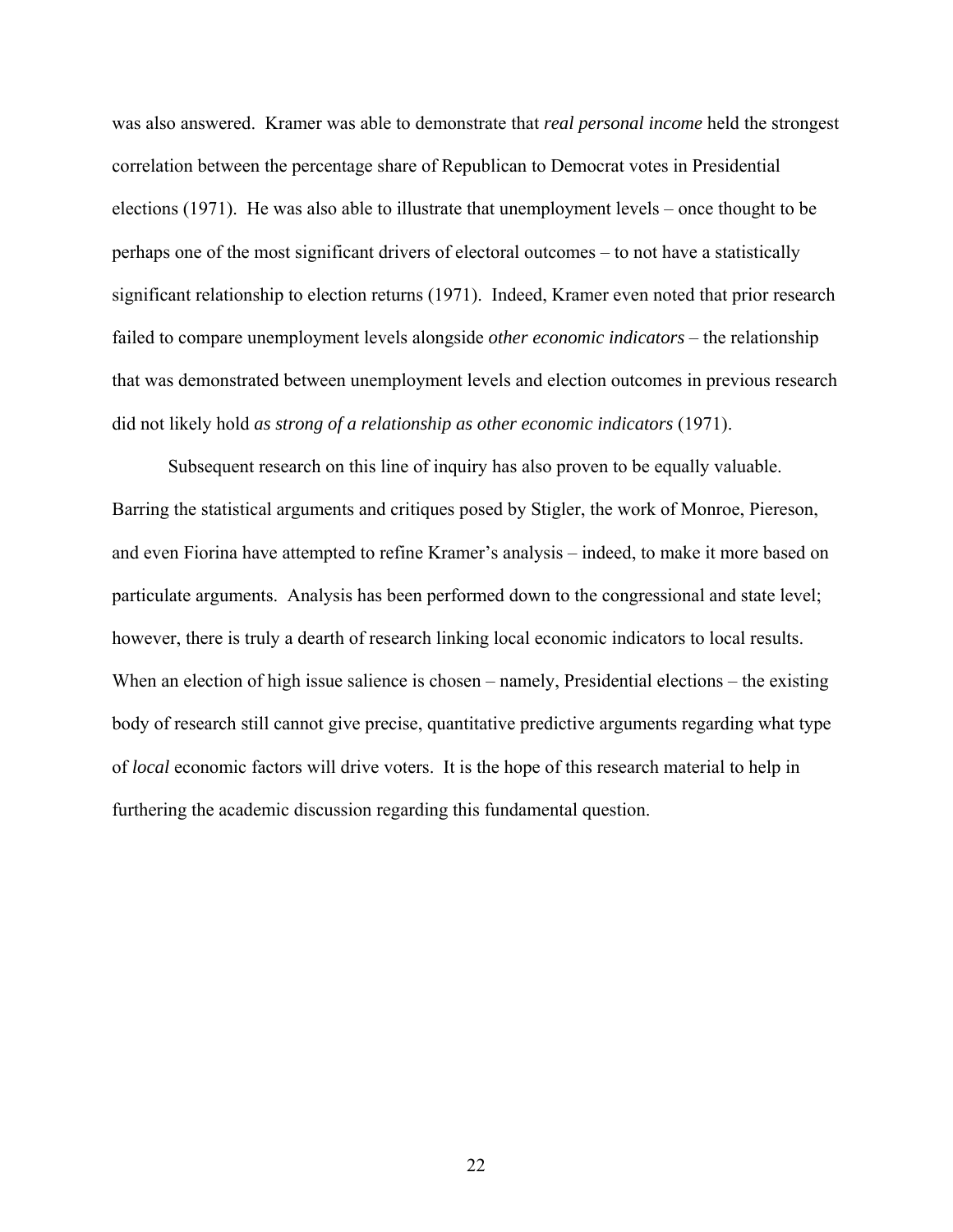### **3. Data and Variables**

#### (3.1) Kramer's Model: Data and Variables

 This study aims to build upon the existing body of knowledge and line of inquiry related to Kramer's 1971 model demonstrating the correlation between economic indicators and congressional elections. As discussed in Chapter 2, subsequent studies have made significant alterations to Kramer's model, changing many aspects of his analysis in order to draw broader conclusions regarding voter preferences. Before the specific changes to metrics that have been performed in this study are presented, it is instructive to recapitulate the data and variables Kramer 1971 used.

 Kramer's dependent variable was the Republican share of the two-party vote in congressional elections from 1896 to 1964. His independent variables were per capita personal income, prices (per the consumer cost-of-living index, a metric for inflation), real income (deflated monetary income), and unemployment as a fraction of the civilian labor force.

#### (3.2) Model Transformation for Local Analysis

 It is particularly useful to initially summarize all variables and metrics used in this study and how Kramer's model has been transformed for the purpose of a county-level analysis of economic indicators related to electoral outcomes. Whereas Kramer used congressional elections by congressional district, this study will use county-level Presidential elections. For this study, the dependent variable is county-level election results and the independent variables are county-level average wage (a proxy for local inflation), county-level per capita income, and state-level unemployment rates. This allows for an analysis of how correlated these economic metrics (the independent variables) are to the electoral results (dependent variable) – that is, what effect do economic indicators have on electoral outcomes.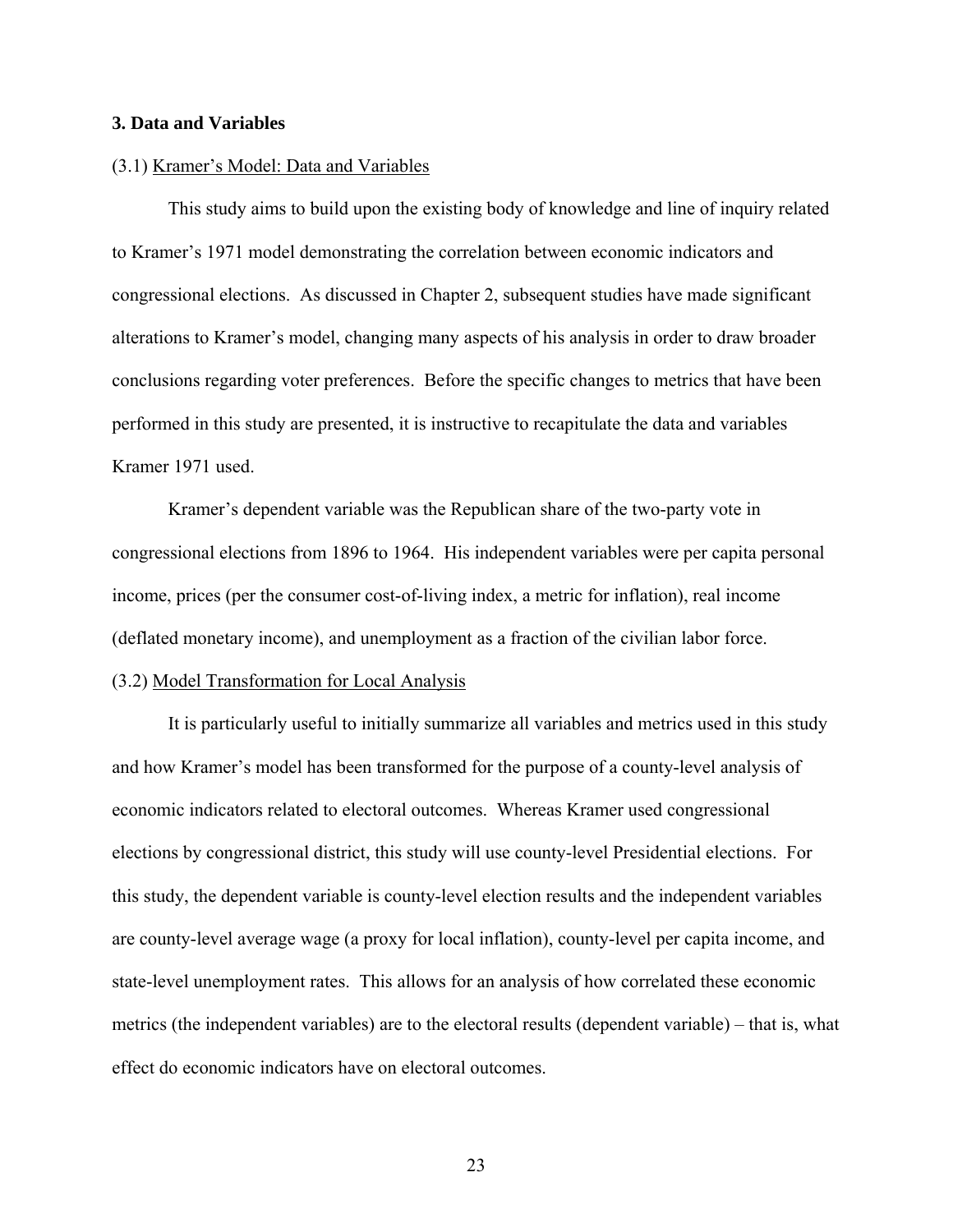The justification for each of these variable choices is fully explained in Chapter 4.2; however, it is instructive to frame this subsequent discussion in this section. Narrowing the scope of study poses inherent problems and involves strategic decisions in order to preserve the integrity of analysis. There are fundamental issues in changing the scope of a relatively robust model such as Kramer 1971 – a model that incorporated *congressional* election results as the dependent variable, but *national* economic metrics as the independent variables. One of these issues is the availability of local data versus national-level data. National, time-series data is readily available; however, county-level data prior to 1990 is relatively difficult to find. While two of the indicators were maintained in a county-level and state-level manner – per capita income and seasonally unadjusted unemployment rate – Kramer's national inflation indicator was more problematic. In order to still incorporate local inflation into this study, county-level average wage was used as a proxy for national inflation rates. Finally, Kramer's weight for incumbency was also ported to this study.

The changes mentioned in this chapter are only provided as a short summary – a full explanation of the changes made to Kramer's model are presented in Chapter 4.2, along with justifications for the strategic decisions made in order to perform a local analysis while maintaining the rigor of Kramer's original model.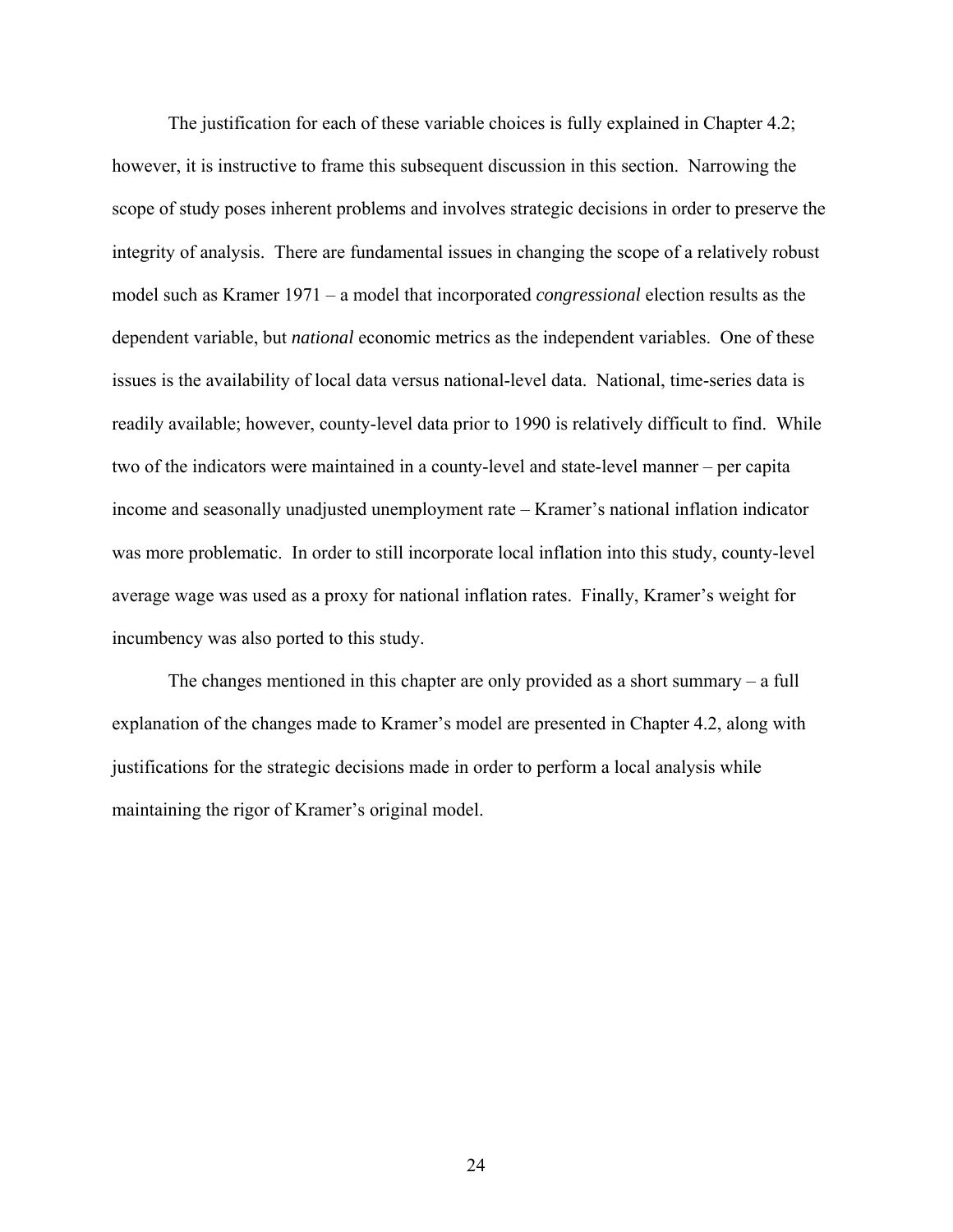## **4. An Aggregate, County-Level Model Linking Economic Indicators to Electoral Outcomes** (4.1) Kramer's Model – A More Rigorous View

 While Kramer's model was presented in Chapter 2 – particularly Model 2.1 – it is necessary to delve deeper into his methodologies on a more mathematical level. As stated in Chapter 2, Kramer's scope of study is a study of congressional election outcomes in the context of changing national economic conditions. The purpose of this study is to build upon Kramer's 1971 model by performing a local, county-level analysis of economic conditions as they correlate to electoral outcomes. The scope of this study is based on county-level results in Presidential elections, studying the relationship of these election results with county and statelevel economic indicators. Because this study is essentially a variation of Kramer's model, certain aspects of his fundamental model are altered. These changes include altering the scope of his economic indicators and election results and changing an economic indicator in response to a lack of county-level availability of data. These changes are fully described in Chapter 4.2.

Effectively, Kramer created a spectrum of equations to model a national relationship between economic indicators – namely, per capita personal income in current dollars for the year of election being studied, the consumer cost-of-living index, unemployment as a percentage of the civilian labor force all as a function of time (or the year studied) – and one party's share of the two-party vote in congressional elections. This analysis was performed from the perspective of the Republican's share of the congressional party vote during on-year and midterm congressional elections. Kramer started his analysis only incorporating one variable – per capita personal income – and then modeled for linear coefficients. He then created a subsequent equation with another variable added, repeating this process with separate equations for each variable. This allowed Kramer to study the individual and combinative effects of all economic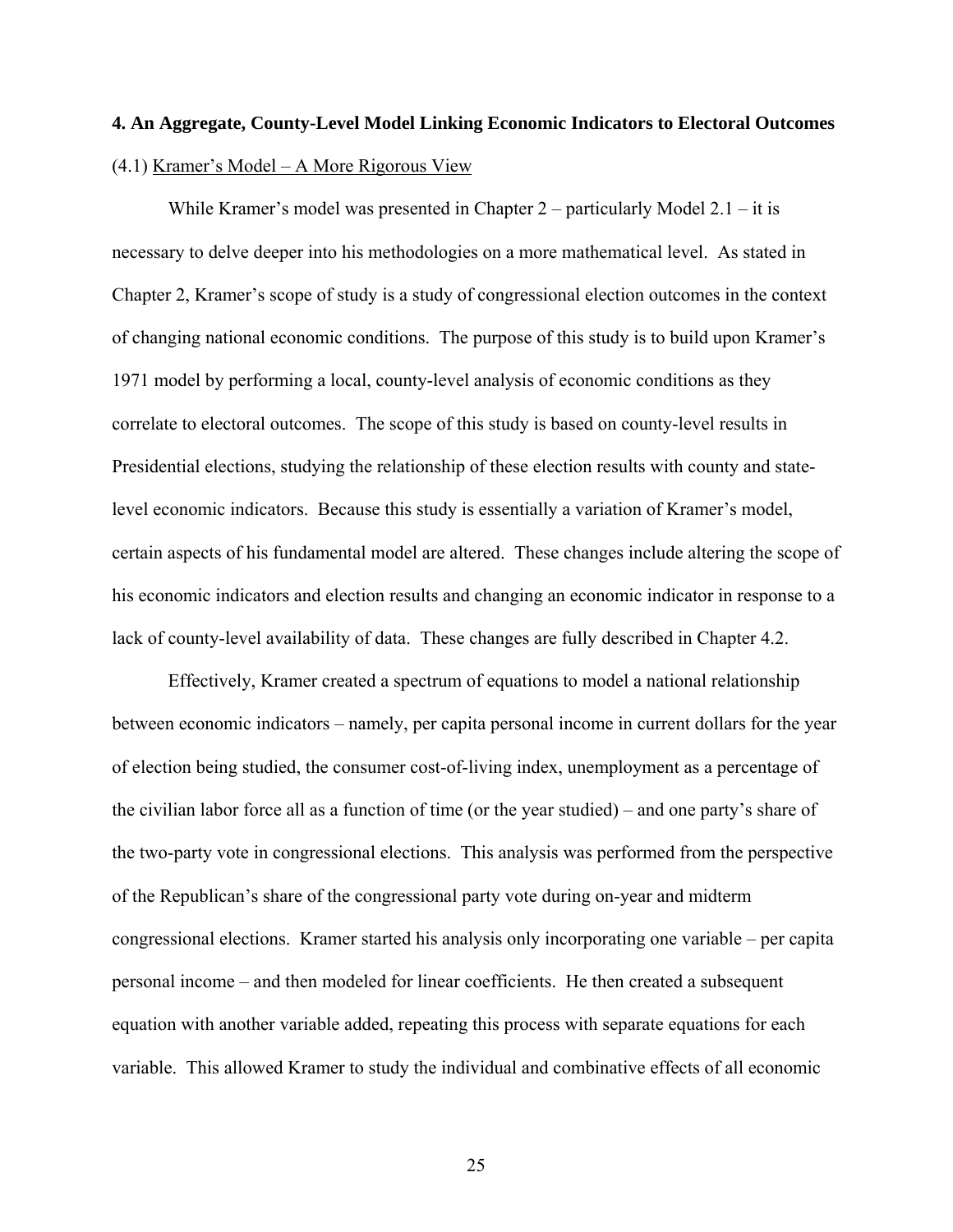indicators in relation to election results – Kramer was able to identify which statistically significant relationships existed between each dependent and independent variable sets.

Also of interest is Kramer's treatment of incumbency. Because he was working with national data – effectively only one universe of analysis – he could easily weight his equation with an incumbency factor based on the year of election which was positive if the incumbent President was a Republican and negative if Democrat. The ability to incorporate an incumbency bias is an important factor in creating a rigorous model; it is an issue that *will* be addressed in this study, but on a county-level basis. This issue will be further discussed in Chapter 4. However, Kramer's use of "coattail effects" will not be addressed as it was intended to directly affect *congressional* elections – inapplicable to this study, which is an analysis of county-level results in Presidential elections.

#### $(4.2)$  Methodology

Kramer's model provided a quantitative framework from which to evaluate the relationship between economics and politics. For this study, Kramer's model will be modified to evaluate the claim of a regional bias between this economic and electoral relationship utilizing local, county-level data. This study will be performed per the following variables presented in Table 4.1: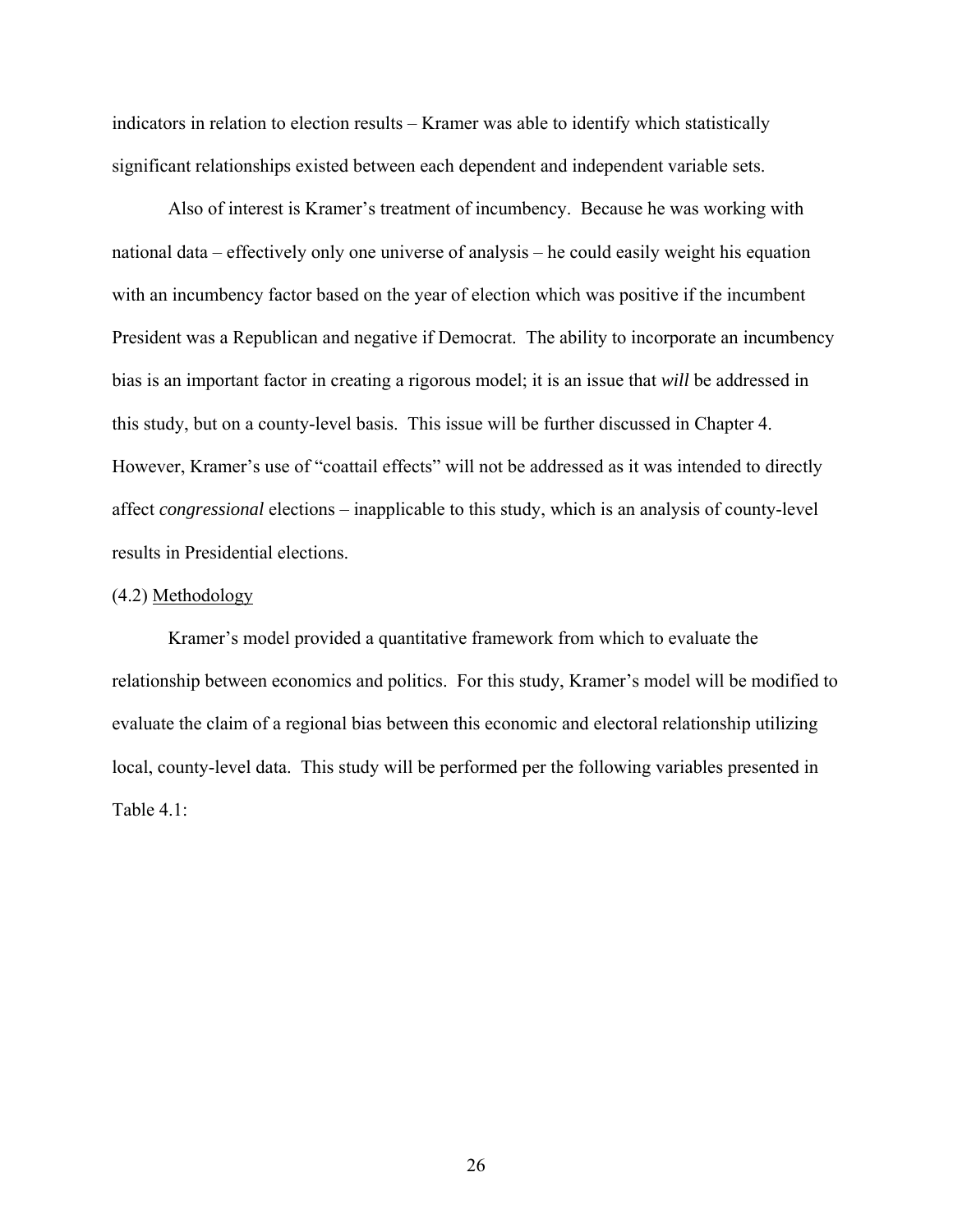| <b>Table 4.1: Regression Variable Definitions</b> |                                                                                                                                           |
|---------------------------------------------------|-------------------------------------------------------------------------------------------------------------------------------------------|
| Variable                                          | <b>Definition</b>                                                                                                                         |
| Уt                                                | Democrat share of Presidential election<br>results by county (percentage)                                                                 |
| δ                                                 | incumbency index (+1 for if previous<br>President is Democrat, -1 if Republican)                                                          |
| $U_0, U_{-1}$                                     | seasonally unadjusted, annual<br>unemployment rate by state, as fraction<br>of labor force for current and preceding<br>year (percentage) |
| $Wo, W_{-1}$                                      | average wage by county for current and<br>preceding year (percentage)                                                                     |
| $I_0$ , $I_{-1}$                                  | per capita income by county for current<br>and preceding year (percentage)                                                                |

A full equation of the novel model presented in this study is provided in Chapter 4.2.

However, such an evaluation does not lend itself to a direct comparison using Kramer's model – certain changes must be made. Kramer's scope of study is a *national* level of economic indicators. The major deviation from Kramer's model occurs in using average wage as a proxy for inflation – the justifications for this and other minor deviations are as follows.

#### *Consistencies*

While there are several inconsistencies between a national model such as that of Kramer and a local model that were accounted for, the overall methodology of Kramer's aggregate voting model was preserved. Three economic indicators – namely, per capita income, unemployment rates, and average wage – were found on a county-level basis from the 1980 Presidential election to the 2000 Presidential election. This data was then related to the ratio of Democratic percentage of the vote to Republican percentage of the vote during Presidential elections through ordinary least-squares multiple regression – effectively, multivariate regression. Also, Kramer's incumbency weight was also used  $- a + 1$  value was assigned if the previous President originated from the Democratic party and a -1 coefficient assigned if the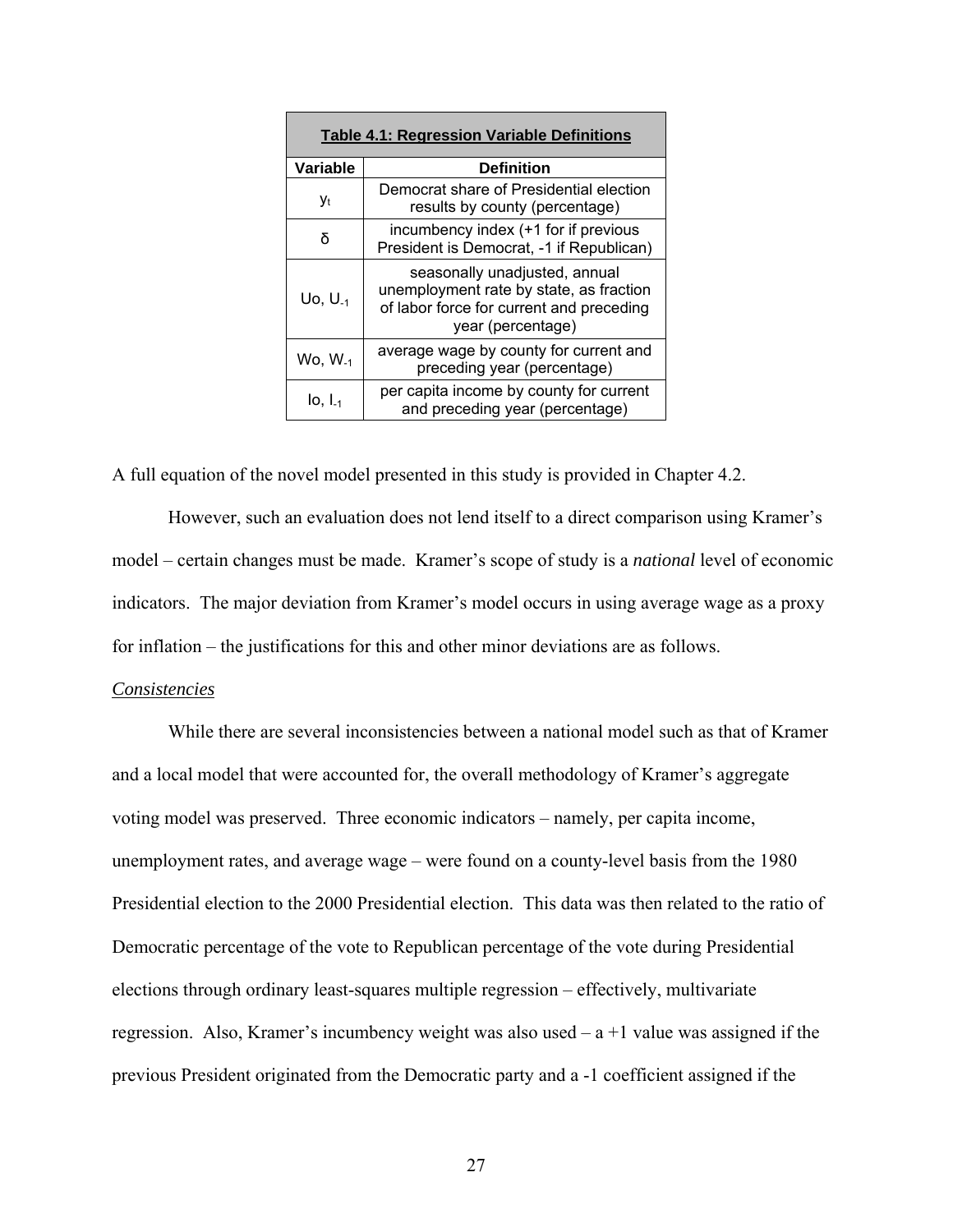President in the previous term was a Republican. This weight will be addressed in greater detail – and in a mathematical form – in Chapter 5.

### *Choice of Elections*

 In his analysis, Kramer utilized the ratio of Republican share of the electoral vote in *congressional elections*. For the purpose of this study, Presidential elections were used – the percentage share ratio of Democrat to Republican electoral votes on a county-level basis was used. Kramer's reasoning for using congressional elections was due to a lack of candidate salience – he likened a lay-voter's voting rationale to be that of choosing between two relatively no-named candidates. The vote is then more centered on party affiliation rather than individual candidate qualities. Kramer also analyzes *both* congressional and Presidential elections in his study, incorporating "incumbency affects" and "coattail effects" affecting congressional elections.

 An important consideration that should be noted is the introduction of significant third party candidates. During the 1980 and 1992 elections, there were significant third party candidates. The effects of these as related to the model presented – namely, the effect on the dependent variable, Democrat's share of the Presidential vote – should be considered. Kramer's model and this study are predicated on the analysis of a two-party vote. That is, the percentage of the county-level vote did one party receive. While this study has closely trended Kramer's analysis, the issue of independent voting poses a significant deviation. In a similar election – the 1912 Presidential election, in which there was a significant third party vote – Kramer actually omitted the entire year from analysis. This was possible as he was working with a dataset that extended from 1896 to 1964. Excluding both the 1980 and 1992 data points for this study is simply not possible due to the comparatively small number of Presidential elections that is being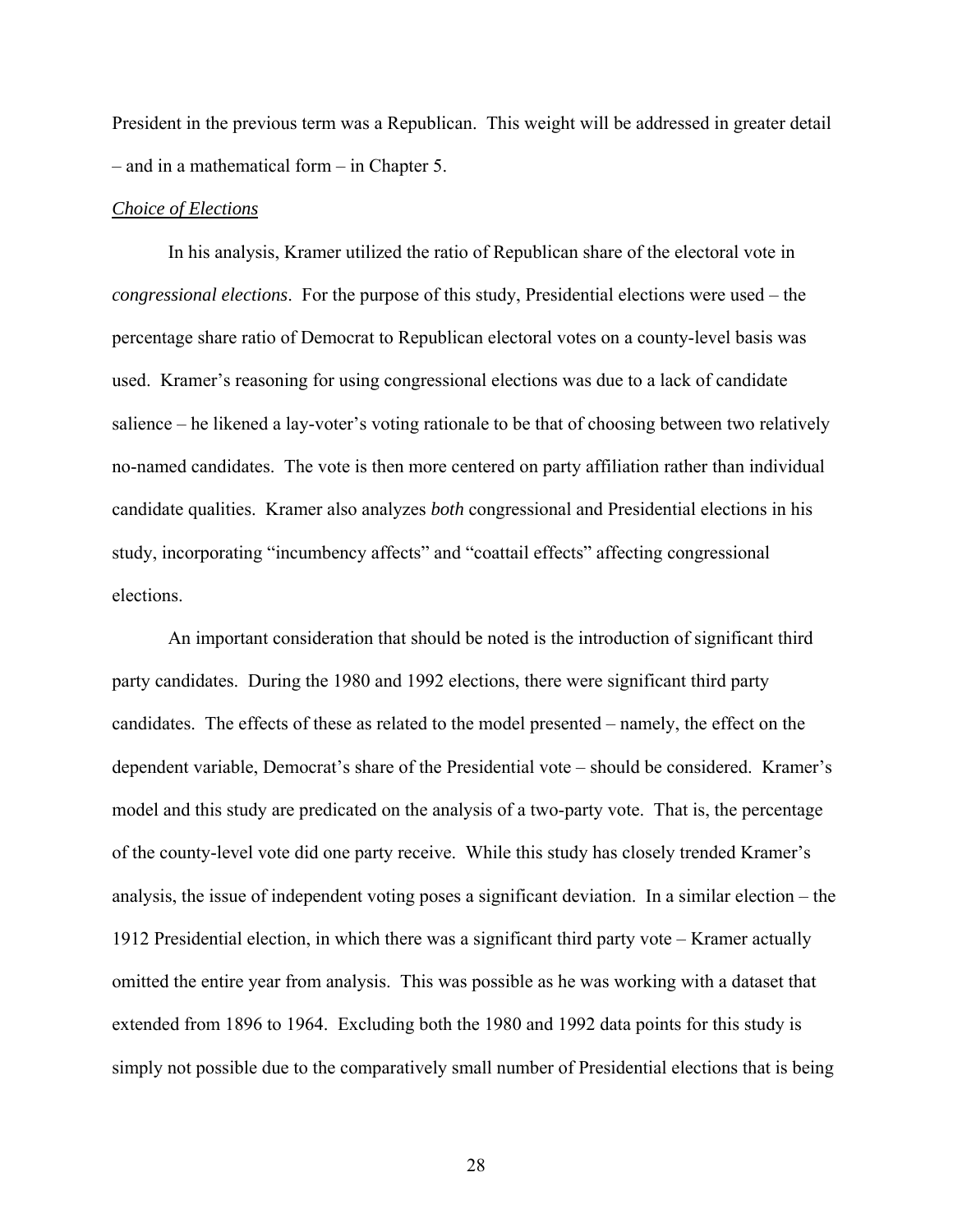analyzed. The years of analysis that were chosen for this study were based on the availability of county-level data – the trade-off between extending analysis prior to 1980 and being forced to use not use county-level data is one that was noted. In this study, omitting two Presidential elections out of six total elections studied is simply unacceptable.

 Moreover, the effect of a third party candidate in 1980 and 1992 elections on this study are minimal. Analysis was performed using the methods discussed in this chapter and also substituting the Democrat share of the vote with a "Democrat to Republican election-overelection percentage change" metric. There was no significant difference between the results of both methods. The latter method allowed some mitigation of effects caused by the independent candidates in 1980 and 1992 – the results of that analysis did not significantly differ from the results presented in Chapter 5.

### *Incumbency*

 An important aspect of the creation of this regression model is the incorporation of incumbency effects. For example, it is hypothesized that if the President from 1976-1980 is a Democrat, the Democratic party will have a significant advantage when entering the 1980 election. Similarly, if a President is a Republican running for his second term, his incumbency must be incorporated into this model. This is also an effect that was correctly modeled by Kramer 1971.

For the purpose of this study, incumbency  $(\delta)$  will be incorporated from the perspective of a Democrat-centric analysis – as the dependent variable is the share of the Presidential vote in a given year attained by the Democrat party,  $a + 1$  weight will be applied to all variables of that year if a Democrat is the "incumbent" per the preceding Presidential term. For example, from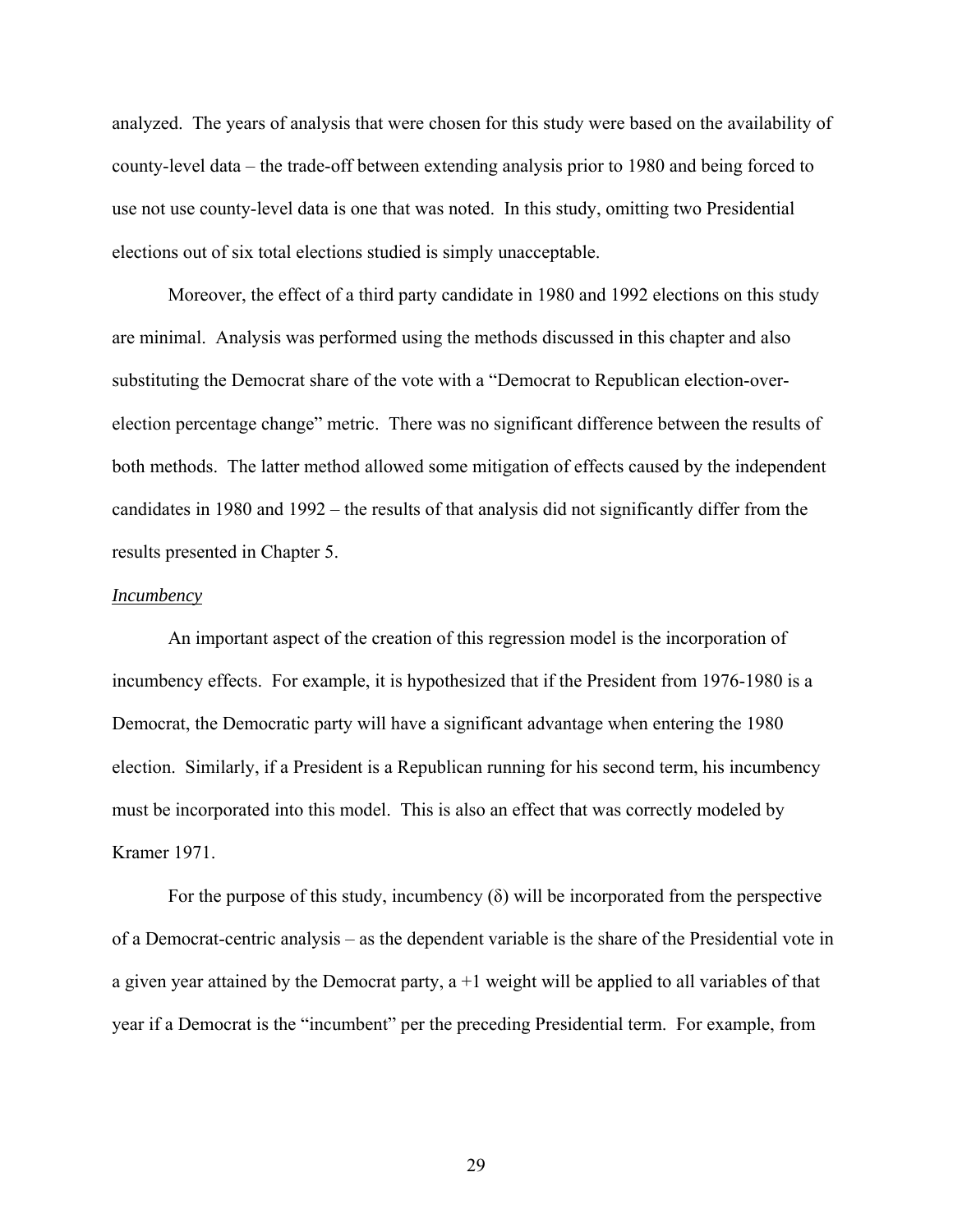1992-1996 a Democrat was President; therefore, during the 1996 election, all economic indicators will be weighted with  $a + 1$ .

 Analysis was, in fact, performed without such an incumbency factor initially. The results – both regression coefficients and the predictive capacity of the generated model – were completely unrepresentative of actual values and all proved to be statistically *insignificant*. Upon the addition of this incumbency weight, a major realignment of predicted election returns with actual historical election results occurred. The predictive capacity of this model increased dramatically, and several economic indicators became statistically significant, as will be presented in Chapters 5 and 7.

#### *Inflation Metric*

Upon even a cursory look at Kramer's 1971 model, it is quickly evident that several methods of his model would not be appropriate – or even possible, given reportable data that exists on this subject – on a local level. Perhaps most difficult of an indicator to port from a national level to a county level is the inflation variable. Federal agencies unfortunately do not calculate any version of local inflation metrics, explicitly. Metrics such as the Consumer Price Index and even the historical tally of the price of essential goods are calculated at a national and metropolitan-area level, respectively. Because local inflation metrics do not exist, one was created for the purpose of this study. Simply, average wage for each county in a time-series fashion was used as a metric of inflation.

Average wage was considered a good proxy for inflation – or the consumer cost-of-living index (prices), as used in Kramer 1971 – due to literature on the topic. A strong correlation between inflation and average wage has been established by Cukierman and Lippi (1999). While using average wage as a proxy for inflation is not entirely perfect, given that a consumer price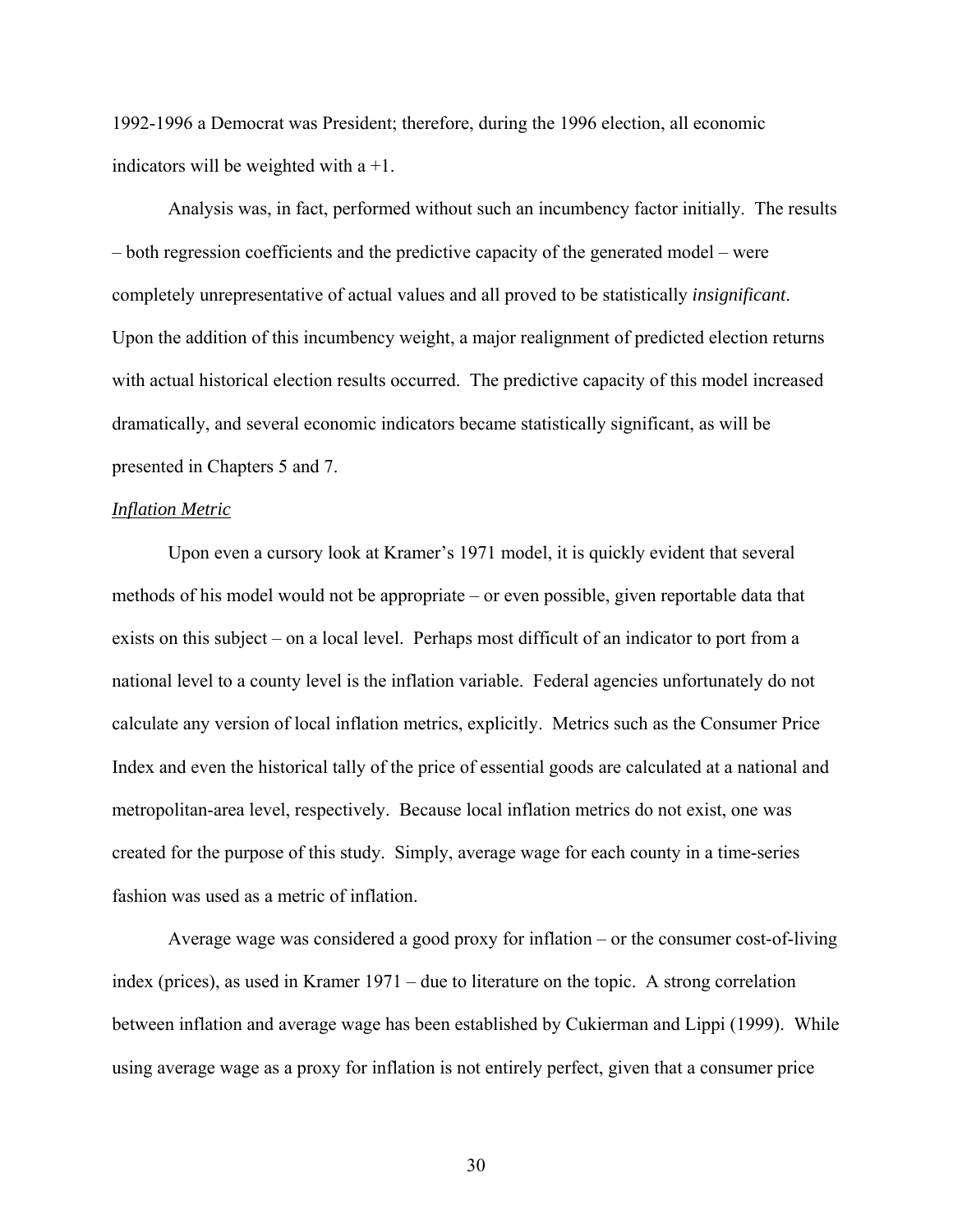index does not exist on a county-level basis, this correlation serves as adequate for the purpose of this analysis.



**Figure 4.1: Historical Inflation and Average Wage Rates in the United States**

Indeed, as demonstrated in Figure 4.1, average wage has generally tracked inflation on a national level in the United States. As previously mentioned, average wage as a proxy for inflation is not a perfect measure. However, the availability of data, coupled with the general correlation between the two metrics, allows for a fairly representative approximation of inflation on a county-level. It should also be noted that the purpose of the inclusion of Figure 4.1 is simply to allow one to visualize this correlation – the analysis performed is on a *county-level measurement for average wage*, which will naturally provide a different correlation than what is presented in this figure.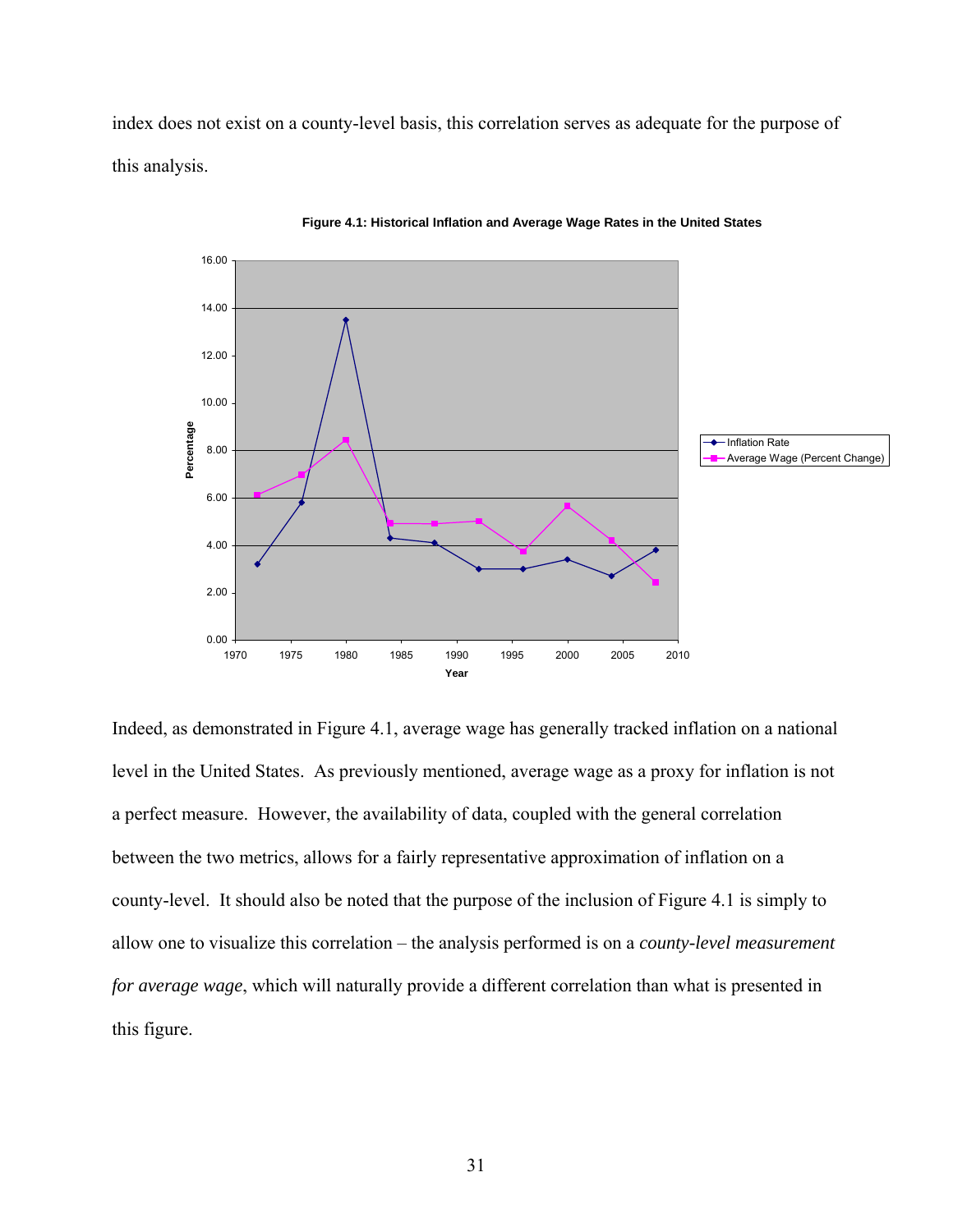## *Unemployment Metric*

Kramer's model places a significant emphasis on the change in unemployment rate from each year of analysis compared to its immediately preceding year. Because Kramer's analysis is performed on a national level the *national* unemployment rate is used. However, such data was not available on a *county* level. The greatest depth of historical time-series, county-level unemployment data only went as far as 1990. Moreover, significant effort was placed in finding an adequate substitute that would accurately replace the general rationale for using unemployment data. Essentially, this entire line of inquiry proved to be fruitless, with limited data on local employment as a function of the total labor force available. Due to this consideration, state-level historical unemployment data was substituted. While it does not service the preferable universe of data, this substitute still maintains the integrity of one of the major goals of this study – to perform an analysis using the most finite form of data available to simulate a voter's cognizance of local economic conditions. It is particularly important to consider the results presented in this study in the context of one metric being of a larger universe than the otherwise highly granular data for the other two economic indicators.<sup>1</sup>

## *A Discussion on Statistics Methodology*

<u>.</u>

An average of the given indicator in each county was then performed on a *regional* basis per the Census Bureau's definitions for regional divisions. For example, all economic indicators from all counties in the West North Central Midwest region, as defined by the United States Census Bureau, were averaged. This data was then transformed into a percentage change – all

 $1$  The robustness of substituting state-level unemployment data in lieu of county-level unemployment data is uncertain. When regression analysis was performed using the limited amount of county-level data – only 1990 through 2000 – the standard errors of coefficients was exceptionally high. This was likely because only two true data points were being used – the 1992 and 1996 Presidential elections. Such results made the decision to use a state-level unemployment data in order to gain a greater number of data points an obvious decision and resulted in a dataset that fits well to the model (see Chapter 7 for a more detailed discussion on the predictive capability of the models presented in the Results section and the "fitness" of the data to the various models).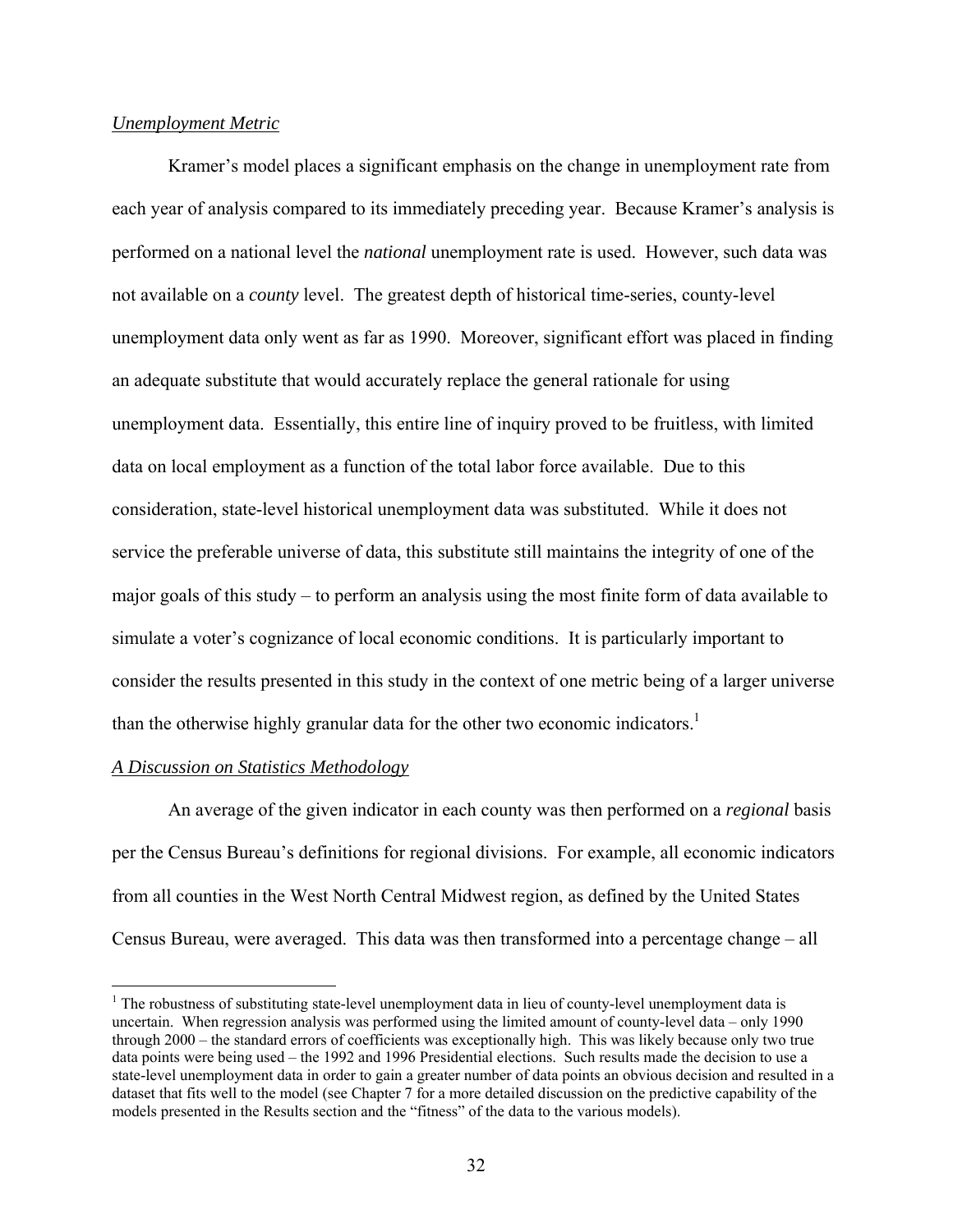data was calculated in percentage change from Presidential election cycle to the subsequent cycle. Finally, these averaged percentage changes for all economic indicators and election returns in each region of the United States was then regressed, using multivariate regression.

It should be recognized that this methodology poses several highly important considerations that will significantly affect the results presented in subsequent sections. Mostly importantly, this methodology treats all counties – or in the case of the unemployment rates, states as the geographical stratification – as equal. Effectively, a county with a large population is treated equally as a county with a small population. The rationale behind sacrificing significant context into the data being analyzed versus pursuing this methodology was simple – the large dataset that was created needed to be aggregated in some fashion. It was simply unreasonable to attempt to perform regressions on each county in a time-series manner. Moreover, a goal of this study is to analyze the differences  $-$  if any  $-$  that exist among various geographic regions of the United States in terms of their economic and political relationships. This pursuit would be impossible if no aggregation took place. Essentially, this method of aggregation is far from perfect. However, the benefits in analysis and logistics that were gained made such a methodology essential. Other differences in analysis were solely trivial, logistical issues $^2$ 

#### (4.3) The Step-Wise Assembly of a Model

 $\overline{a}$ 

 Prior to the direct construction of the model that was primarily used to evaluate the relationship between economic indicators and election returns, it is particularly instructive to

 $2$  While trivial on a statistical level, it should be mentioned that the specific manner of calculation performed in this study differs slightly from that of Kramer 1971. Indeed, the net change of each economic indicator for each election cycle compared to the year immediately before it is performed. However, Kramer fails to convert indicators in his model – and even when evaluating the unemployment rate changes – into percentages. In this study, the percentage change specifically is used for these indicators. The effect of this change on regression analysis has been evaluated to be trivial, but does cause some concern when directly comparing Kramer's model – Equation 2.1 – to that of the finial model presented in Equation 4.7.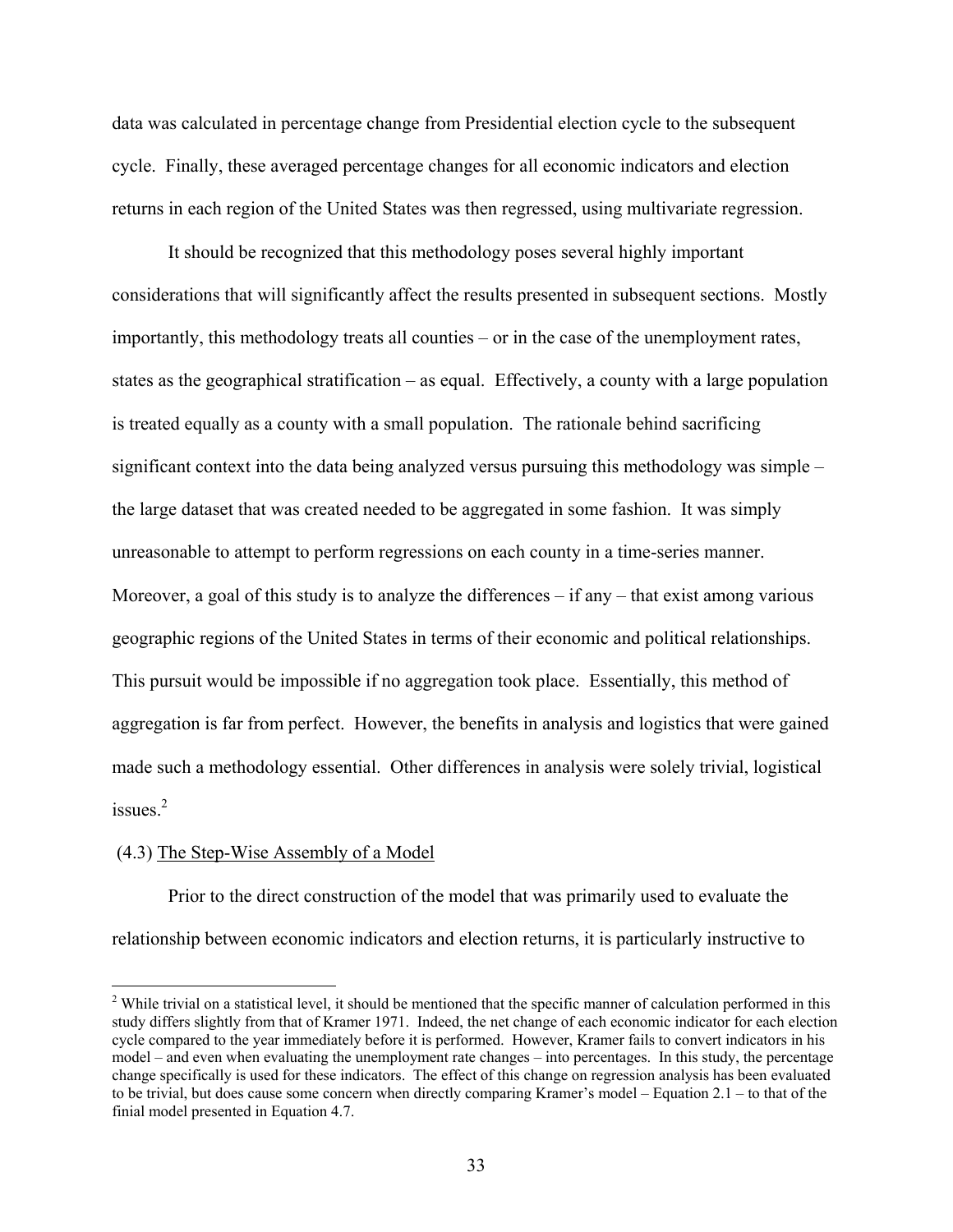have a discussion regarding the individual aspects of this model compared *directly* to election returns. One of the key metrics as discussed in Chapter 4.2 for evaluating the affect of inflation on voting patterns is the indicator of average wage. As discussed, this indicator was used in lieu of a county-level inflation metric. However, the direct relationship between election returns and average wage should be studied. As defined in Equation 4.1, a simple linear relationship can be attributed to this indicator in relation to electoral returns.

$$
y_t = \delta \left[ \beta_1 \left( \frac{W_o - W_{-1}}{W_{-1}} \right) \right] + \beta_o
$$
\n(Equation 4.1)

In this equation,  $W_0$  represents the average wage on a county-level basis during the election year and W-1 represents the average wage in each county in the year immediately preceding the year of election. It should be noted that for *all* piece-meal assembled equations, an incumbency factor of  $\delta$  was assigned based on the previous term President's party affiliation. A +1 was given to a Democrat and a -1 weight was given to a Republican Presidential predecessor.

Similar analysis can be performed independently relating the two other economic indicators – unemployment and per capita income – to electoral results. Using the following equations, it is possible to determine the independent effect of both unemployment rates and per capita income on the Democrat share of Presidential votes:

$$
y_t = \delta \left[ \beta_1 \left( \frac{U_o - U_{-1}}{U_{-1}} \right) \right] + \beta_o
$$
\n(Equation 4.2)

where  $U_0$  represents unemployment during the election year and  $U_1$  represents unemployment rates in the year immediately preceding the year of election. This rate, as mentioned in Chapter 4.2, is an aggregate of *state* historical unemployment rates – this is not county-level data. A similar relationship is demonstrated in Equation 4.3: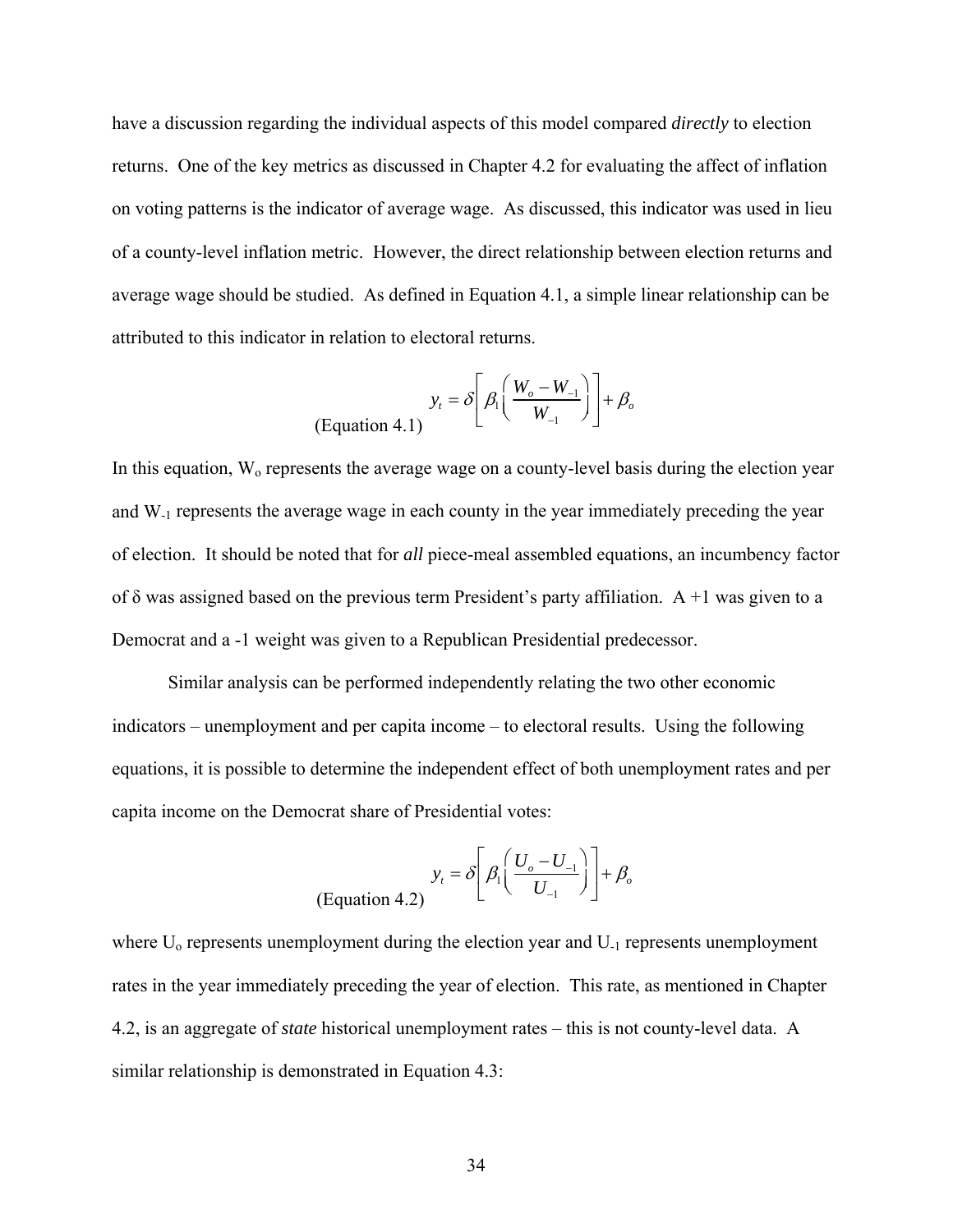$$
y_t = \delta \left[ \beta_1 \left( \frac{I_o - I_{-1}}{I_{-1}} \right) \right] + \beta_o
$$
\n(Equation 4.3)

with I<sub>0</sub> representing pre capita income during the election year of study, and I<sub>-1</sub> representing per capita income in the year that immediately precedes the election year. The per capita income was analyzed on a county level, and then aggregated as discussed in Chapter 4.2.

 Finally, for ease of comparison in future regressor tables, multivariate, three variable equations have also been created as reference. Equations 4.4, 4.5, and 4.6 provide useful combinations of the economic indicators provided above and are as follow:

$$
y_{t} = \delta \left[ \beta_{1} \left( \frac{I_{o} - I_{-1}}{I_{-1}} \right) + \beta_{2} \left( \frac{W_{o} - W_{-1}}{W_{-1}} \right) \right] + \beta_{o}
$$
\n(Equation 4.4)

\n
$$
y_{t} = \delta \left[ \beta_{1} \left( \frac{I_{o} - I_{-1}}{I_{-1}} \right) + \beta_{2} \left( \frac{U_{o} - U_{-1}}{U_{-1}} \right) \right] + \beta_{o}
$$
\n
$$
y_{t} = \delta \left[ \beta_{1} \left( \frac{U_{o} - U_{-1}}{U_{-1}} \right) + \beta_{2} \left( \frac{W_{o} - W_{-1}}{W_{-1}} \right) \right] + \beta_{o}
$$
\n(Equation 4.6)

(4.4) A Novel Model – An Aggregate, County-Level Model Linking Economic Indicators to Electoral Outcomes

The framework for this novel model can be best illustrated in Equation 4.7:

(Equation 4.7) 
$$
y_t = \delta \left[ \beta_1 \left( \frac{U_o - U_{-1}}{U_{-1}} \right) + \beta_2 \left( \frac{I_o - I_{-1}}{I_{-1}} \right) + \beta_3 \left( \frac{W_o - W_{-1}}{W_{-1}} \right) \right] + \beta_o
$$

Equation 4.7 is modeled after the variables in Table 4.1.

The results presented in Chapter 5 are also consistent with the methodology used by Kramer 1971. Kramer actually performs a regression correlation *all variables* – and their combinative pairs – to election returns. Essentially, this method involves performing a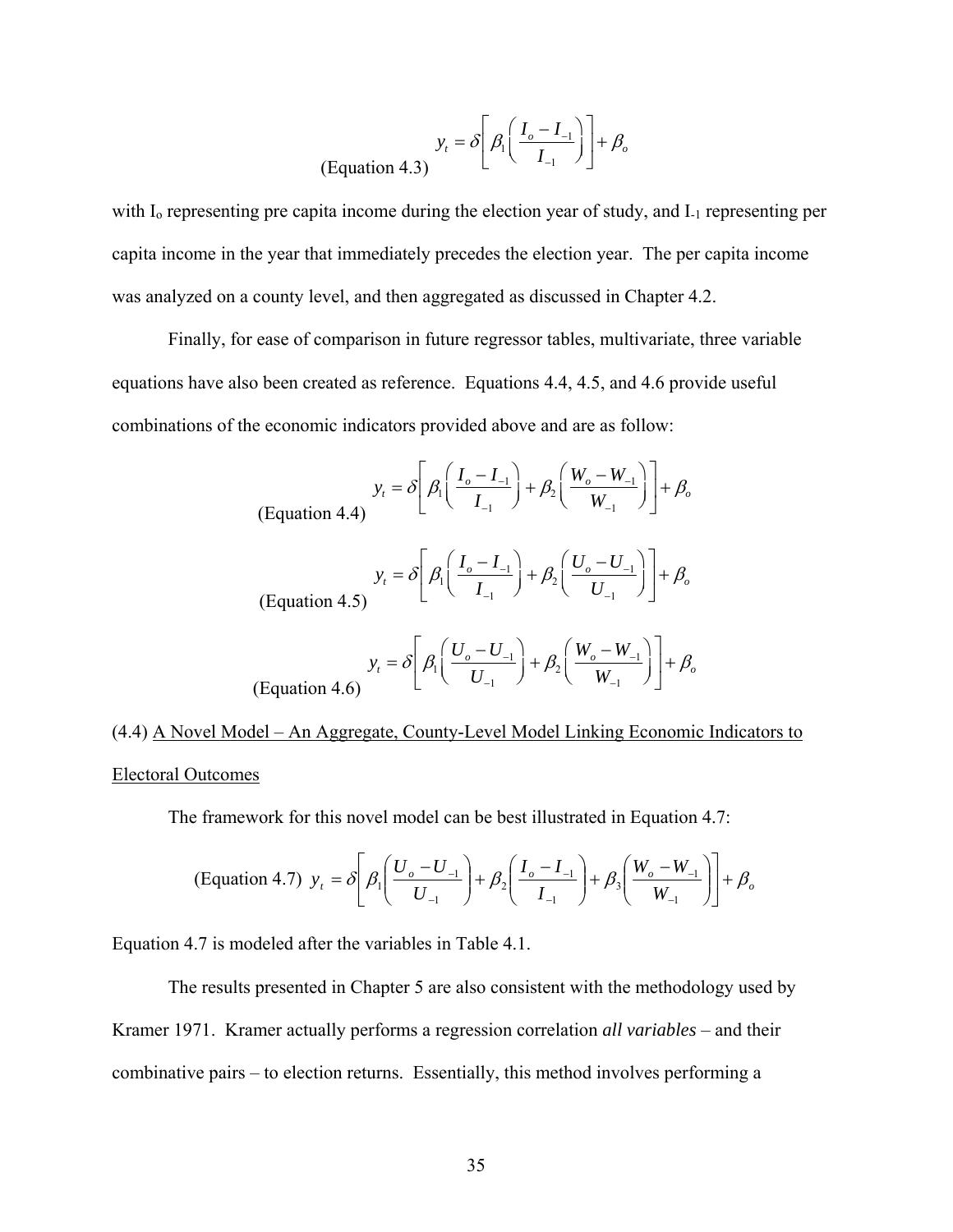regression for each of the equations (Equations 4.1-4.7) presented in this section. Adding variables step-wise allows one to fully understand the relationships among all dependent and independent variables, including any synergistic effects or relationships that can be demonstrated. This study keeps Kramer's methodology consistent in this regard, as demonstrated through all data tables in Chapter 5.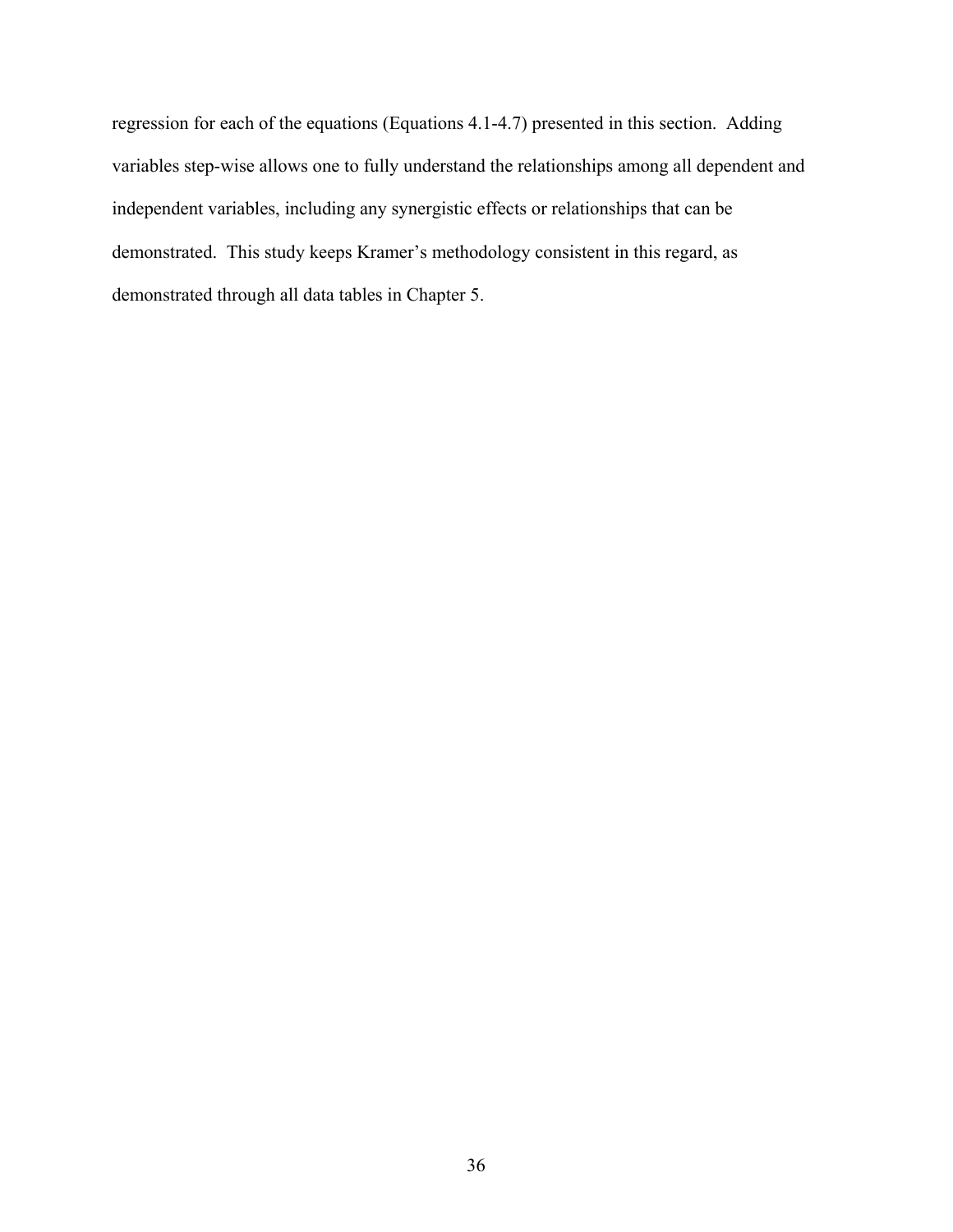# **5. Results**

# (5.1) Presentation of Data

 One of the key issues of this study – indeed, one of the implicit goals of this investigation – has been to address the quantitative relationship between economic indicators and election results throughout broad swaths of the United States. Inherent in this mission is the processing of a large dataset. Therefore, it is particularly instructive to analyze the strength of these relationships in a region-by-region manner. By its very nature, this discussion will be lengthy and laden with several tables. All tables will reference equations presented throughout Chapter 4, as indicated in each table.

The initial assertion presented at the beginning of this study was that each region should have a variation in correlation between every economic indicator and electoral results. Every region of the United States has a different set of demographics and socioeconomic factors that contribute to its voting patterns. Therefore, *a priori* dictate that each region should react to economic changes in a slightly different manner with some overarching, national trends. As discussed in Chapter 1, this study is primarily focused on the relationship between economic indicators and political outcomes – other more qualitative aspects, such as cultural and social factors are not necessarily *explicitly* analyzed. However, it is reasonable to expect that the fundamentally different cultural, economic, and social demographics that comprise each region of the United States – and were evaluated in Chapter 1 of this study – would affect this economic-political relationship in *some regard*.

This is indeed the type of result set that this study has found. While it is dangerous to fully attribute these nuanced statistical differences among economic regression coefficients to demographic, economic, or even social justifications, it is important to fully realize the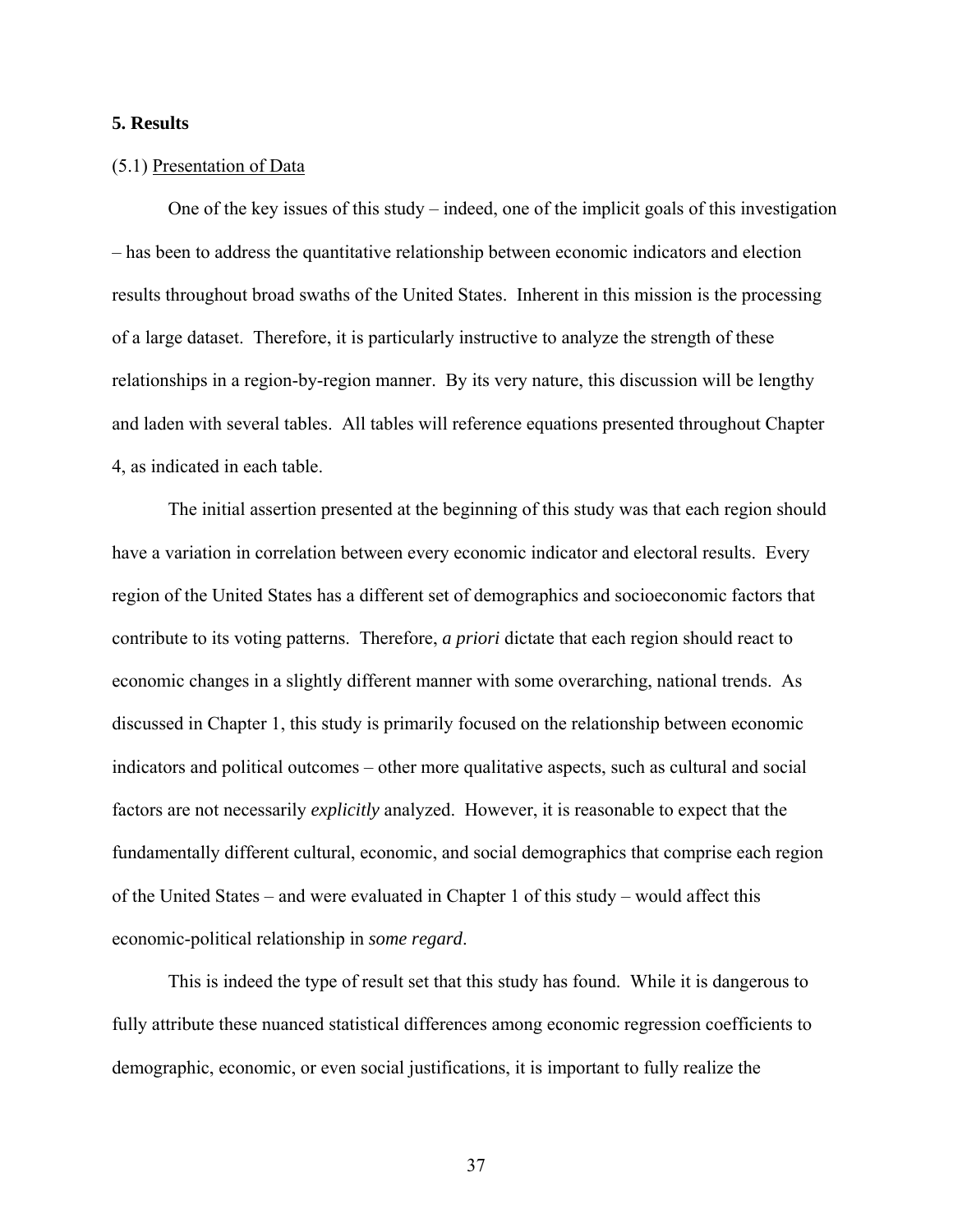differences among regions. The data presented in this section heeds these cautions, but also illustrates correlations that are stronger or weaker depending on the region of study – there *is* a regional variation among the results presented in this section. The exact causes of these differences cannot be fully elucidated at this time, but it is just simply recognized that the staggering differences between regions of the United States *can* and *have* produced some level of correlation variability on a regional basis.

 An analysis of the broader data presented yields several broad conclusions across all regions. First, it appears that per capita income has the strongest correlation towards incumbency-weighted election results in Presidential elections. While in some instances this relationship appears with the wrong coefficient – that is, it appears as an inverse relationship in some regions – it is the metric with the lowest standard error, highest coefficients, and passes ttests for statistical significance. In stark contrast, it appears that inflation metrics do not have a significant impact on election results. In virtually all regions, average wage has very small, statistically insignificant coefficient values. However, this metric does generally prove to have the correct sign. Finally, unemployment's correlation to election results varies the most out of the three metrics presented. It is the true variant among all Census Bureau regions presented in this study. This is notable because this is also the only metric that was attained on the *state* level and not county level due to a dearth of county-level data for historical unemployment. Also, such an observation is notable because it unemployment proved to be statistically *insignificant* during the Kramer 1971 study. While there have been numerous studies pointing to a statistically significant relationship between unemployment rates and electoral outcomes – including those cited by Kramer of Rees et al – in both this study and Kramer 1971, this relationship is inconsistent at best and statistically insignificant at worst.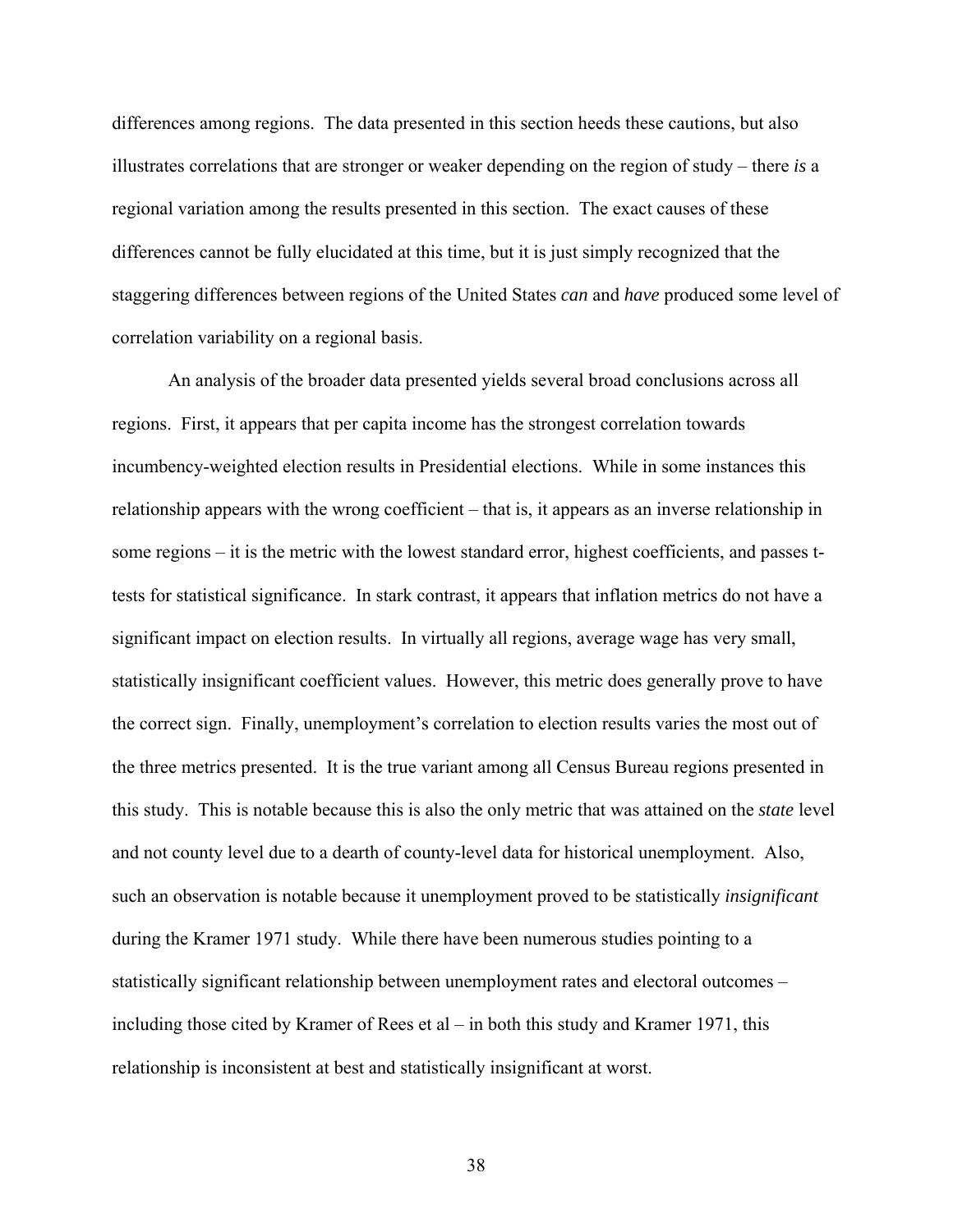While the abstracted conclusions presented above are useful, it is particularly interesting to analyze each region independently, looking for patterns and nuance in the data. A more fundamental comparison of regional differences will be presented in Chapter 5.2, but for now it is instructive to discuss each region independently.

# *West North Central Midwest*

 At the beginning of this study, several justifications were given as to why the West North Central Midwest should prove to have a significantly different relationship between economic and electoral indicators – and, perhaps more generally, why there should be a *regional bias* associated with this relationship. These justifications ranged from the demographic to even the structure of the regional economy. This region contains the states of Iowa, Kansas, Minnesota, Missouri, Nebraska, North Dakota, and South Dakota as previously discussed.

 Indeed, after substantial analysis, it is possible to see a regional bias. However, the exceptionality that was expected in the West North Central Midwest is certainly debatable. Table 5.1 provides a complete review of the regression analysis performed on this region:

| <b>Table 5.1: Model Coefficients in West North Central Midwest United States Region</b> |          |         |          |          |          |          |          |  |
|-----------------------------------------------------------------------------------------|----------|---------|----------|----------|----------|----------|----------|--|
|                                                                                         | (4.1)    | (4.2)   | (4.3)    | (4.4)    | (4.5)    | (4.6)    | (4.7)    |  |
|                                                                                         |          |         | $-1.263$ | $-1.566$ | $-1.195$ |          | $-1.538$ |  |
| Per Capita Income $\delta[I_o-I_{-1})/I_{-1}]$                                          |          |         | (0.562)  | (0.529)  | (0.635)  |          | (0.684)  |  |
|                                                                                         |          | 0.347   |          |          | 0.199    | 0.337    | 0.048    |  |
| Unemployment $\delta[U_0-U_{-1}]/U_{-1}$                                                |          | (0.475) |          |          | (0.38)   | (0.564)  | (0.39)   |  |
|                                                                                         | $-0.113$ |         |          | $-0.445$ |          | $-0.040$ | $-0.429$ |  |
| Average Wage $\delta$ [W <sub>o</sub> -W <sub>-1</sub> ]/W <sub>-1</sub> ]              | (0.469)  |         |          | (0.296)  |          | (0.527)  | (0.385)  |  |
| $R^2$                                                                                   | 0.014    | 0.118   | 0.558    | 0.748    | 0.595    | 0.119    | 0.750    |  |

Standard errors are also presented in parentheses. Several observations are clearly evident in this table. First, it should be expected that the unemployment coefficients be negative as there is usually an inverse relationship between a positive – or, rising – unemployment rate and election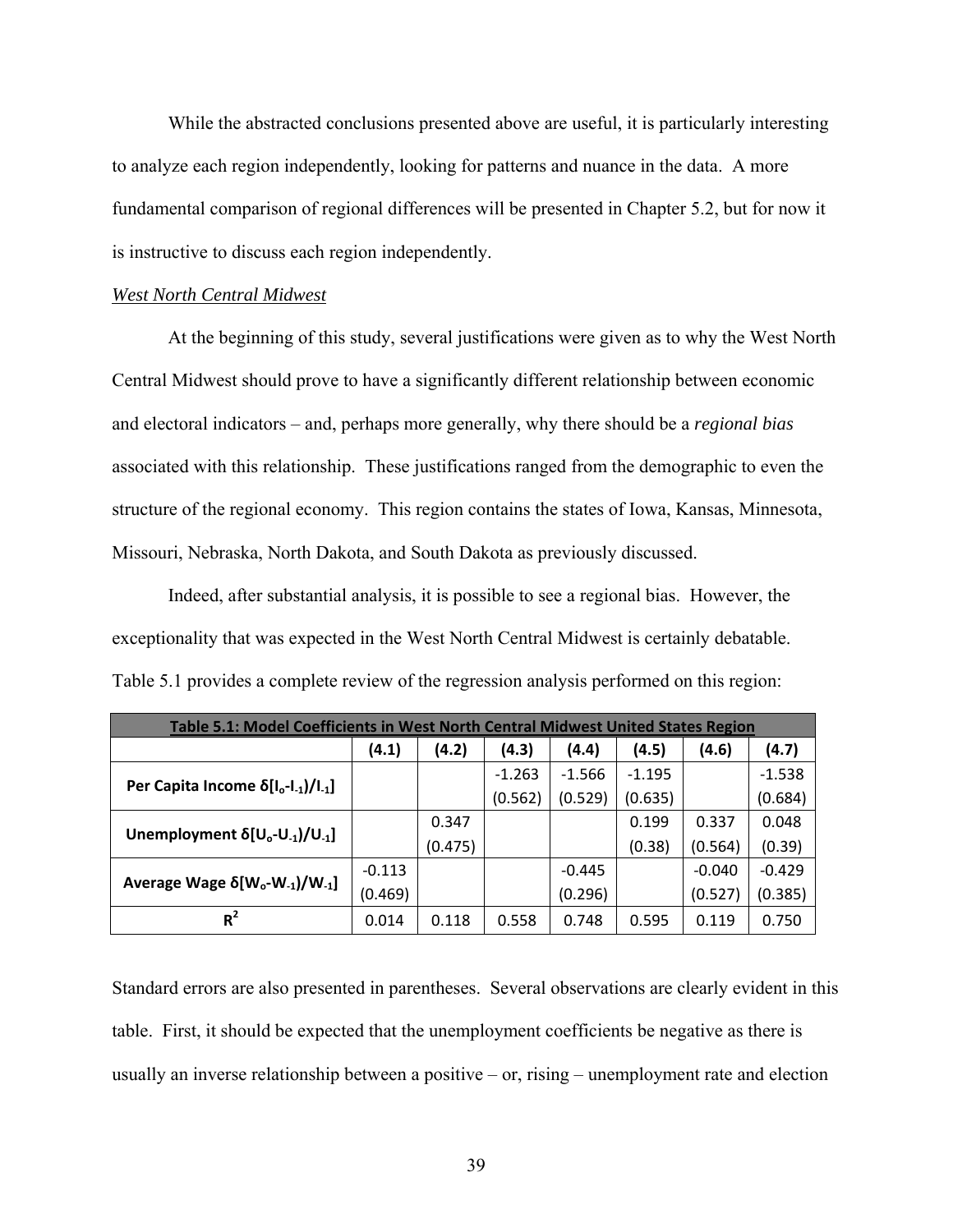results, with voters shying away from incumbents during periods of high unemployment (Kramer 1971). However, in Table 5.1, this is certainly not the case. In fact, unemployment coefficients are *positive* for all equations. Also, the statistical significance of this metric should be questioned, as its standard error is very high compared to the actual coefficient. Moreover, there seems to be a robust correlation between per capita income and election results in the West North Central Midwest as demonstrated in Table 5.1. Standard error for this coefficient proves to be generally less than half of the actual coefficient value. Puzzlingly, however, the sign seems to be incorrect for this metric. It is expected that there is a *positive* relationship between per capita income and election results – that is, the incumbent benefits if per capita income is rising. In general such a metric is a measure of the effects of a growing economy, which are generally positive. Therefore, a negative coefficient for this metric is of concern.

 Moreover, the inflation indicator used – average wage over time – actually proves results consistent with expectations. It is expected that this metric would have an *inverse* relationship, actually working to the detriment of an incumbent. The data presented in Table 5.1 is consistent with that – a series of negative coefficients holds true to this relationship. However, the strength of this correlation is very likely statistically insignificant for most models, but especially the Equation 4.7 model as standard error is problematically high. Finally, the dataset's fit to Equation 4.7 is also of importance. While contemporary research has, at times, placed an all too great emphasis on the  $R^2$  coefficient of determination, it is instructive to incorporate this value into this discussion. The  $\mathbb{R}^2$  presented in Table 5.1 is 0.750, which is very solid in terms of the dataset's fit to Equation 4.7. However, as will be presented in later sections, this  $R^2$  actually proves to be one of the worst regional fits to data. Again, an over-abstraction of conclusions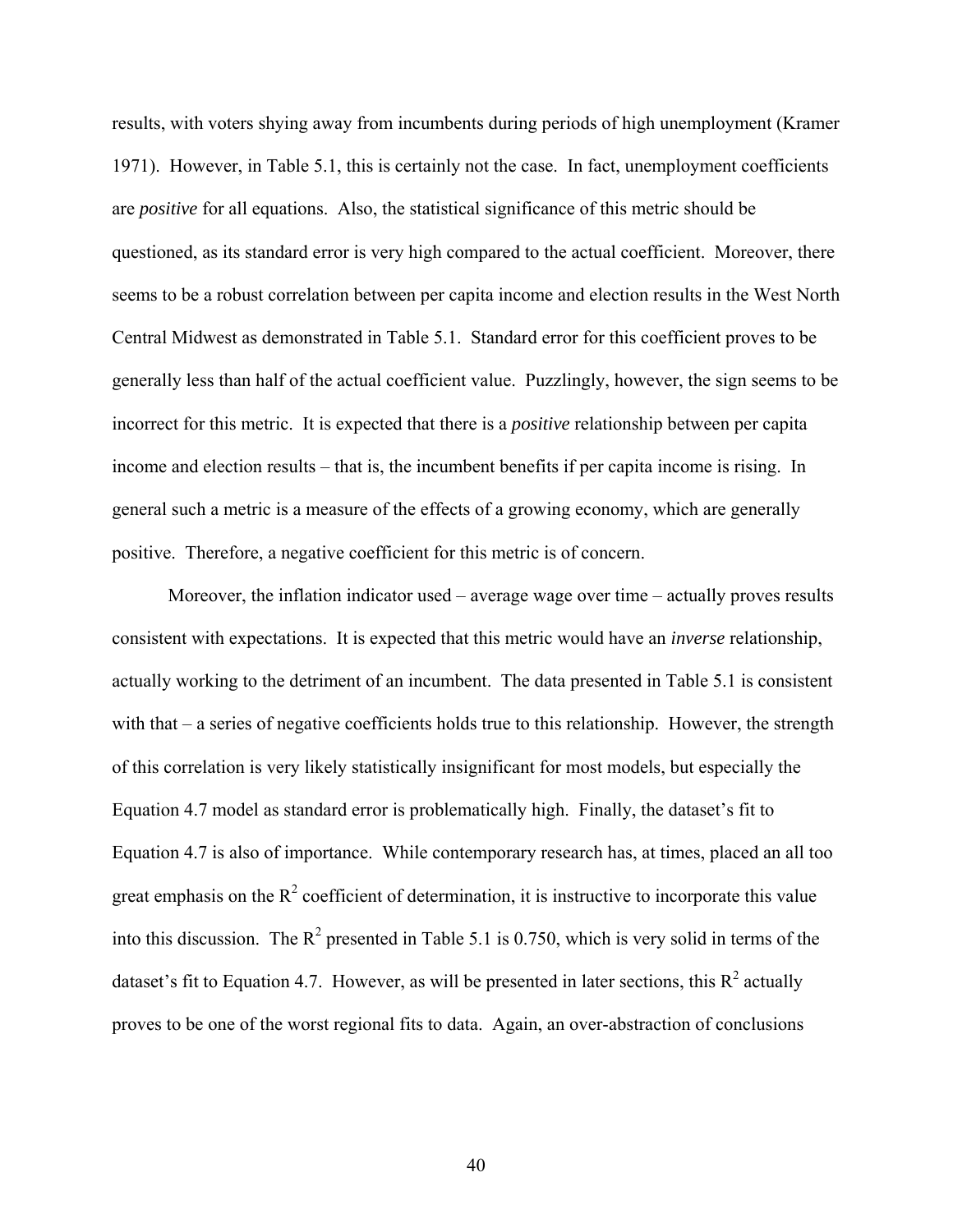from this one simple value should be avoided. But such a finding is worth some level of discussion and note.

# *South Atlantic*

 The South Atlantic region includes the states of Delaware, Florida, Georgia, Maryland, North Carolina, South Carolina, Virginia, and West Virginia. Similar conclusions can be drawn from Table 5.2. However, there are notable exceptions to this analysis. As presented below:

| Table 5.2: Model Coefficients in South Atlantic United States Region       |        |         |          |          |          |          |          |  |
|----------------------------------------------------------------------------|--------|---------|----------|----------|----------|----------|----------|--|
| (4.2)<br>(4.3)<br>(4.4)<br>(4.5)<br>(4.1)<br>(4.7)<br>(4.6)                |        |         |          |          |          |          |          |  |
|                                                                            |        |         | $-1.634$ | $-1.578$ | $-1.664$ |          | $-1.619$ |  |
| Per Capita Income $\delta[l_o-l_1]/l_{-1}$                                 |        |         | (0.374)  | (0.402)  | (0.435)  |          | (0.464)  |  |
|                                                                            |        | 0.138   |          |          | $-0.094$ | $-0.001$ | $-0.180$ |  |
| Unemployment $\delta[U_0-U_{-1}]/U_{-1}$                                   |        | (0.592) |          |          | (0.288)  | (0.693)  | (0.323)  |  |
|                                                                            | 0.246  |         |          | 0.128    |          | 0.246    | 0.164    |  |
| Average Wage $\delta$ [W <sub>o</sub> -W <sub>-1</sub> ]/W <sub>-1</sub> ] | (0.35) |         |          | (0.166)  |          | (0.431)  | (0.2)    |  |
| $R^2$                                                                      | 0.110  | 0.013   | 0.826    | 0.855    | 0.832    | 0.110    | 0.875    |  |

Table 5.2 provides several stark contradictions to the data presented in Table 5.1. It appears that there is a largely *negative* correlation between incumbency-weighted unemployment and election results. The only exception to this trend appears in the coefficients presented for Equation 4.2, which happen to be positive. Moreover, the statistical significant of unemployment is questionable – it is statistically insignificant due to the vastly larger standard error as compared to the actual coefficient. Again, however, incumbency-weighted per capita income proves to have the *strongest* correlation to election results. While the correlation puzzlingly still remains negative, it proves to be a robust correlation between the two datasets. Finally, incumbencyweighted average wage actually proves to be positive in Table 5.2 – again, in stark contrast to the average wage presented in Table 5.1. This sign state is puzzling as it indicates that there is a positive relationship between an inflation indicator and pro-incumbent election results. Such an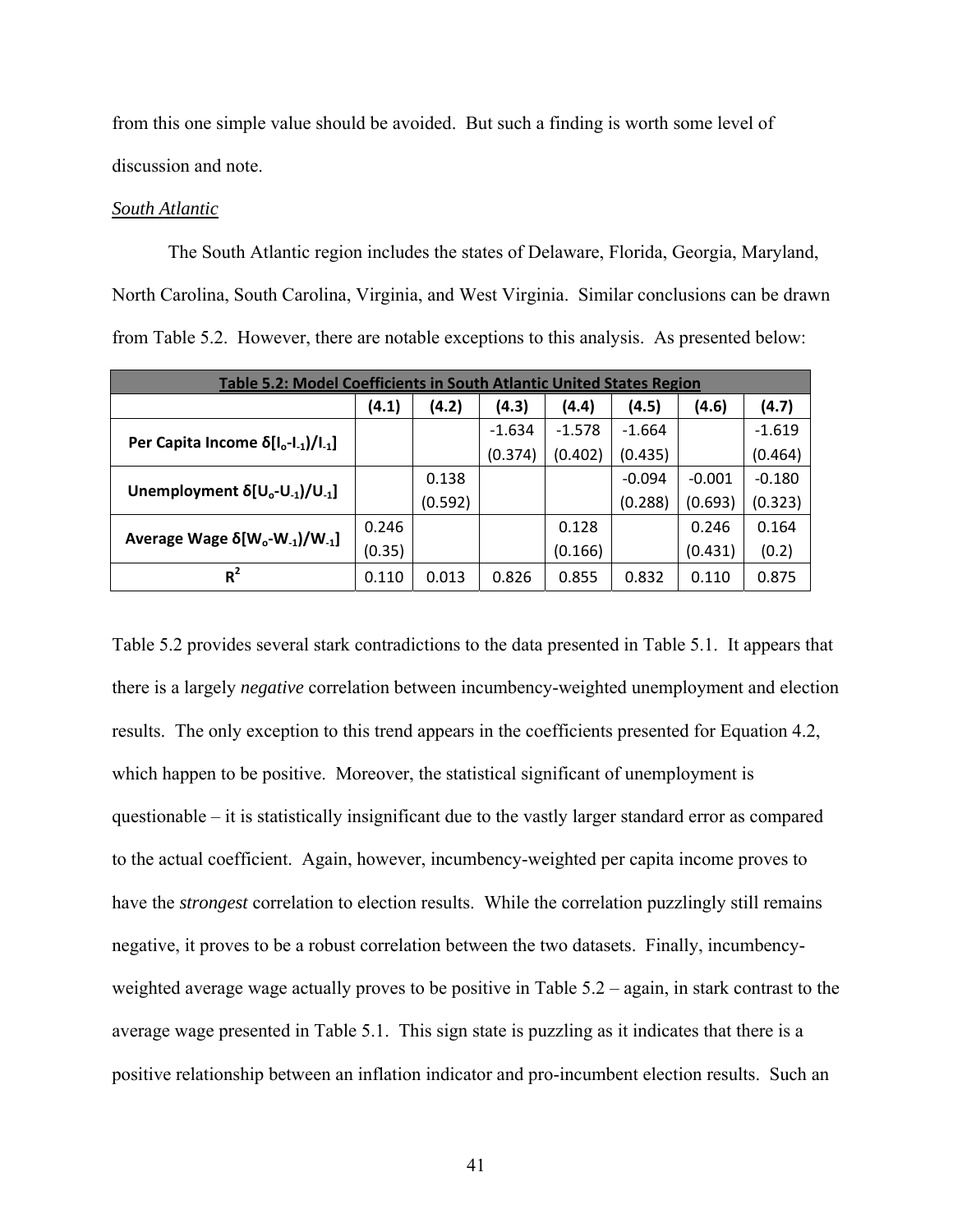observation is counter-intuitive. However, it should also be noted that the statistical significance of this relationship is small – in the coefficient data presented for Equation 4.7, the relationship appears statistically insignificant.

# *New England*

 Further continuing the trend of virtually ever region having differing regression coefficients, New England proves to be no exception. The states included in this region are Connecticut, Maine, Massachusetts, New Hampshire, Rhode Island, and Vermont. The data presented in Table 5.3 is as follows:

| <b>Table 5.3: Model Coefficients in New England United States Region</b>   |          |         |          |          |          |          |          |  |
|----------------------------------------------------------------------------|----------|---------|----------|----------|----------|----------|----------|--|
| (4.1)<br>(4.2)<br>(4.3)<br>(4.4)<br>(4.5)<br>(4.7)<br>(4.6)                |          |         |          |          |          |          |          |  |
|                                                                            |          |         | $-1.107$ | $-1.168$ | $-1.071$ |          | $-1.135$ |  |
| Per Capita Income $\delta[I_o-I_{-1})/I_{-1}]$                             |          |         | (0.15)   | (0.192)  | (0.18)   |          | (0.224)  |  |
|                                                                            |          | 0.323   |          |          | 0.058    | 0.238    | 0.076    |  |
| Unemployment $\delta[U_0-U_{-1}]/U_{-1}$                                   |          | (0.324) |          |          | (0.114)  | (0.383)  | (0.13)   |  |
|                                                                            | $-0.219$ |         |          | 0.051    |          | $-0.157$ | 0.063    |  |
| Average Wage $\delta$ [W <sub>o</sub> -W <sub>-1</sub> ]/W <sub>-1</sub> ] | (0.227)  |         |          | (0.084)  |          | (0.266)  | (0.098)  |  |
| $R^2$                                                                      | 0.189    | 0.199   | 0.932    | 0.939    | 0.937    | 0.282    | 0.948    |  |

Particularly, in New England, the general trend of incumbency-weighted per capita income demonstrating the most robust correlation to election results continues. Indeed, t-tests for significance demonstrate a robust statistically significant relationship for per capita income as related to the Democrat's share of time-series election results in every regression involving this metric.

It seems that virtually every region has a unique set of regressor matrices. Indeed, it should be noted that the average wage coefficients in New England are not entirely positive nor are they negative. These coefficients' values alternate – in fact, this entire metric is actually statistically insignificant for New England. Table 5.3 does demonstrate, though, that the pattern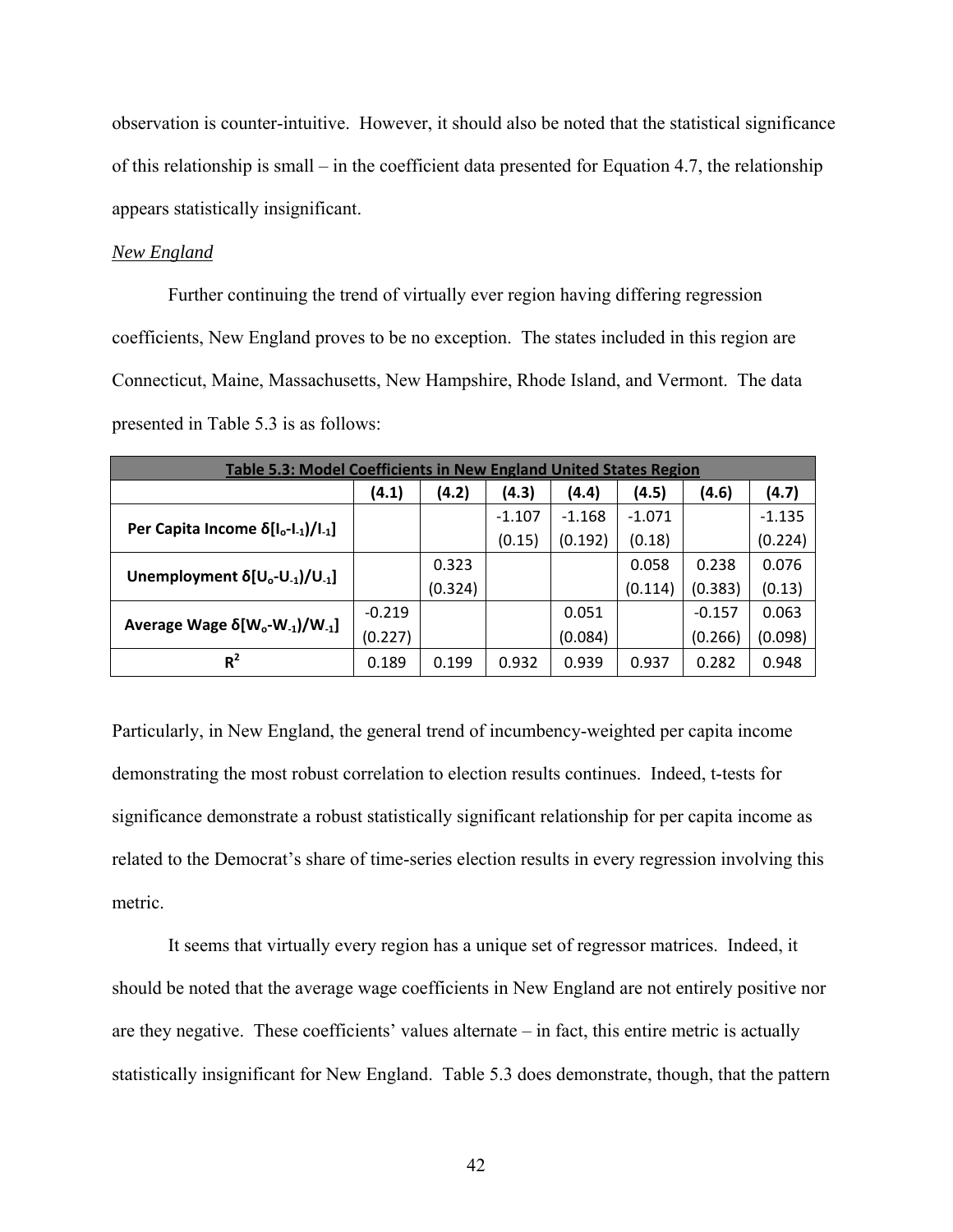of average wage holding a relatively weak correlation to the Democrat share of election results continues. This pattern – when coupled with a relatively large standard error per the actual values of the regression coefficients – demonstrates a weak correlation for average wage with election results in New England.

Moreover, as in Table 5.1, it appears that the unemployment coefficients in Table 5.3 are also positive. The reasoning behind this phenomenon is unclear. It appears that standard error is quite high for this metric, as well, likely contributing to a puzzling result. Finally, some attention must be given to the strong dataset fit in this region – the coefficient of determination is 0.948, indicating a very tight fit to data. This strong fit will be further evaluated in Chapter 6, when the predictive capability of this particular model will be evaluated.

#### *Middle Atlantic*

 The results for the Middle Atlantic region reflect one of the least accurate regressions performed in this study. It seems that virtually all metrics are significantly inaccurate, and standard error is quite high for all regression coefficients. This region includes New Jersey, New York, and Pennsylvania. This is best demonstrated in Table 5.4:

| Table 5.4: Model Coefficients in Middle Atlantic United States Region      |          |         |          |          |          |          |          |  |
|----------------------------------------------------------------------------|----------|---------|----------|----------|----------|----------|----------|--|
| (4.3)<br>(4.5)<br>(4.2)<br>(4.1)<br>(4.7)<br>(4.4)<br>(4.6)                |          |         |          |          |          |          |          |  |
|                                                                            |          |         | $-1.271$ | $-2.029$ | $-1.127$ |          | $-1.810$ |  |
| Per Capita Income $\delta[I_o-I_{-1})/I_{-1}]$                             |          |         | (0.61)   | (1.008)  | (0.685)  |          | (1.332)  |  |
|                                                                            |          | 0.465   |          |          | 0.272    | 0.452    | 0.173    |  |
| Unemployment $\delta[U_0-U_{-1}]/U_{-1}$                                   |          | (0.444) |          |          | (0.39)   | (0.471)  | (0.464)  |  |
|                                                                            | $-0.251$ |         |          | 0.372    |          | $-0.239$ | 0.310    |  |
| Average Wage $\delta$ [W <sub>o</sub> -W <sub>-1</sub> ]/W <sub>-1</sub> ] | (0.318)  |         |          | (0.392)  |          | (0.322)  | (0.494)  |  |
| $R^2$                                                                      | 0.134    | 0.216   | 0.520    | 0.631    | 0.588    | 0.337    | 0.655    |  |

The regression for this region can be best described as a hybrid between the West North Central Midwest and New England regions. The average wage metric oscillates between positive and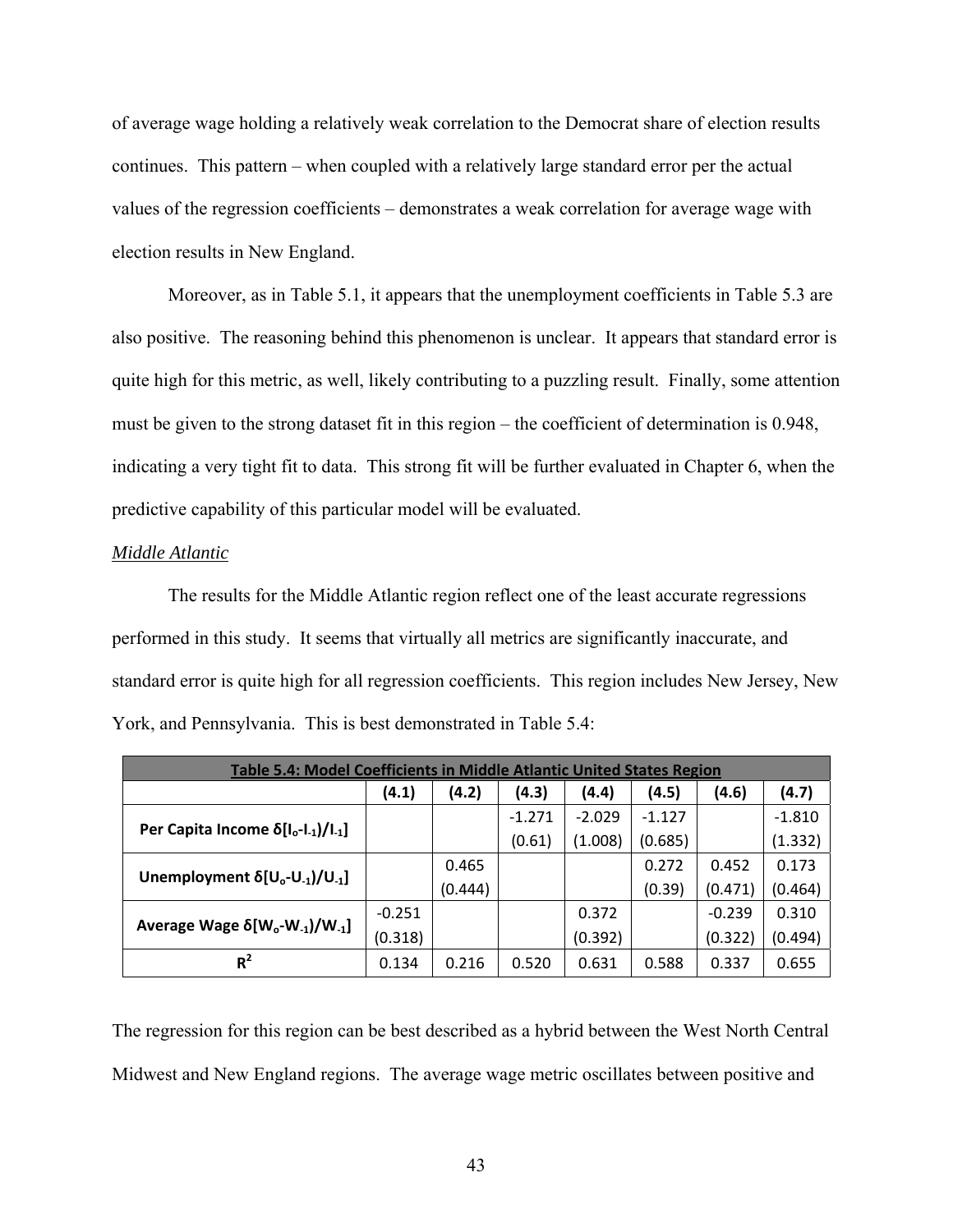negative, depending on the regression. Moreover, unemployment is puzzlingly positive. Also, per capita income – while still a very strong correlation – does not prove to have as strong of a correlation as in other regression datasets. The overarching conclusion after regression in this region is that standard error of coefficients is extremely high. It is difficult to identify any concrete statistically significant relationship in this matrix as standard error is often even larger than the coefficient values. This analysis is supported by t-tests for significance, which indicate that all three metrics actually have a statistically *insignificant* relationship to the Democratic share of votes in Presidential elections in this region. This lack of "good fit" of the data to the Equation 4.7 model is also supported by a comparatively low  $R^2$  value of just 0.655. Other regions in this study have reported coefficients of determination upwards of 0.900. Regardless of the lack of data fit, the overarching trend of per capita income maintaining the strongest correlation among the three metrics continued in the Middle Atlantic region.

#### *East North Central Midwest*

 Per the analysis performed in this study, the East North Central Midwest actually proves to have one of the best regressions for Equation 4.7. The East North Central Midwest contains the states of Indiana, Illinois, Michigan, Ohio, and Wisconsin. This region has the best fit of data to the regression and several of the strongest statistically significant relationships between economic indicators and the Democrat share of the election vote in Presidential elections.

Much of this analysis can be seen in Table 5.5 as follows: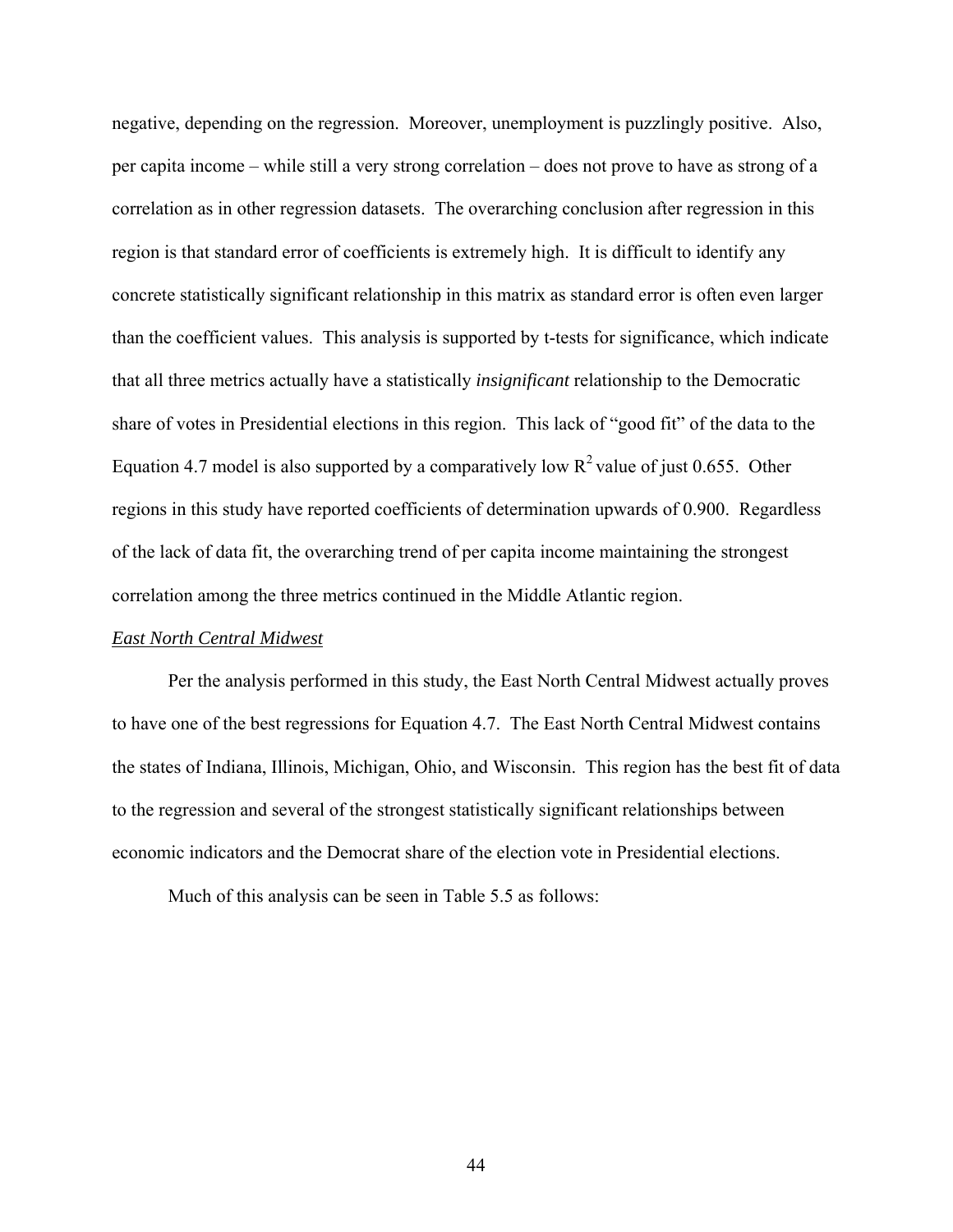| Table 5.5: Model Coefficients in East North Central Midwest United States Region |          |         |          |          |          |          |          |  |
|----------------------------------------------------------------------------------|----------|---------|----------|----------|----------|----------|----------|--|
|                                                                                  | (4.1)    | (4.2)   | (4.3)    | (4.4)    | (4.5)    | (4.6)    | (4.7)    |  |
|                                                                                  |          |         | $-1.380$ | $-1.182$ | $-1.429$ |          | $-1.044$ |  |
| Per Capita Income $\delta[l_o-l_1]/l_{1}]$                                       |          |         | (0.461)  | (0.238)  | (0.485)  |          | (0.198)  |  |
|                                                                                  |          | 0.080   |          |          | 0.146    | $-0.369$ | $-0.169$ |  |
| Unemployment $\delta[U_0-U_{-1}]/U_{-1}$                                         |          | (0.301) |          |          | (0.177)  | (0.278)  | (0.096)  |  |
| Average Wage $\delta$ [W <sub>o</sub> -W <sub>-1</sub> ]/W <sub>-1</sub> ]       | $-0.473$ |         |          | $-0.358$ |          | $-0.760$ | $-0.504$ |  |
|                                                                                  | (0.256)  |         |          | (0.1)    |          | (0.319)  | (0.112)  |  |
| $R^2$                                                                            | 0.461    | 0.018   | 0.691    | 0.942    | 0.748    | 0.661    | 0.977    |  |

What makes this regression set so promising for the modeling done via Equation 4.7 is the strength of correlation and the significantly low standard coefficient error reported for each metric. Indeed, when t-tests for significance are performed, per capita income and average wage actually yield the strongest correlations – with per capita income holding true to the previously discussed patterns of high correlation to election returns. Indeed, as in virtually all other regions, per capita income actually reflects a negative coefficient sign, indicating an inverse relationship to election returns. Average wage also holds a negative sign, consistent with patterns seen in the West North Central Midwest, as well. However, a new pattern that emerges in this analysis is that of unemployment having negative values, which was only seen in the South Atlantic. Unemployment holds a statistically *insignificant* correlation in the East North Central Midwest and in this instance has a high standard error compared to the actual value of the unemployment coefficients.

 Perhaps the most exciting aspect of this region, however, is the highly "fit" data to the model. Equation 4.7 holds a coefficient of determination of 0.977 – an *extremely* "fit" dataset to the model. This highly fit data is also presented in Chapter 6's predictive capability section with excellent results. Indeed, the East North Central Midwest region is perhaps the *best* representation of the relationships that this study seeks to elucidate. It accurately presents per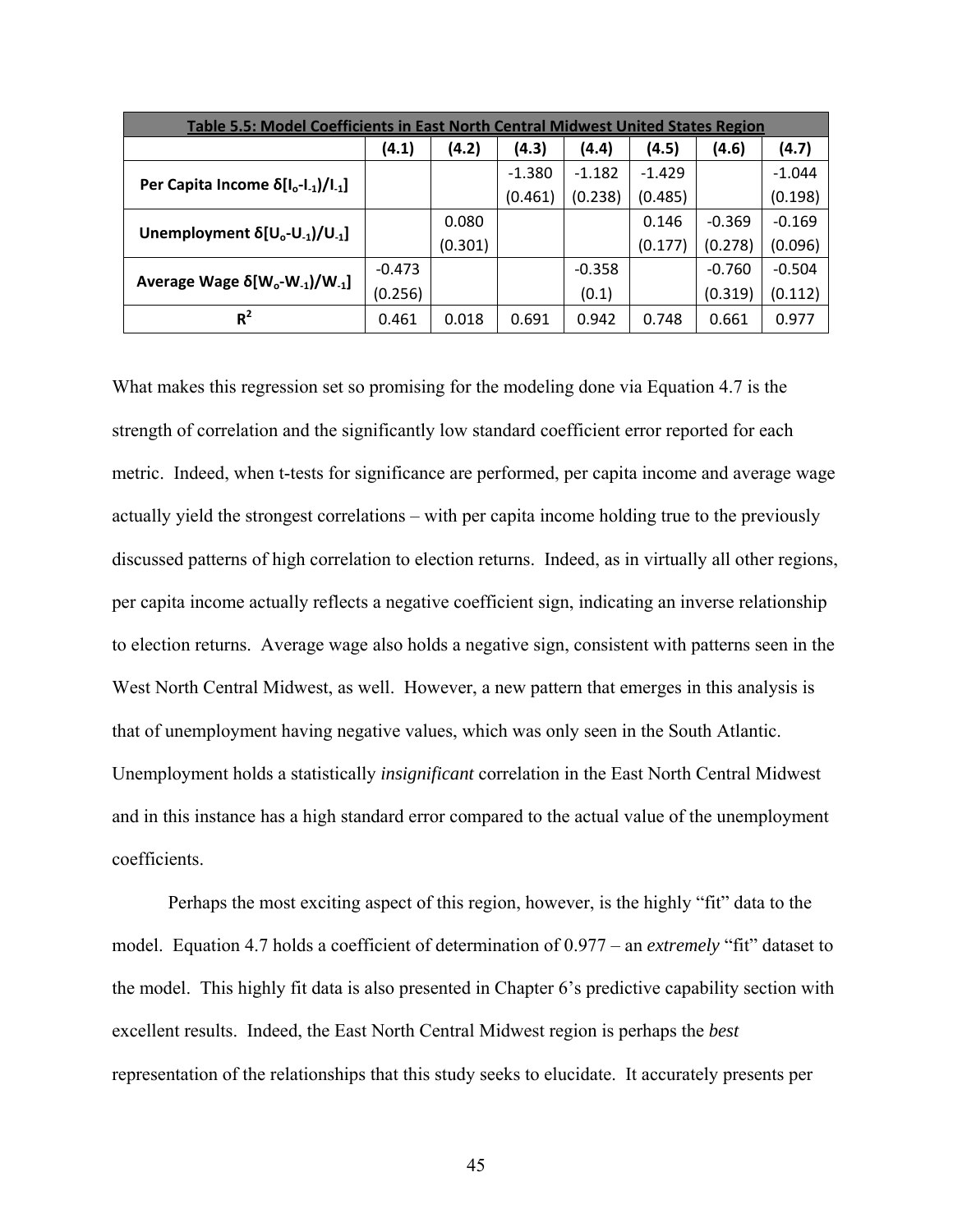capita income as the strongest driver of electoral outcomes and also presents one of the other two metrics as having an effectively auxiliary affect on electoral outcomes.

# *East South Central*

 In general, the East South Central region maintains many of the same patterns seen in previous regions – namely, those seen in the West North Central Midwest and the South Atlantic. It includes the states of Alabama, Kentucky, Mississippi, and Tennessee. This regression data can be seen in Table 5.6:

| Table 5.6: Model Coefficients in East North Central Midwest United States Region |         |          |          |          |          |          |          |  |
|----------------------------------------------------------------------------------|---------|----------|----------|----------|----------|----------|----------|--|
|                                                                                  | (4.1)   | (4.2)    | (4.3)    | (4.4)    | (4.5)    | (4.6)    | (4.7)    |  |
|                                                                                  |         |          | $-1.421$ | $-1.505$ | $-1.461$ |          | $-1.927$ |  |
| Per Capita Income $[I_o-I_{-1})/I_{-1}]$                                         |         |          | (0.467)  | (0.555)  | (0.494)  |          | (0.359)  |  |
|                                                                                  |         | $-0.148$ |          |          | $-0.242$ | $-0.068$ | $-0.729$ |  |
| Unemployment $[U_0-U_{-1}]/U_{-1}$                                               |         | (0.529)  |          |          | (0.31)   | (0.793)  | (0.277)  |  |
|                                                                                  | 0.111   |          |          | $-0.101$ |          | 0.082    | $-0.470$ |  |
| Average Wage [W <sub>o</sub> -W <sub>-1</sub> ]/W <sub>-1</sub> ]                | (0.348) |          |          | (0.23)   |          | (0.524)  | (0.193)  |  |
| $R^2$                                                                            | 0.025   | 0.019    | 0.699    | 0.717    | 0.750    | 0.027    | 0.937    |  |

One of the most notable aspects of the East South Central region is that virtually every coefficient is negative. The only exception to this is the average wage value for Equation 4.6. This is particularly striking as it goes against the expectations previously outlined – namely, that incumbency-weighted per capita income coefficients should be positive and incumbencyweighted unemployment and average wage coefficients should establish an inverse relationship with the Democrat share of election returns with negative regression coefficients.

 Once again, per capita income provides a robust, statistically significant relationship between it and the Democrat share of election returns. This claim is further supported by statistically significant t-test for significance values. However, it appears that unemployment and do not provide as robust of an independent correlation to election returns. These two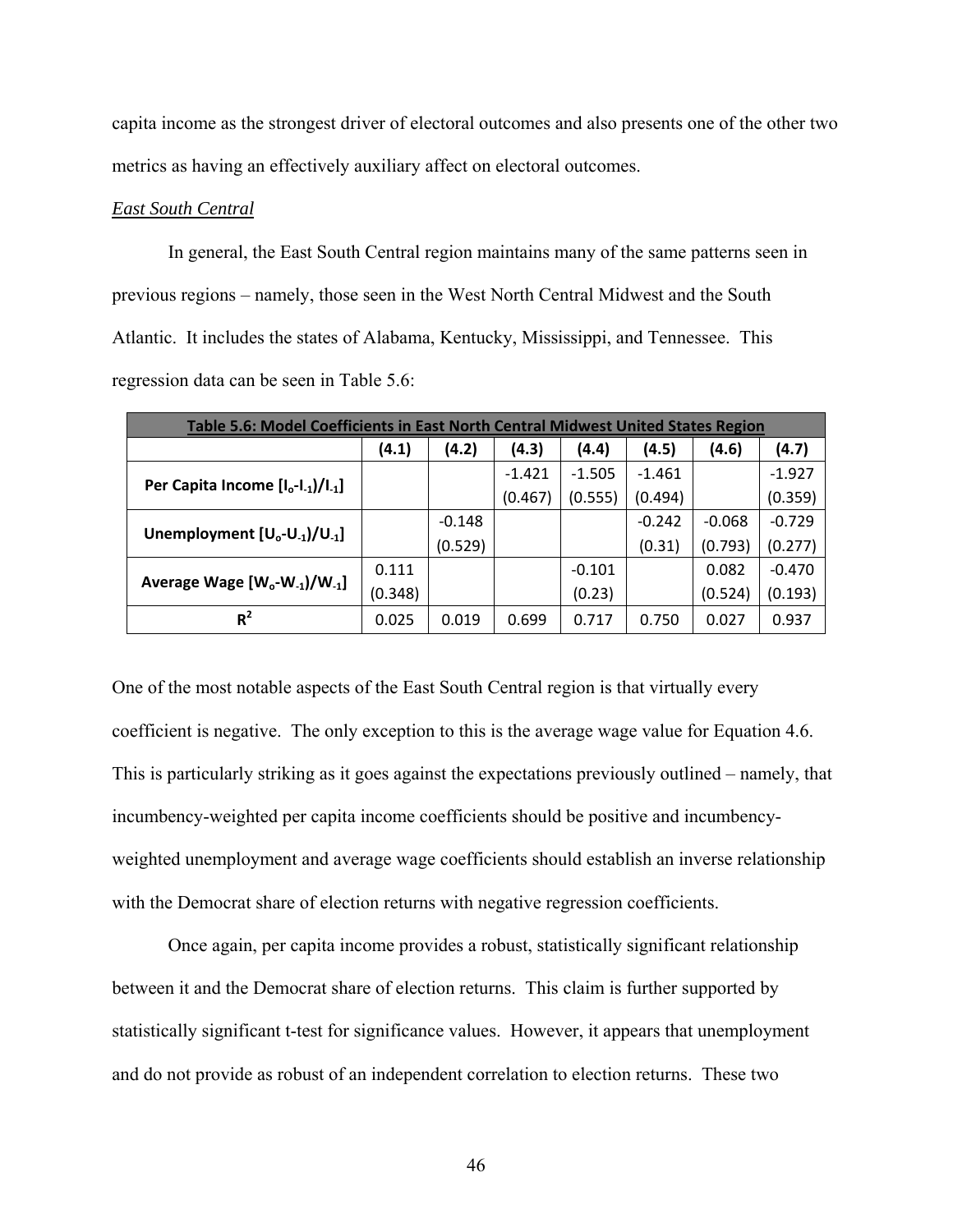metrics' standard error of coefficients still remains relatively high, although not as overbearing as in other regions. Finally, there appears to be a strong fit of this data to the model presented per Equation 4.7 – the coefficient of determination is above 0.90, indicating a good fit.

# *West South Central*

 The West South Central region is exceptional in that it provides one of the most persuasive arguments in support of per capita income as the leading economic indicator for electoral outcomes. This region includes the states of Arkansas, Louisiana, Oklahoma, and Texas. This region has a strong fit of data to the model and actually has given results that are generally consistent with expectations. Table 5.7 presents the regression data supporting such claims:

| Table 5.7: Model Coefficients in West South Central United States Region   |          |         |          |          |          |          |          |  |
|----------------------------------------------------------------------------|----------|---------|----------|----------|----------|----------|----------|--|
|                                                                            | (4.1)    | (4.2)   | (4.3)    | (4.4)    | (4.5)    | (4.6)    | (4.7)    |  |
|                                                                            |          |         | $-2.590$ | $-2.507$ | $-2.496$ |          | $-2.489$ |  |
| Per Capita Income $\delta[I_o-I_{-1})/I_{-1}]$                             |          |         | (0.398)  | (0.394)  | (0.275)  |          | (0.337)  |  |
|                                                                            |          | 0.583   |          |          | 0.374    | 0.415    | 0.350    |  |
| Unemployment $\delta[U_0-U_{-1}]/U_{-1}$                                   |          | (0.725) |          |          | (0.158)  | (1.045)  | (0.241)  |  |
|                                                                            | $-0.459$ |         |          | $-0.220$ |          | $-0.238$ | $-0.035$ |  |
| Average Wage $\delta$ [W <sub>o</sub> -W <sub>-1</sub> ]/W <sub>-1</sub> ] | (0.640)  |         |          | (0.198)  |          | (0.909)  | (0.211)  |  |
| $R^2$                                                                      | 0.114    | 0.139   | 0.914    | 0.939    | 0.970    | 0.158    | 0.970    |  |

First, per capita income's linear coefficients in this model are incredibly robust. A coefficient of greater than 2.0 with such a low standard coefficient error is exceptional for this study. While the per capita income coefficients still remain negative – a common, yet puzzling, seen throughout the regressions performed in this study – it is this robust relationship that is especially promising. Statistical evidence also supports the robust relationship between per capita income and electoral outcomes, with a vast statistically significant relationship demonstrated through t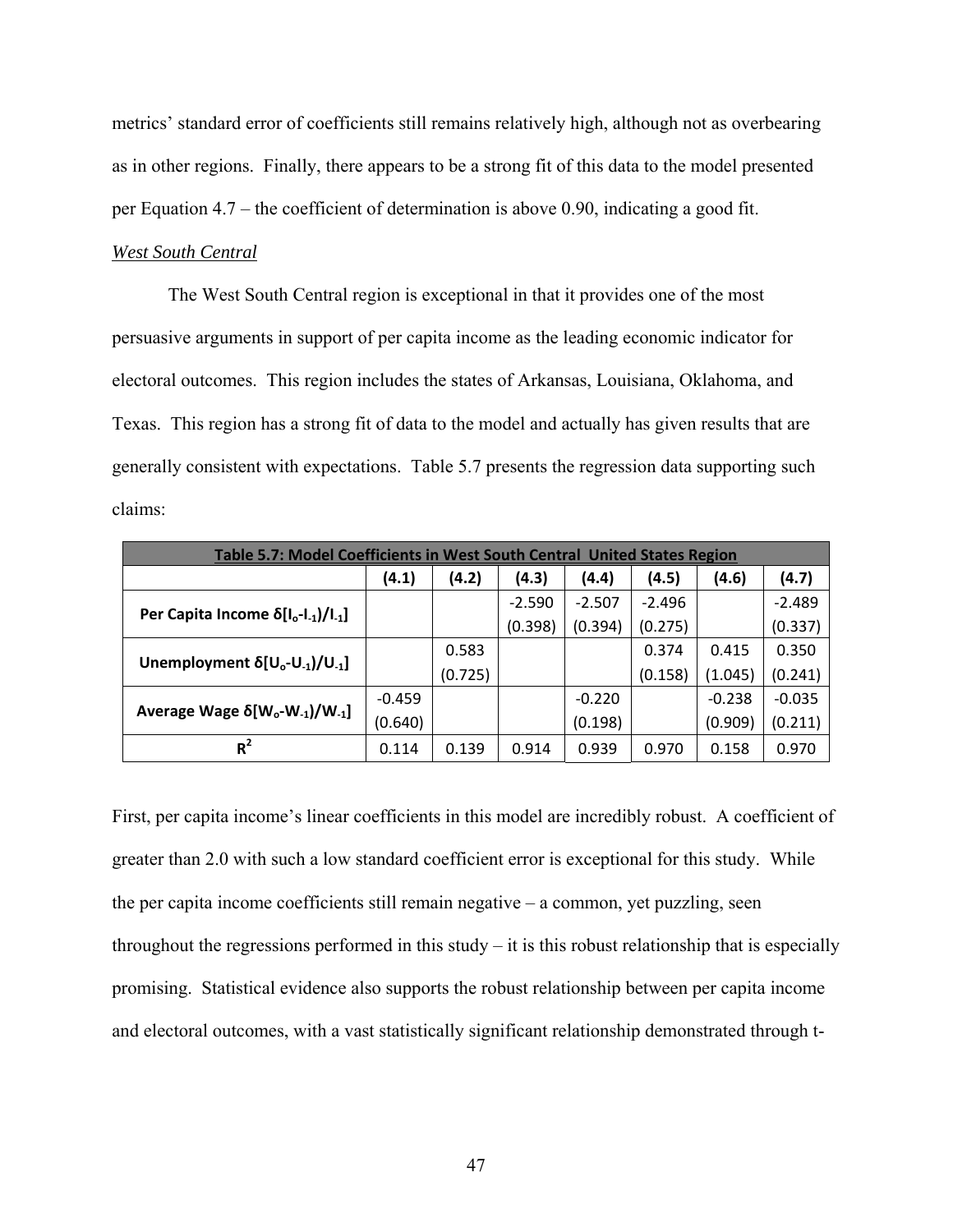tests for significance. Indeed, per capita income is the chief driver of the Democrat's share of votes for this region, in this study.

 The other two metrics provide results similar to previously discussed regions. Again, unemployment coefficients are positive – an observation that is contrary to expectations. However, standard error for this metric is generally lower than in previous regions (barring the extraneous results seen for the unemployment coefficient for Equation 4.6 in this region). Also, the average wage coefficients appear to follow expectations – they have negative values and hold a relatively smaller level of correlation compared to per capita income.

These observations are very much consistent with results seen in previously discussed regions – that is, per capita income has the strongest correlation, average wage is a consistently weak force, and that unemployment coefficients have a variable effect. Moreover, what is particularly interesting and indicative of the strong level of "fit" for this data to the model is the extremely high coefficient of determination value. As seen in the East North Central Midwest region, the  $R^2$  value is extremely high at 0.970 for the West South Central region. Not only is this promising relating to the predictive capability for this model in this particular region, but it is also doubly indicative of the earlier claims made in support of per capita income as a strong driving force for electoral results in this region.

# *Pacific*

 The Pacific region of the United States seems to provide data that runs slightly contrary to that of previously presented regions. This region includes the states of Alaska, California, Hawaii, Oregon, and Washington. Indeed, several maxims outlined in this chapter are still consistent – per capita income still maintains the greatest impact on electoral outcomes in this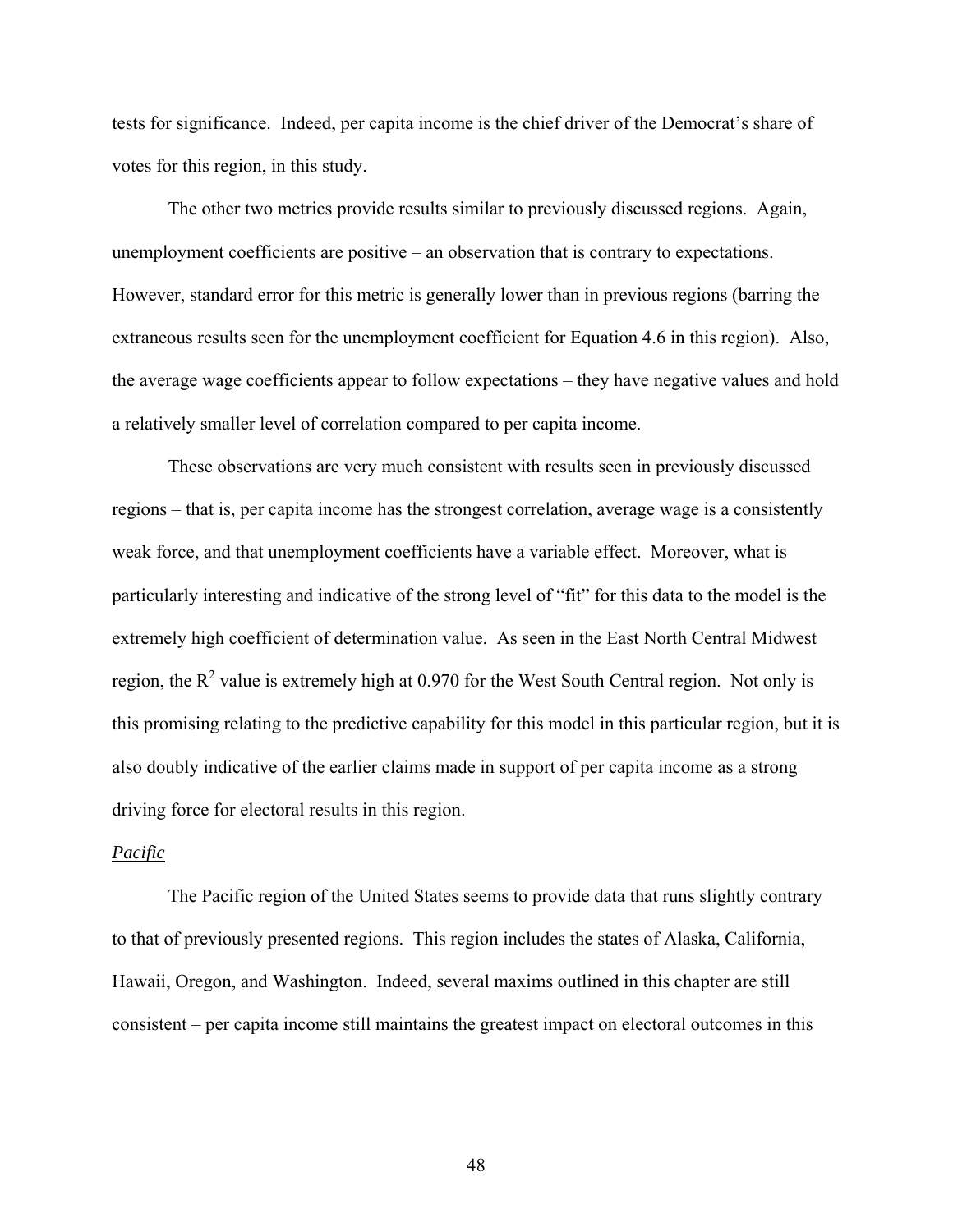region. However, the robustness of all economic metrics to electoral outcomes in this region is debatable. The regression analysis can be illustrated through Table 5.8:

| Table 5.8: Model Coefficients in Pacific United States Region              |         |         |          |          |          |         |          |  |
|----------------------------------------------------------------------------|---------|---------|----------|----------|----------|---------|----------|--|
|                                                                            | (4.1)   | (4.2)   | (4.3)    | (4.4)    | (4.5)    | (4.6)   | (4.7)    |  |
|                                                                            |         |         | $-1.185$ | $-0.663$ | $-1.106$ |         | $-0.601$ |  |
| Per Capita Income $\delta[I_o-I_{-1})/I_{-1}]$                             |         |         | (0.72)   | (0.928)  | (0.516)  |         | (0.539)  |  |
|                                                                            |         | 0.762   |          |          | 0.714    | 0.720   | 0.707    |  |
| Unemployment $\delta[U_0-U_{-1}]/U_{-1}$                                   |         | (0.447) |          |          | (0.325)  | (0.279) | (0.269)  |  |
| Average Wage $\delta$ [W <sub>o</sub> -W <sub>-1</sub> ]/W <sub>-1</sub> ] | 0.255   |         |          | 0.173    |          | 0.242   | 0.168    |  |
|                                                                            | (0.139) |         |          | (0.187)  |          | (0.090) | (0.109)  |  |
| $R^2$                                                                      | 0.456   | 0.421   | 0.403    | 0.535    | 0.771    | 0.831   | 0.895    |  |

While the data in this region fits the regression well – the coefficient of determination is relatively high at 0.895 – standard error of coefficients for per capita income and average wage is very high relative to the coefficient values. For example, average wage has all positive values – again, contrary to the expected relationship that average wage, an inflation indicator, should hold to electoral outcomes – but has very high standard error. Its standard error is even higher than the coefficient values for several regressions. This relationship is not statistically significant.

 Similarly, unlike other regions, the relationship between per capita income and Democrat's share of the election results is actually not statistically significant in this instance. Standard error is incredibly high – at levels not seen in any other region. Yet it is still negative, as seen in all other regions despite an apparent anomaly in all other relationships. What is particularly concerning is the low coefficient present for per capita income in Equation 4.7 – this study's chief model. Finally, it appears that unemployment actually holds the strongest correlation to electoral outcomes in the Pacific region. The relative ratio of the regression coefficients to their standard error is low, compared to the rest of the data presented in Table 5.8.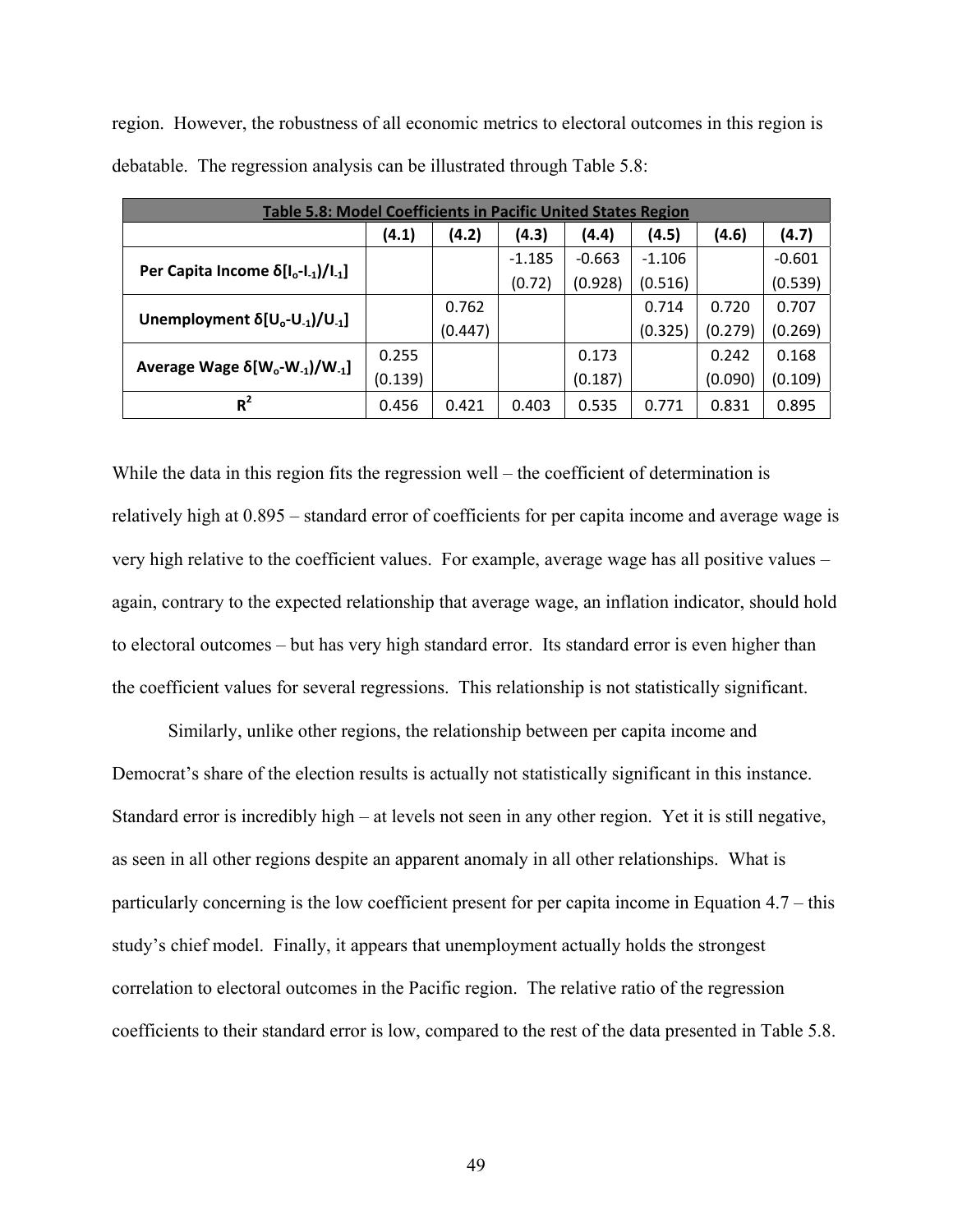Indeed, it appears that while the data "fits" the models presented in Table 5.8 relatively well, the conclusions that can be drawn from the Pacific region are limited. All analysis points to these regressions for this region to be an anomaly, as the overarching conclusions that are very much applicable to other regions are simply not as robust – or not even statistically significant – in the Pacific region. The data's fit to this model is effectively irrelevant. The economic metrics' correlation to electoral outcomes is simply not statistically significant – and therefore, can be interpreted as ineffective drivers of electoral outcomes – in this region. Perhaps the most useful aspect of this analysis, however, is the clear evidence for a geographical bias in the effects of the set of correlations this study seeks to analyze. Regions such as the East North Central Midwest – as demonstrated in Table 5.5 – can have significant and robust correlations, while the Pacific region can have a dearth of virtually all identified relationships. The novelty of a regional analysis allows one to actually parse conclusions to a geographical level, rather than simply generalizing such an abstract relationship to the entire country – the latter was the nature of analysis performed by Kramer 1971, a generalized conclusion and model applied to the entire United States.

#### *Mountain*

 While the Mountain region of the United States has data that very strongly fits to its Equation 4.7 model, there are a number of observations which are actually quite different in this region compared to other regions of the United States. The regression matrix that was used can provide significant context through Table 5.9: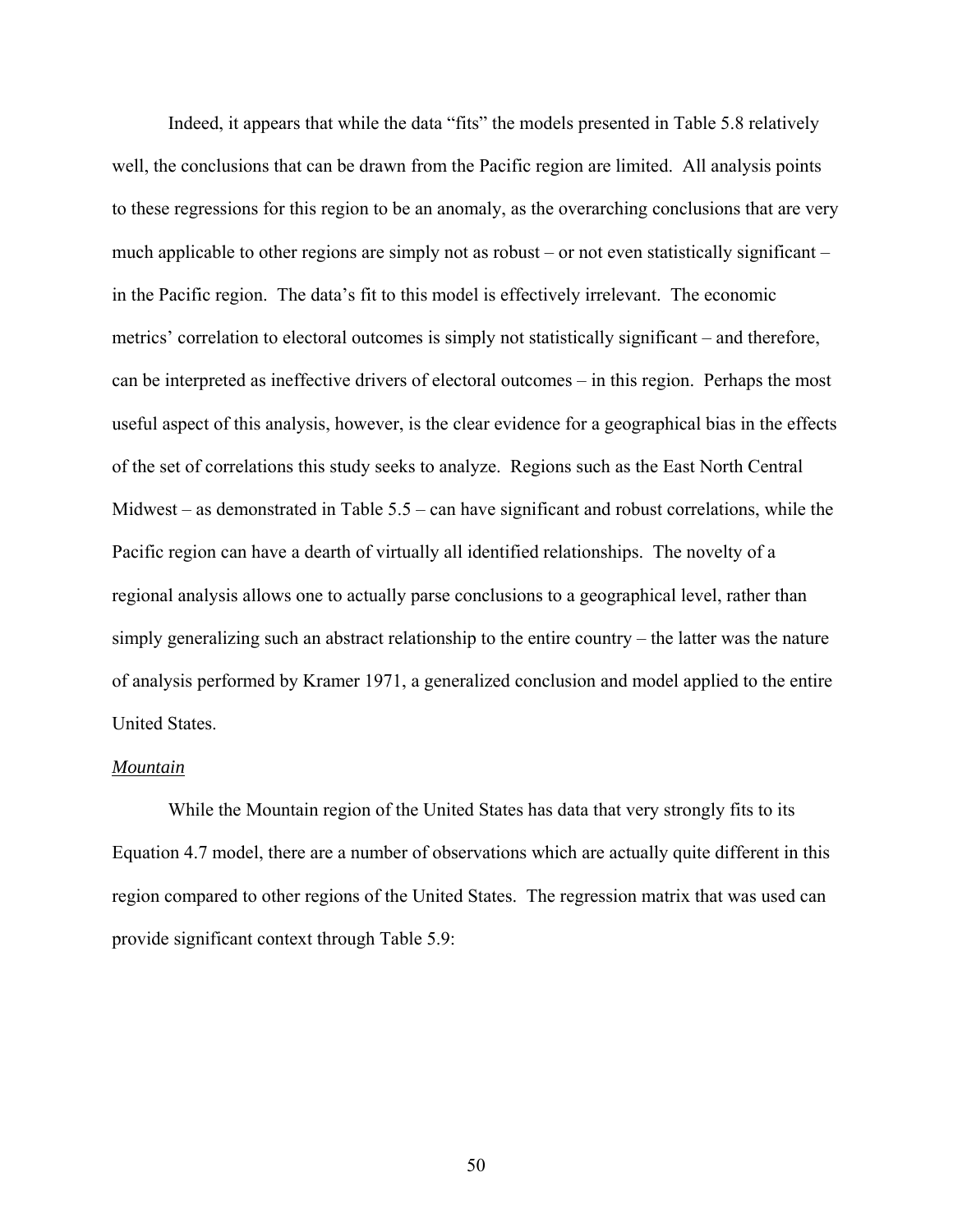| Table 5.9: Model Coefficients in Mountain United States Region             |         |         |          |          |          |         |          |  |
|----------------------------------------------------------------------------|---------|---------|----------|----------|----------|---------|----------|--|
|                                                                            | (4.1)   | (4.2)   | (4.3)    | (4.4)    | (4.5)    | (4.6)   | (4.7)    |  |
|                                                                            |         |         | $-1.113$ | $-1.076$ | $-1.490$ |         | $-1.480$ |  |
| Per Capita Income $\delta[I_o-I_{-1})/I_{-1}]$                             |         |         | (0.97)   | (1.114)  | (0.345)  |         | (0.424)  |  |
|                                                                            |         | 0.746   |          |          | 0.885    | 0.732   | 0.881    |  |
| Unemployment $\delta[U_0-U_{-1}]/U_{-1}$                                   |         | (0.369) |          |          | (0.162)  | (0.422) | (0.199)  |  |
|                                                                            | 0.083   |         |          | 0.059    |          | 0.053   | 0.013    |  |
| Average Wage $\delta$ [W <sub>o</sub> -W <sub>-1</sub> ]/W <sub>-1</sub> ] | (0.207) |         |          | (0.21)   |          | (0.17)  | (0.079)  |  |
| $R^2$                                                                      | 0.039   | 0.505   | 0.248    | 0.267    | 0.931    | 0.521   | 0.932    |  |

Indeed, the per capita income figures maintain the same negative sign seen throughout this metric in previous analyses in this study. However, what is particularly interesting is the high rate of standard error in this metric. In fact, when all three economic metrics are regressed per Equation 4.7, per capita income actually has a *statistically insignificant* correlation to the Democratic share of election returns in Presidential elections. The metric that has been the strongest indicator of electoral outcomes for all other regions in this study – per capita income – actually proves to not be statistically significant factor for Equation 4.7. However, when average wage is removed as a factor, per Equation 4.5, per capita income's statistical significance returns. It appears that average wage is so grossly insignificant of a factor in this regression, that it actually distorts the regression to a very high degree such that per capita income becomes statistically insignificant per t-tests for significance.

 Another notable deviation from the norms presented thus far in this study is that unemployment actually appears to have a strong statistical significance for Equation 4.7 in the Mountain region. During the 4.7 regression for the Mountain region, it is, in fact, the only statistically significant factor affecting the Democratic share of Presidential elections. Furthermore, a particularly puzzling deviation from other regions is that both average wage and unemployment coefficients are *positive* in this region's regressions – a state that is not seen in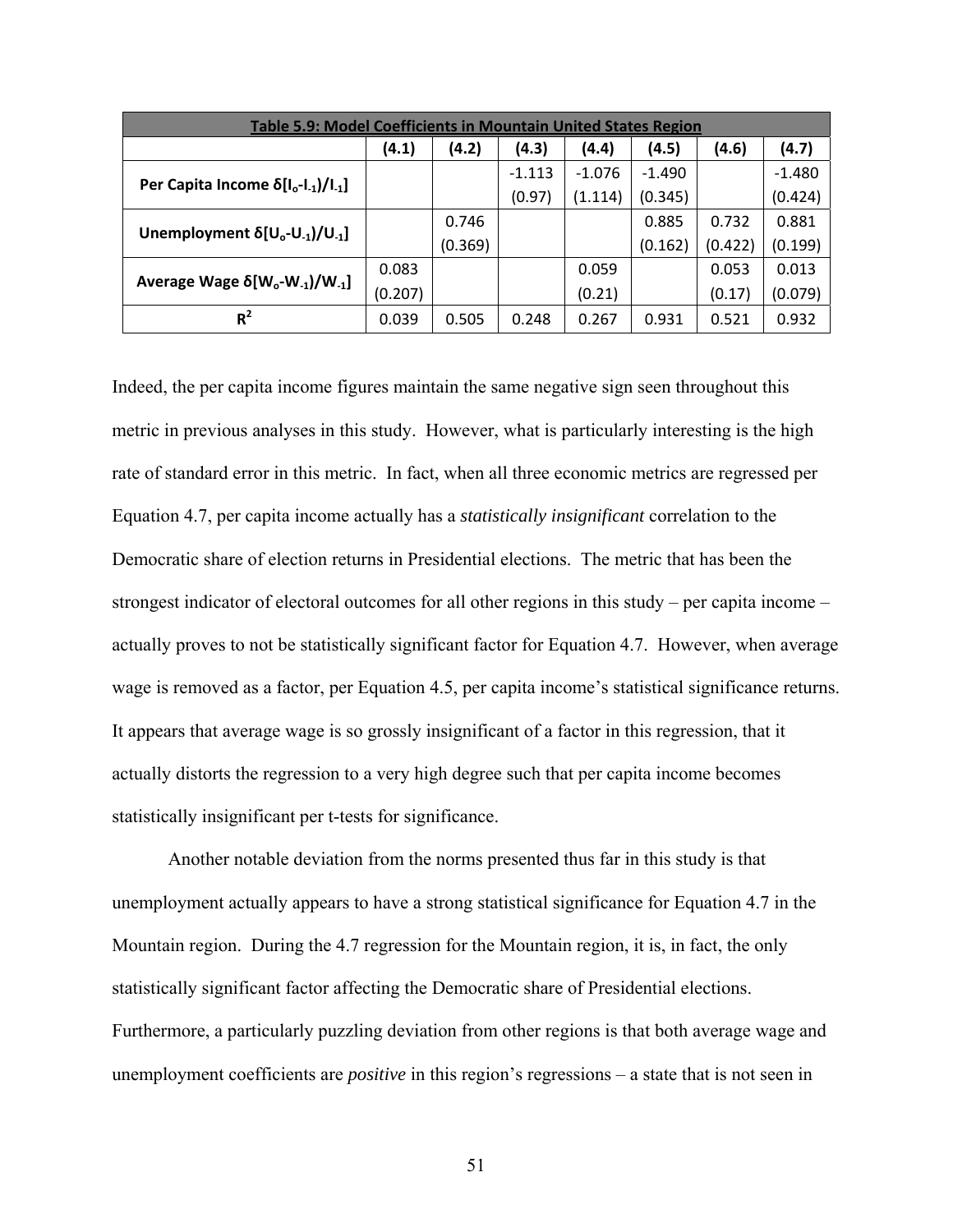any other region. Both factors should hold inverse relationships – that is, be *negative* – to election returns, as they are incumbency-weighted. Because this does not hold true, it is a particularly strange deviation.

 The Mountain region actually demonstrates one of the best dataset "fit" to the models out of all regions studied. The coefficient of determination is 0.932, indicating an excellent fit of data. However, the several strange deviations from all other regions studied makes this regression set particularly interesting. Finally, while per capita income solely in this region does not prove to have the *most* significant impact on electoral outcomes, it is still a major factor affecting the Democrat share of election results. The statistically insignificant results found in the Equation 4.7 regression for per capita income is truly an anomaly caused by a major deviation in average wage. This level of data skewing is further discussed in Chapter 5, when increased measurement of data as a method for increasing accuracy is evaluated.

# (5.2) Evidence for a Regional Difference

 While the strength of correlation between the three economic indicators studied and actual election results is questionable – and will be discussed at length in the subsequent section – it is clear that there appears to be a strong difference in strength of correlation among various geographic regions of the United States. Effectively, it is clear that there *is a geographical and regional difference* in how economic metrics are related to election results.

The results given in various regions of the United States – for example, the East North Central Midwest compared to the Mountain region – is marked. As demonstrated in Tables 5.5 and 5.9, there is a clear difference in the coefficients found after regression.

Indeed, Table 5.5 can be compared to Table 5.9, which represents the Mountain region. Table 5.9 certainly has several striking differences. First, all of the average wage coefficients are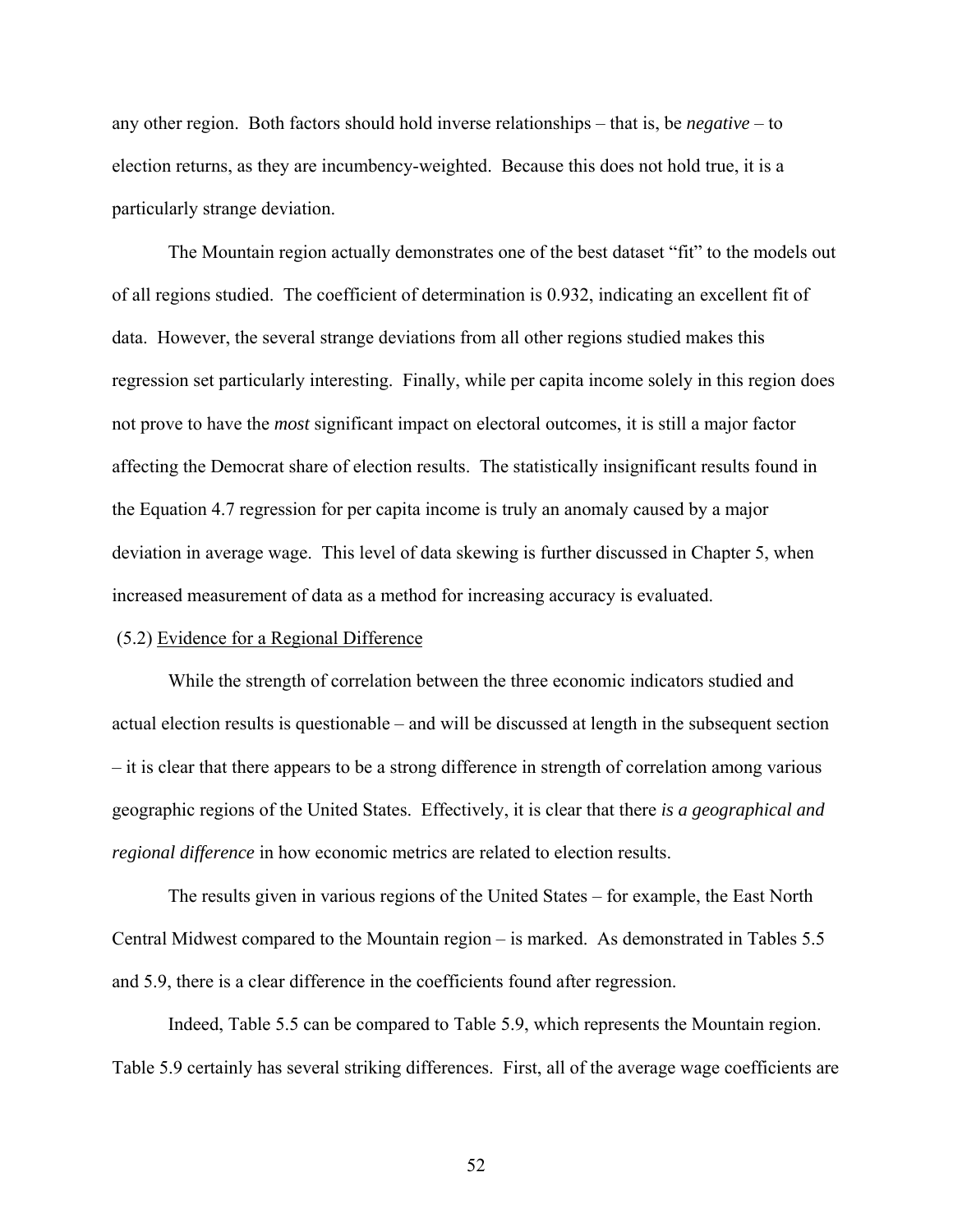*positive* in Table 5.9 versus negative in the previous table. This is likely due to a number of reasons – including statistical externalities that were not accounted for in this relatively limited statistical model. However, such a marked difference in coefficients for particularly distinct regions is striking. It should be noted that similarities are also evident. It seems that per capita income serves as an inverse correlation for both regions – much more strongly related in the East North Central Midwest than in the Mountain region.

 It should be absolutely recognized that there are still significant issues with the strength of correlation as presented in Tables 5.5 and 5.9. Namely, the standard error for each coefficient is arguably high in virtually every unit of data presented. However, even with this error the significant variation between these two regions does provide even evidence to support some *significant level* of a regional variation in this relationship. There are fundamental differences in the strength of correlation between these two regions

#### (5.3) Strength of Correlation

 From the results presented in Chapter 4.1, it is absolutely clear that of the three economic indicators studied – average wage as an inflation indicator, per capita income, and unemployment rate – per capita income has the strongest correlation to the Democrat share of the general election results in Presidential elections. The other two indicators have demonstrated statistical significance in certain instances and particular regions. However, per capita income has been a robust indicator, demonstrating statistical significance in all regions except the Mountain region. (The latter case was also resolved by simply reevaluating statistical significance after removing the errant results of average wage from the regression. Effectively, this aberration was caused by another indicator distorting the results.)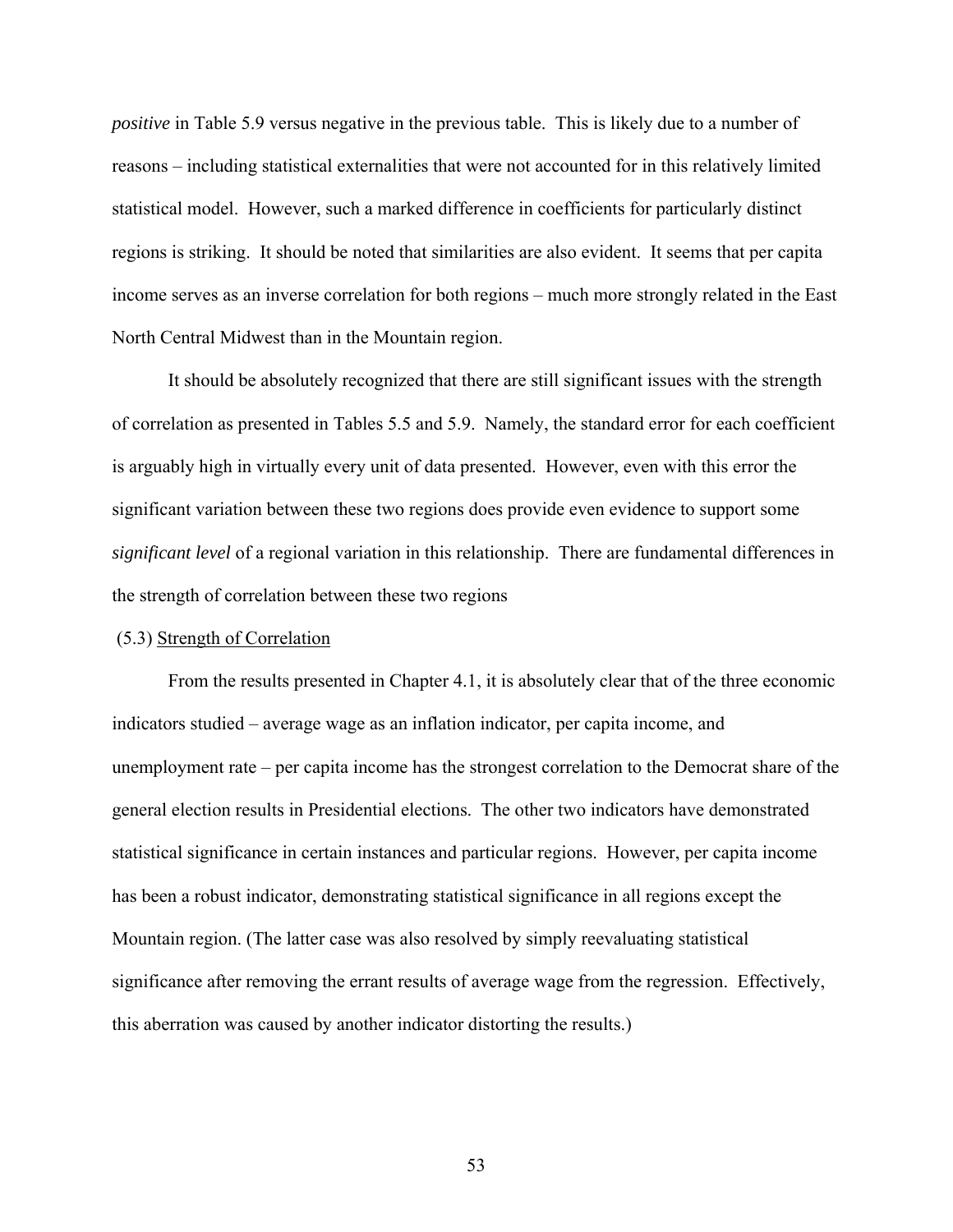The correlation of average wage and unemployment rate is very much debatable. Several t-tests for significance indicate that unemployment rate held very little statistical significance – or correlation to election results – for all regions except the Mountain region. These results are also reflective of the results presented in Kramer 1971 – unemployment simply was not a robust factor and was, in fact, statistically *insignificant*.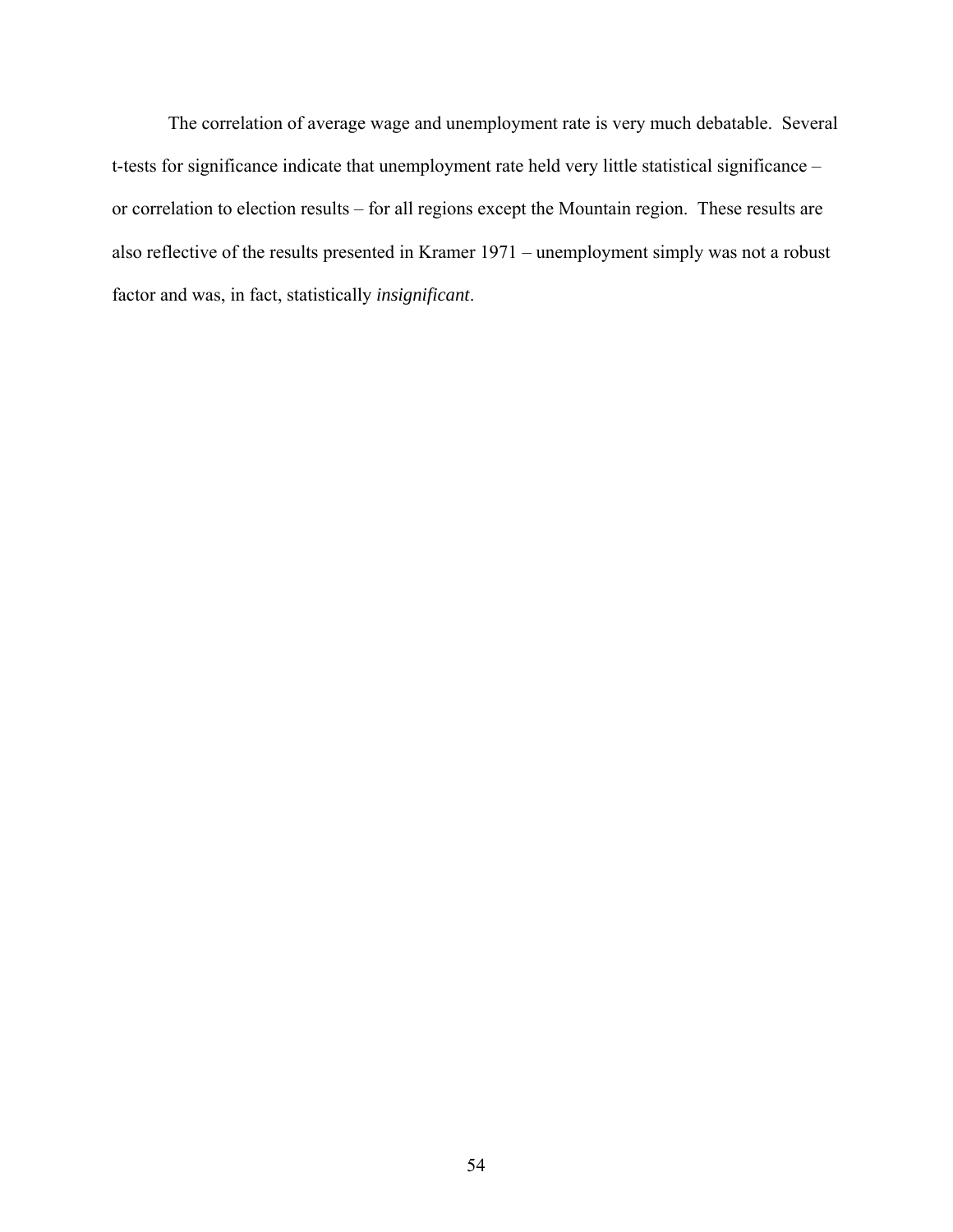# **6. Data Verification**

The integrity of data used for analysis is a problem that plagues virtually all forms of quantitative analysis. Departments across the bureaucratic spectrum – local, county, state, and federal – present a myriad of statistics that are calculated and measured inconsistently. The purpose of this chapter is to address such inconsistencies in analysis, demonstrate the integrity of the data presented, and illustrate steps taken to increase robustness of analysis.

#### (6.1) Increased Measureable Variables Increases Accuracy

 A considerable amount of thought was given to the original model as presented in the fourth chapter of this analysis. While intentional consideration was given to remaining true to Kramer's original model for comparative consistency, several variations that were added actually increase this analysis' robustness. A greater number of measureable factors did marginally correlate to increased accuracy of analysis (Ansolabehere 2008). Because several additional factors – namely, the proxy indicator for local inflation given through average wage – have been added to this analysis, further accuracy is expected.

Indeed, it is possible to see that multiple survey items do, in fact, generally decrease measurement error – especially over the medium-term time period indicated in this study. However, the important caveat to this framework is that in many instances – especially in the models presented in this study – measurement error has actually *increased*. That is, a t-test of statistical significance has actually demonstrated a *worse* regression fit to the data with an increasing number of measurement variables. For example, the t-values are actually negatively affected in Table 6.1 actually decreases observed t-values when adding average wage: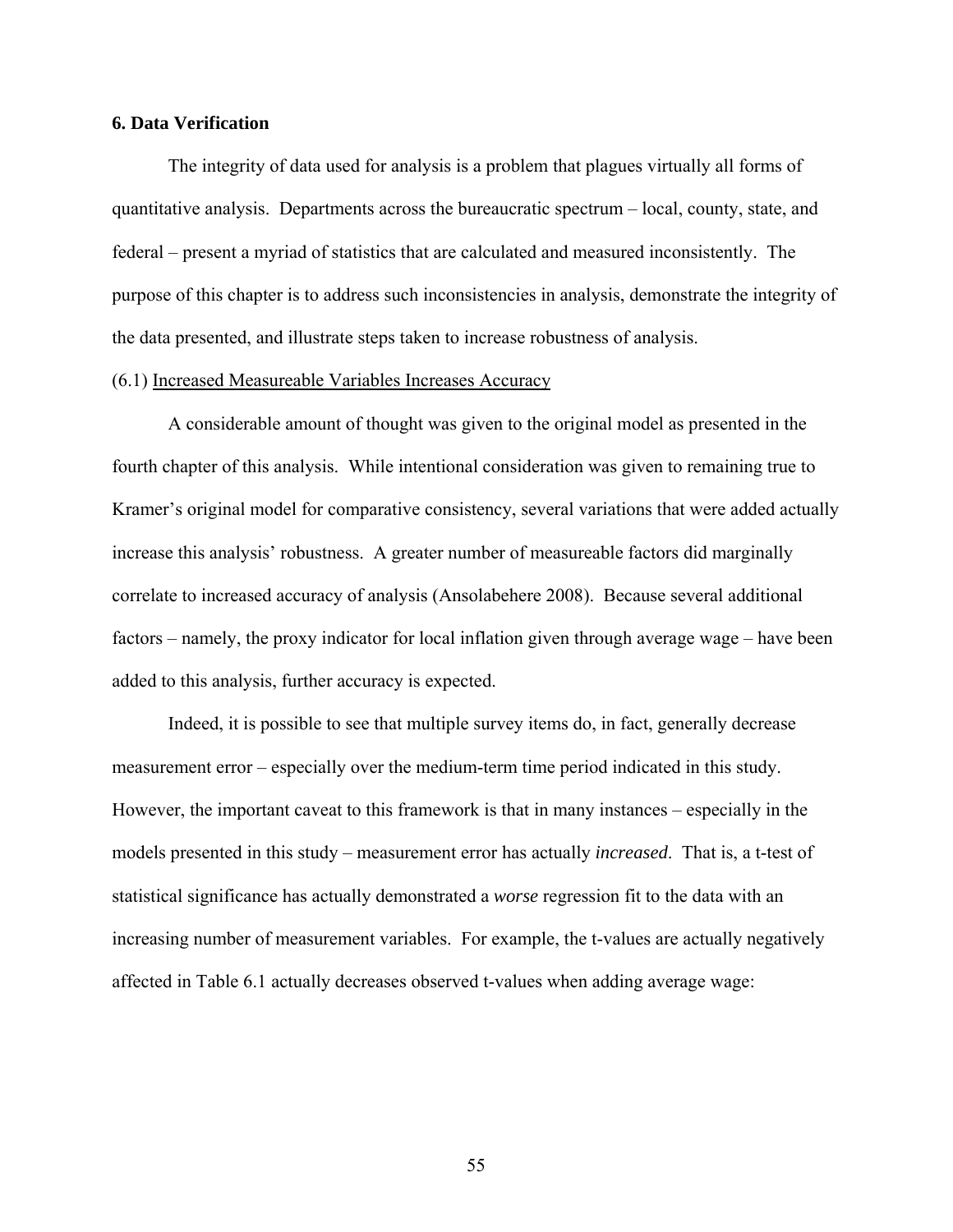| Table 6.1: Regression Coefficients and T-Values in Mountain Region |                                                       |                                              |                                                     |  |  |  |  |  |
|--------------------------------------------------------------------|-------------------------------------------------------|----------------------------------------------|-----------------------------------------------------|--|--|--|--|--|
|                                                                    | Per Capita Income<br>$\delta[I_{o} - I_{-1})/I_{-1}]$ | Unemployment<br>$\delta[U_0-U_{-1}]/U_{-1}]$ | <b>Average Wage</b><br>$\delta[W_0-W_{-1})/W_{-1}]$ |  |  |  |  |  |
| <b>Equation</b>                                                    | $-1.490$                                              | 0.885                                        |                                                     |  |  |  |  |  |
| (4.6)                                                              | (0.345)                                               | (0.162)                                      |                                                     |  |  |  |  |  |
| $t_{obs}$ - $t_{crit}$ (4.6)                                       | 1.133                                                 | 2.284                                        |                                                     |  |  |  |  |  |
| <b>Equation</b>                                                    | $-1.480$                                              | 0.881                                        | 0.013                                               |  |  |  |  |  |
| (4.7)                                                              | (0.424)                                               | (0.199)                                      | (0.079)                                             |  |  |  |  |  |
| $t_{obs}$ - $t_{crit}$ (4.7)                                       | $-0.815$                                              | 0.132                                        | $-4.132$                                            |  |  |  |  |  |

Certainly, Table 6.1 illustrates that adding average wage in this specific example actually decreases the  $t_{\rm obs}$ - $t_{\rm crit}$  (when this value is positive, the correlation of economic indicator to Democrat share of the election results is *statistically significant*; when negative, this relationship is *statistically insignificant*) of per capita income such that it becomes negative. Therefore, per capita income actually becomes statistically insignificant due to the extraneous effects of adding average wage as an indicator. The major conclusion that is drawn from Table 6.1 is that adding multiple variables of measurement does not necessarily increase the accuracy of results. In this instance, adding the relatively erroneous average wage factor – it should be noted that it is erroneous only for this region largely due to the very high relative standard coefficient error of 0.079, which is larger than the coefficient value of 0.013 – actually makes per capita income insignificant. Without a step-wise analysis comparing the correlation and statistical significance of all variables to each other and to the dependent variable, this relationship – and the negative externality that average wage creates, by making per capita income insignificant in Equation 4.7 – would not have been isolated. Not only is Table 6.1 indicative of the caution that should be taken in including extra variables of measurement, but it also instructive regarding statistical analysis.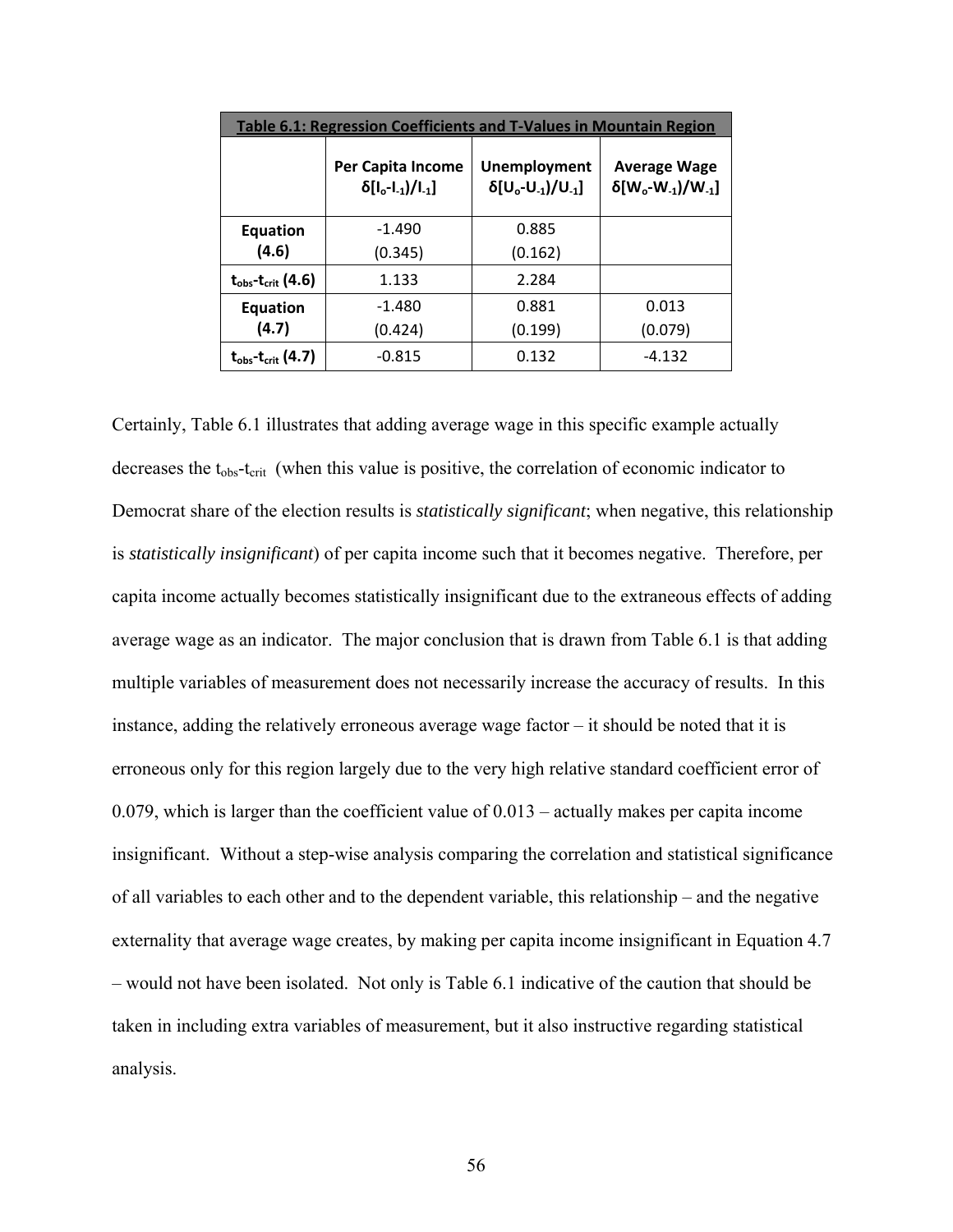It should be noted that this phenomenon is generally the exception in this study, but is mentioned due to its overall importance for quantitative analysis – usually a greater number of measurement variables can actually *increase* the reliability of a model, barring extraneous effects. For this study, the situation illustrated in Table 6.1 only occurred once – in the Mountain region.

#### (6.2) Fundamental Problems in Statistical Research – Competing Levels of Data

While political scientists will often be among the first to argue that government agency data can be misleading at times, it is often the only data available for analysis. This data is measured through a number of possible scenarios – calculated, survey, or a hybrid. Generally, survey data is perhaps the most robust form of material that can be analyzed. However, often state agencies will simply calculate statistics on demographics, economic indicators, and other reportable statistics. Such competing measurements directly force researchers to question whether their data is valid. The difficulty in assessing local data's authenticity lies in whether it is calculated or surveyed. The purpose of this section is to compare and contrast the integrity of the various sources of data presented in Section 3 utilizing variance analysis to demonstrate the wide range of conclusions and extrapolations that would be possible given competing forms of data.

#### (6.3) How to Analyze Particulate Data – A Problem of Parsing Data

 One of the difficulties – and really a major weakness – of this study has been the transformation of particulate, county-level data into broader regional abstractions. As outlined in Chapter 4, the methodology for this study was to utilize county-level data for average wage and per capita income, coupled with state-level unemployment rates – all to provide regional generalizations about how these economic indicators relate to the Democrat share of Presidential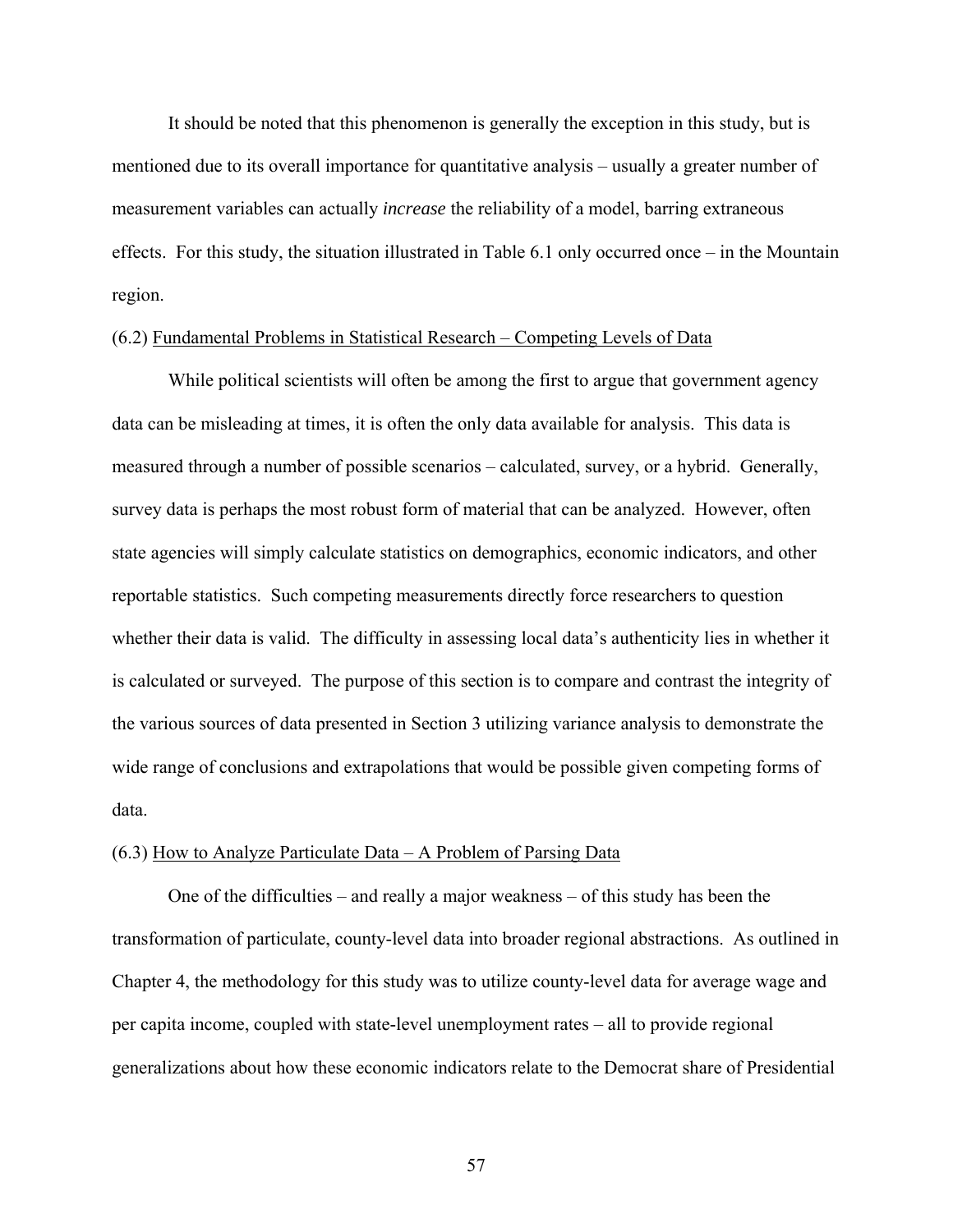elections on a county-level basis. It is evident that some level of abstraction must be performed in order to transform this data into broader regional conclusions. The methodology chosen for this goal was to effectively average each county-level economic indicator by region. The inherent problem with this methodology is that all counties are effectively treated as the same, regardless of size. When federal agencies calculate average wage, per capita income, and unemployment rates, it is done by considering entire population totals – this was not performed in this study, and is a concern that is well taken.

 However, this preceding discussion is one that is central to any researcher wanting to utilize local-level data in order to make broader assertions. Is the method previously discussed effective? The answer to this question is debatable. Per the discussion in Chapter 6, the models that were created in this study were fairly robust. That is not to say that they cannot be improved, but it is clear that on some fundamental level, the methodology performed in this study did perform well.

 In social science research, there are those investigators who are effectively *parsers* and those who are *aggregators* – that is, those who believe that local, particulate data is a more effective level of analysis and those that believe that aggregating data proves to be much more effective. For the course of this study, had the particulate data been kept in county-level form, it would have been virtually impossible to perform enough regressions to accurately obtain any evidence of geographical biases or differences among various regions of the United States.

 The alternative to this study's chosen method of analysis is a simple analysis of broader regional statistics. There is an availability of Census-defined regional data regarding average wage, election returns, per capita income, and even unemployment data. Such a method of analysis is perfectly valid and may even prove to be more accurate in some respects. However, it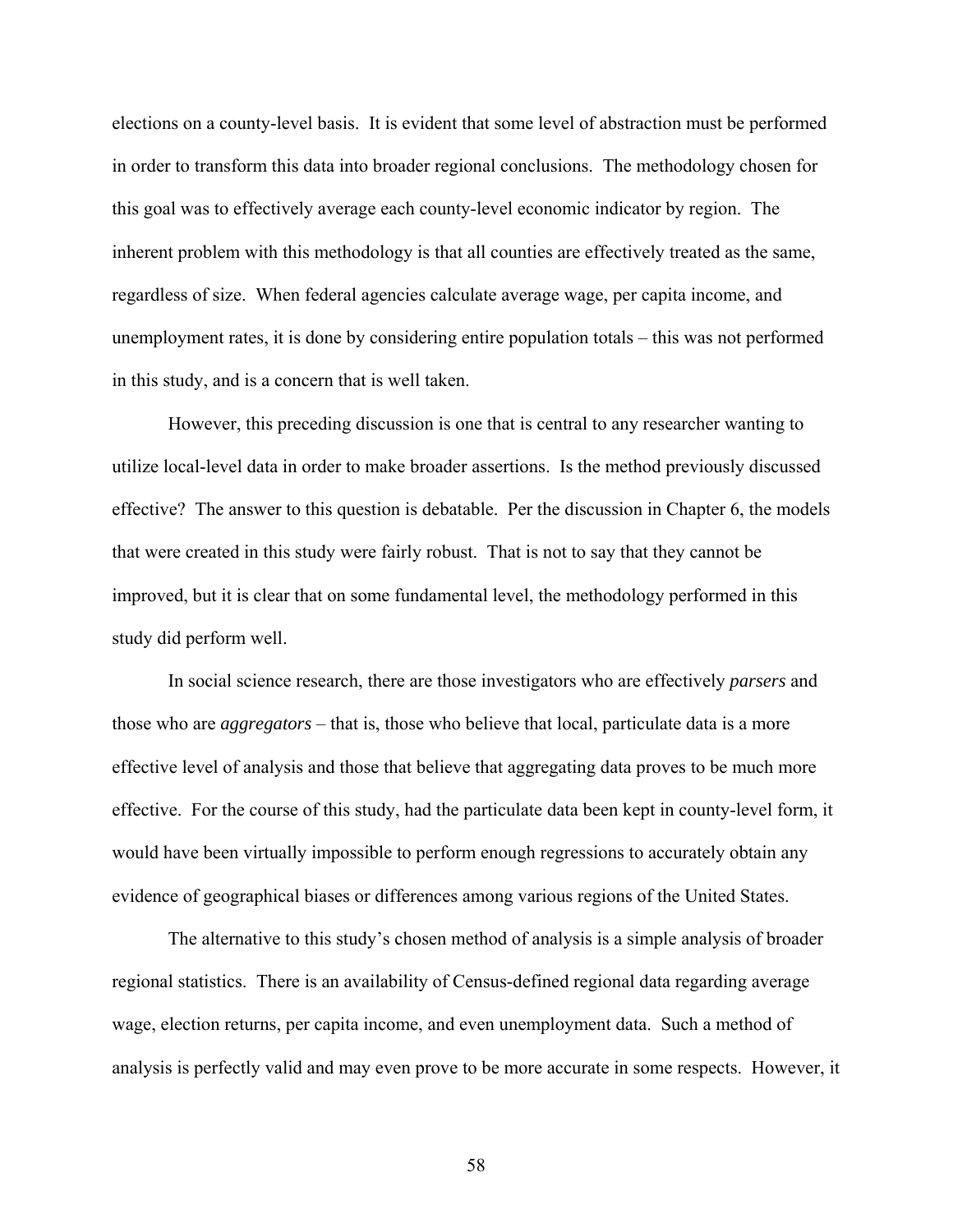was not chosen as the universe of data for this study as a more local-centric approach was desired.

#### (6.4) Data Availability – Historical, Time-Series Local Data is Absent

 One of the greatest challenges of this study has been simply obtaining accurate, local data. For recent analysis – 1990s and onwards – obtaining parsed, local historical data is relatively easy. Several United States federal agencies make such data readily available. However, considering time-series data prior to 1990 on a county level becomes more problematic. County-level data from the 1970s is simply not available in certain cases – hence the major structural changes that this study performed to Kramer's model. Local metrics and robust substitutes for inflation, for example, were not recorded on a county-level basis prior to approximately 1990. Therefore, this study substituted one of the few inflation-resembling metrics that have been available on a county-level, time-series basis – average wage.

 One of the more surprising aspects of the dearth of local, county-level data was the lack of reliable county-level unemployment rates prior to 1990. Agencies such as the Bureau of Labor Statistics and the Bureau of Economic Analysis simply did not go below the universe of state and major metropolitan area data during the 1970s and 1980s for employment (and unemployment figures). Therefore, this study attempted to use the next best thing – state-level data.

 This discussion – and in a way, this study overall – illustrates an issue that many social science researchers are facing: a problem of data tradeoffs. It would be perfectly logical for this study to simply use data from 1990-2000 in its regression analysis, as this was the local data available for all three economic metrics. However, such an analysis represented a tradeoff that seemed unreasonable to make – a sacrifice of the robustness of the generated regressions and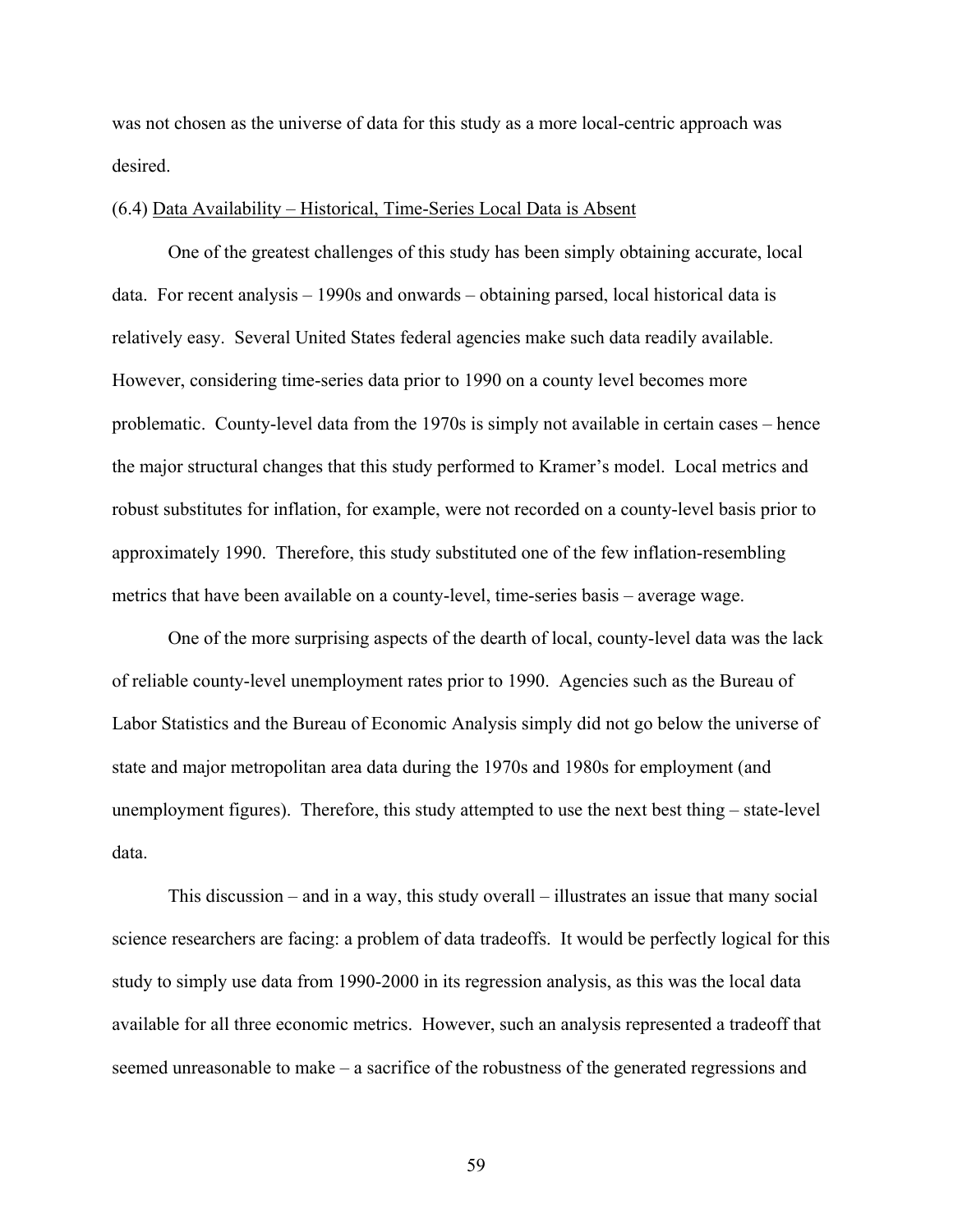models for the sake of simply preserving an entirely "local" dataset of economic indicators. As demonstrated in Chapter 7, the predictive capability of the generated models is actually quite robust – it is because a large swath of 20 years was able to be evaluated, rather than only two election cycles as otherwise would have been possible.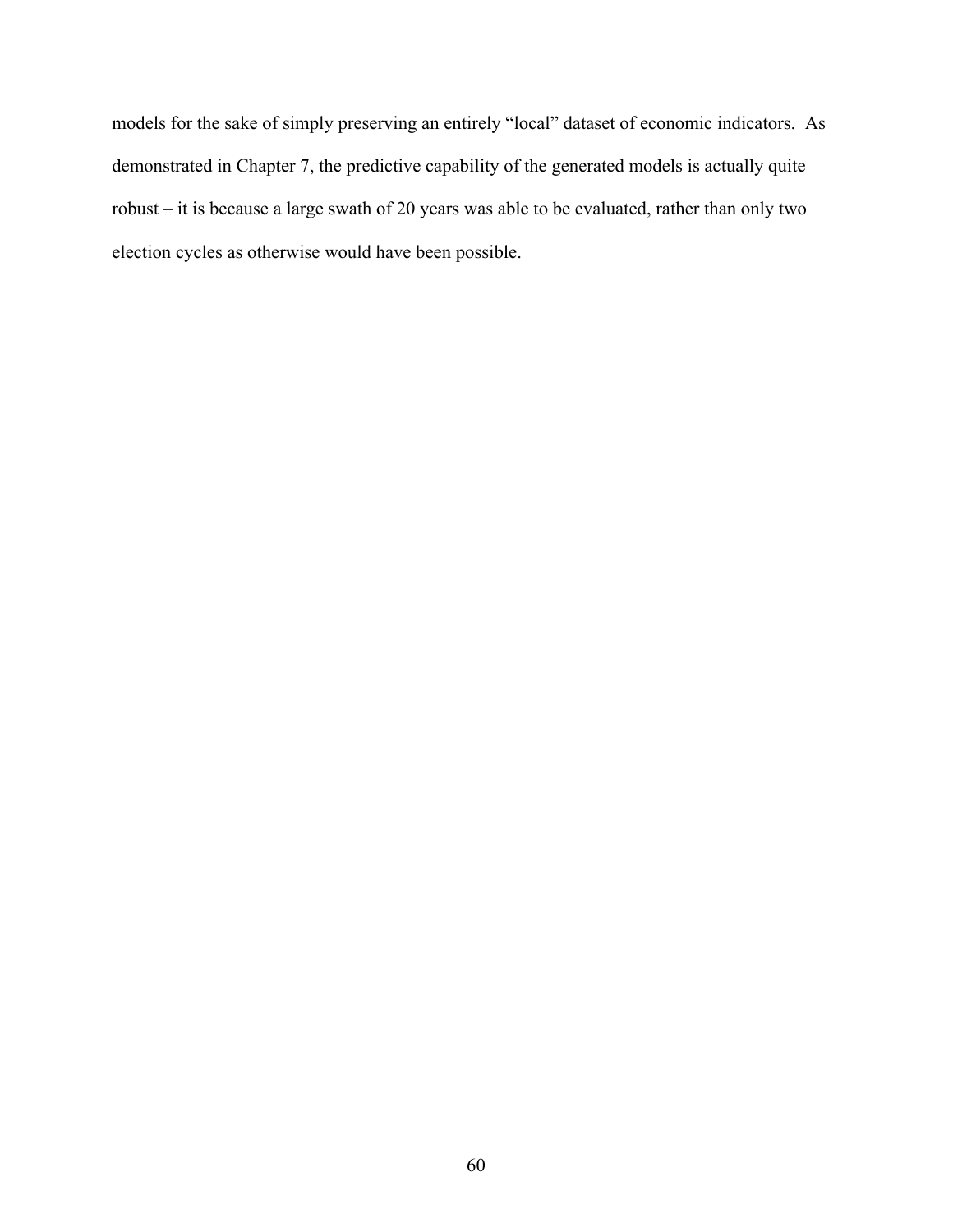# **7. Predictive Capability**

# (7.1) Historical Versus Predicted Election Results – Model Efficacy

Given the regional differences discussed in Chapter 5 and the meaningful conclusions that were able to be drawn from the regressions performed per Equation 4.7, it is imperative to test the robustness of this model's predictive capability. Because significantly different coefficients were found for each region, predictive scores have been performed on a regional basis compared to the actual election data that helped construct the models. The predictive capability of Equation 4.7 using the coefficients and economic data found in the West North Central Midwest is illustrated in Figure 7.1:





On a simple visual analysis, it is clear that actual Presidential Democratic vote shares are generally in line with this model. The two major exceptions are the 1984 election – in which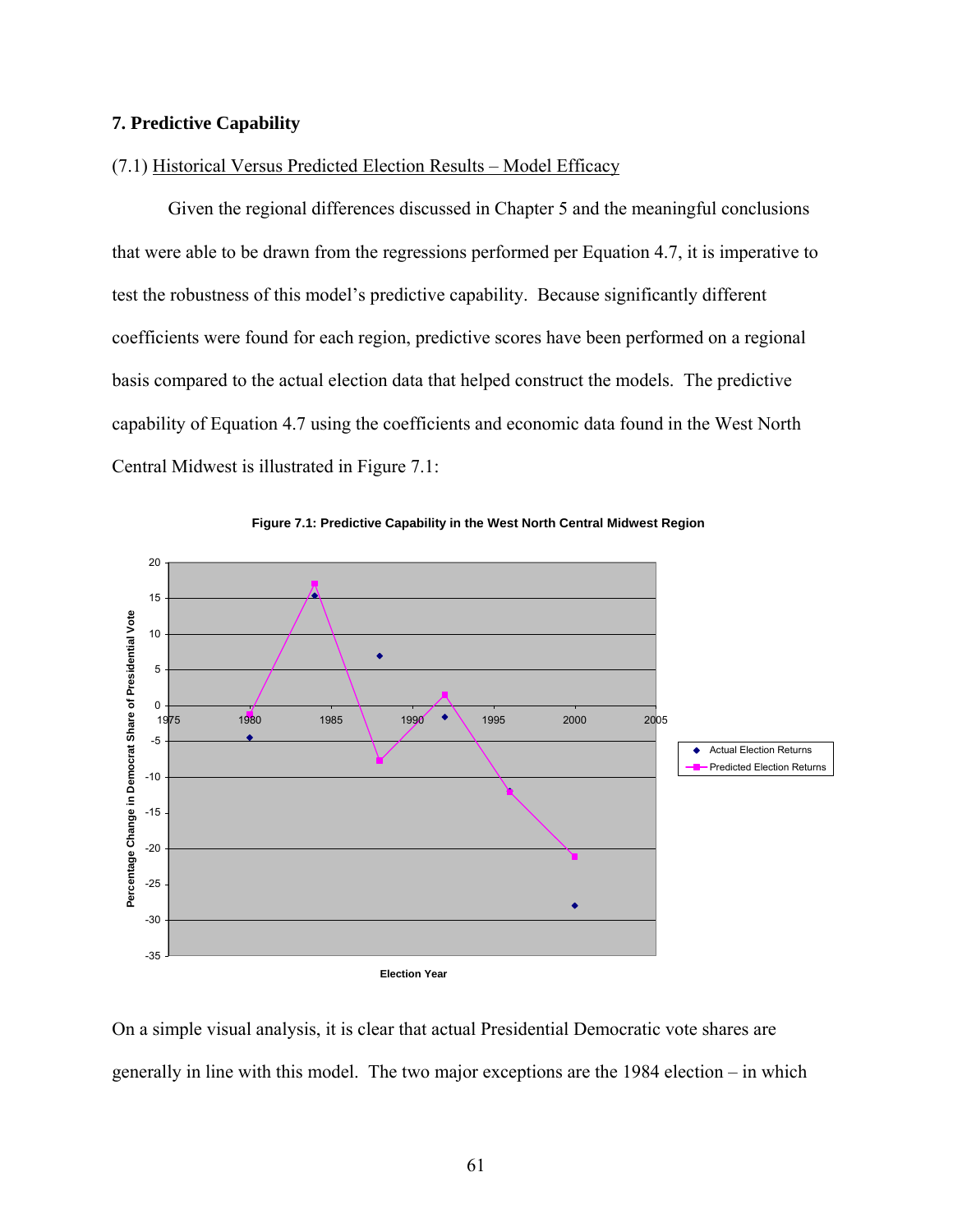Democrats outperformed considerably from 1980 – and the 1992 election. The most egregious error in this figure comes during the 1988 election, when the model vastly overestimates the downward trend in the Democratic share of the vote.

 However, again a regional difference among these models emerges. As demonstrated in Figure 7.2, there is a much tighter correlation between predicted election returns and actual historical values for the West South Central region as compared to the West North Central Midwest region:



**Figure 7.2: Predictive Capability in the West South Central Region**

It is clear that this region has a *significantly* better representation of model fit than that of Figure 7.1. Once again, the strength of correlation – and therefore, these models' predictive power – seems to have a strong geographic bias or difference.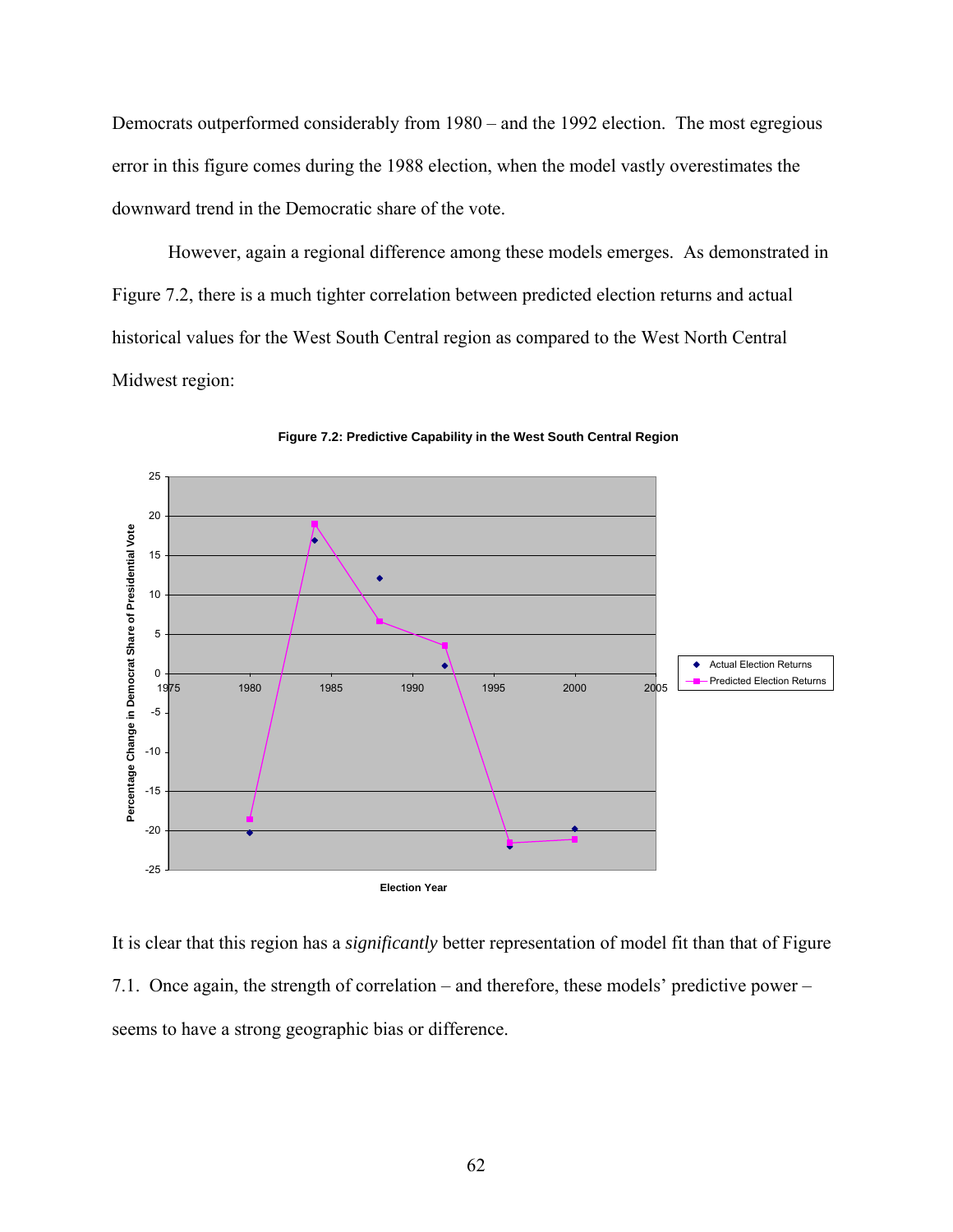Indeed, the strength of the predictive capability of this model can also be demonstrated through Figures 7.3 and 7.4, which illustrate the very tight linear fit of predicted annual election results to actual historical values in the New England and Mountain regions, respectively:



**Figure 7.3: Predictive Capability in the New England Region**

**Election Year**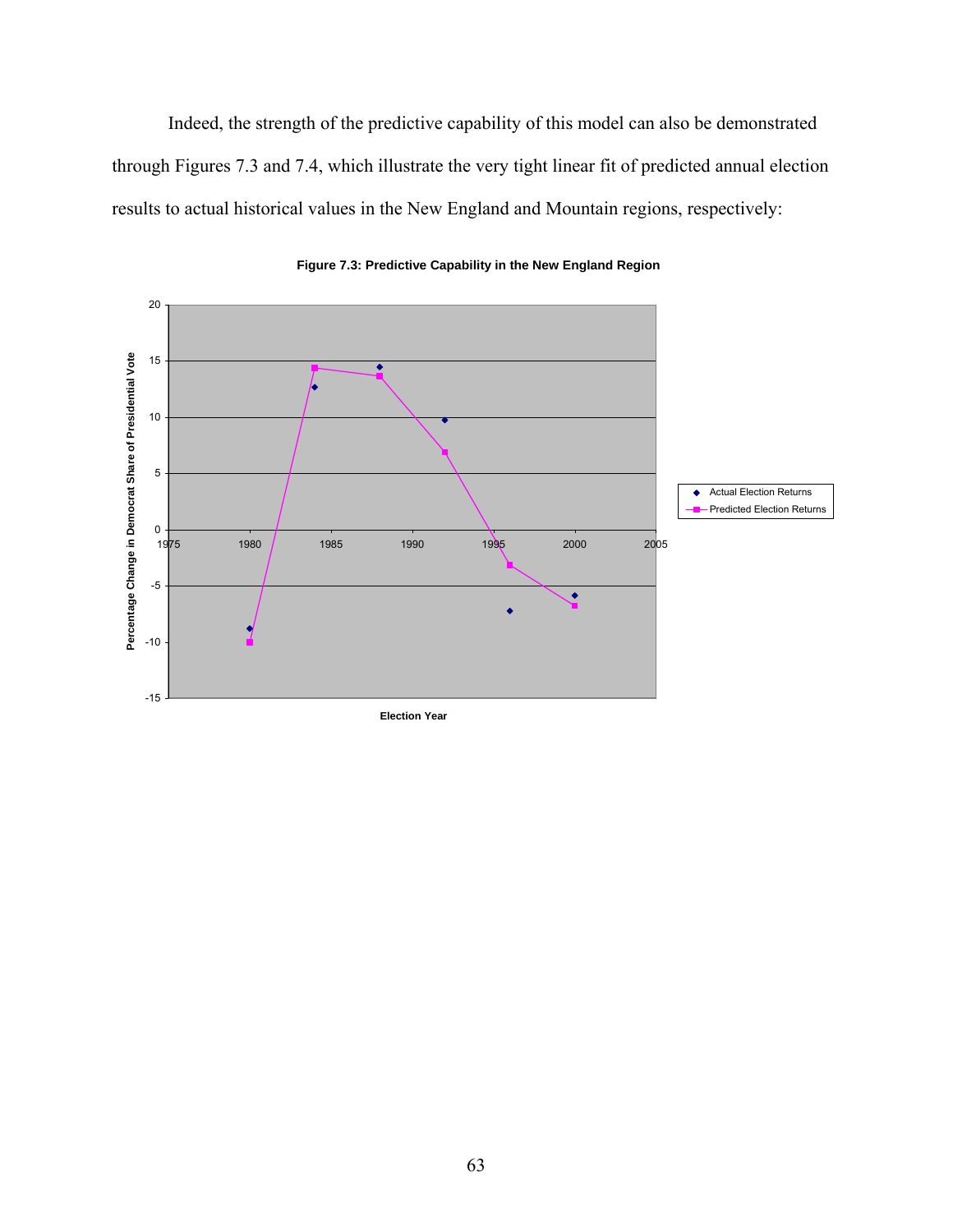

#### **Figure 7.4: Predictive Capability in the Mountain Region**

#### (7.2) A Discussion of Dataset Best Fit

 Interestingly, it appears that several southern regions data actually fits its regression exceptionally well. In general, the two southern Census regions have data that fits their regressions better than other regions of the United States per the coefficient of determination. Two of the three best "fitting" regions are the East South Central and West South Central regions. The other regions with the best coefficients of determination are New England, East North Central Midwest, and the Mountain regions.

However, dataset best fit – simply the coefficient of determination being as close to 1.000 as possible – is not a fully accurate indicator of how well the regressions presented in this study actually establish correlation between economic indicators and election results. While this is a point that was mentioned in passing throughout Chapter 5.1, it is a point that deserves to be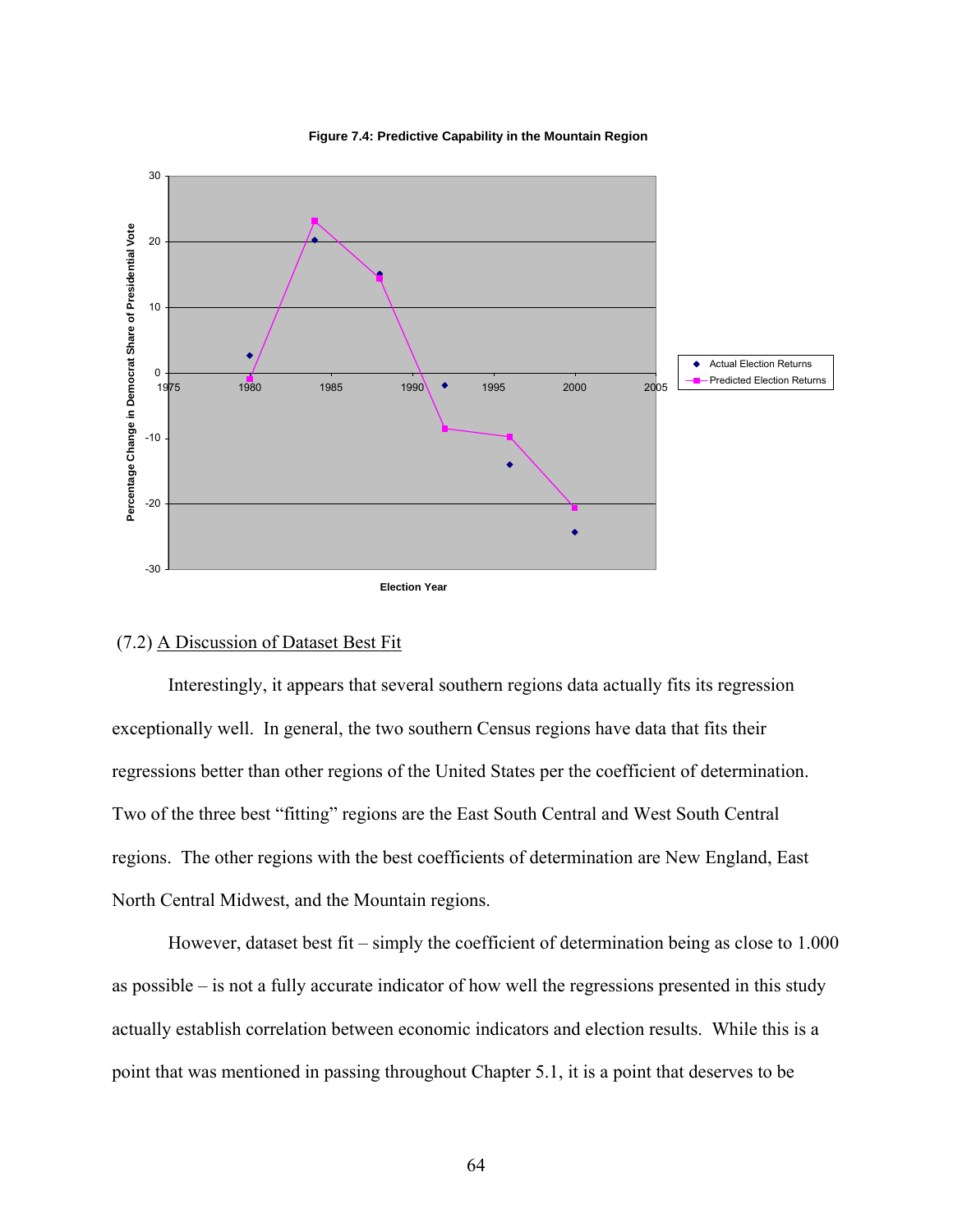underscored. Several of the regressions presented in this study have had superb  $R^2$  values – 0.970, and 0.948 for the West South Central and New England regions, respectively. As demonstrated in Chapter 7.1, several of these regions do hold a tremendously close relationship in their predicted values to actual election results. However, regions such as the East North Central Midwest region – with the best  $R^2$  of all regions of 0.977, still indicating excellent fit – fails to accurately predict election results.



**Figure 7.5: Predictive Capability in the East North Central Midwest Region**

As demonstrated in Figure 7.5, it has a relatively poor predictive capability compared to Figures 7.1-7.4 – this is due to the lack of statistical significance in correlation between the economic indicators and electoral results. This case is a prime example of how an over-reliance on coefficients of determination should not be used in analysis. Data simply fitting a model well is an exceptionally poor indicator of predictive capacity.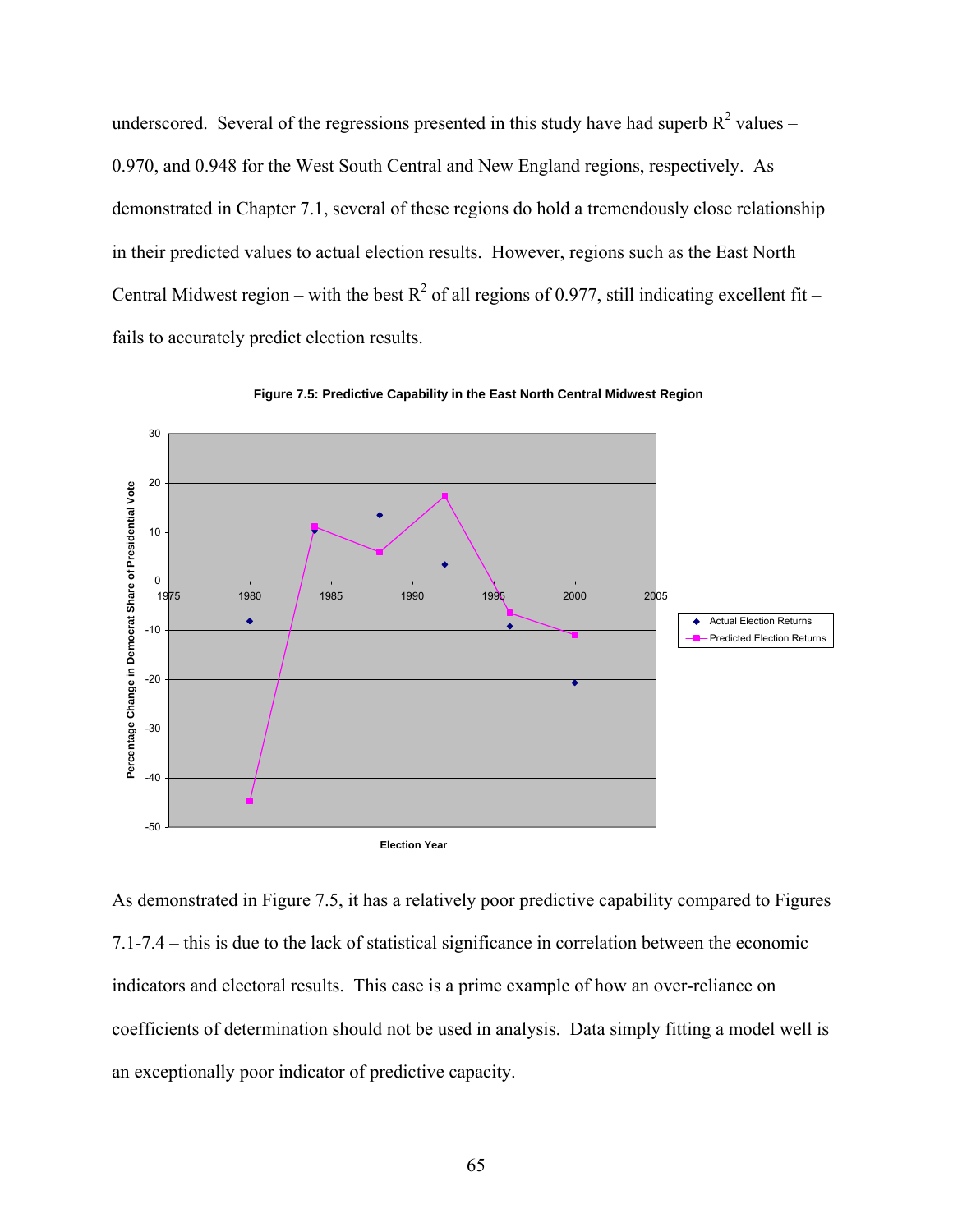Indeed, Figure 7.2 is an excellent example of how even a relatively poorer "fitting" dataset can actually produce a significantly more robust model. The West North Central Midwest region, as modeled by Figure 7.2, has an  $R^2$  of only 0.750 as compared to the high value of the Mountain region at 0.977. However, Figure 7.2 much more accurately models the correlations between per capita income, unemployment, and average wage to electoral outcomes than the relationship demonstrated in Figure 7.5.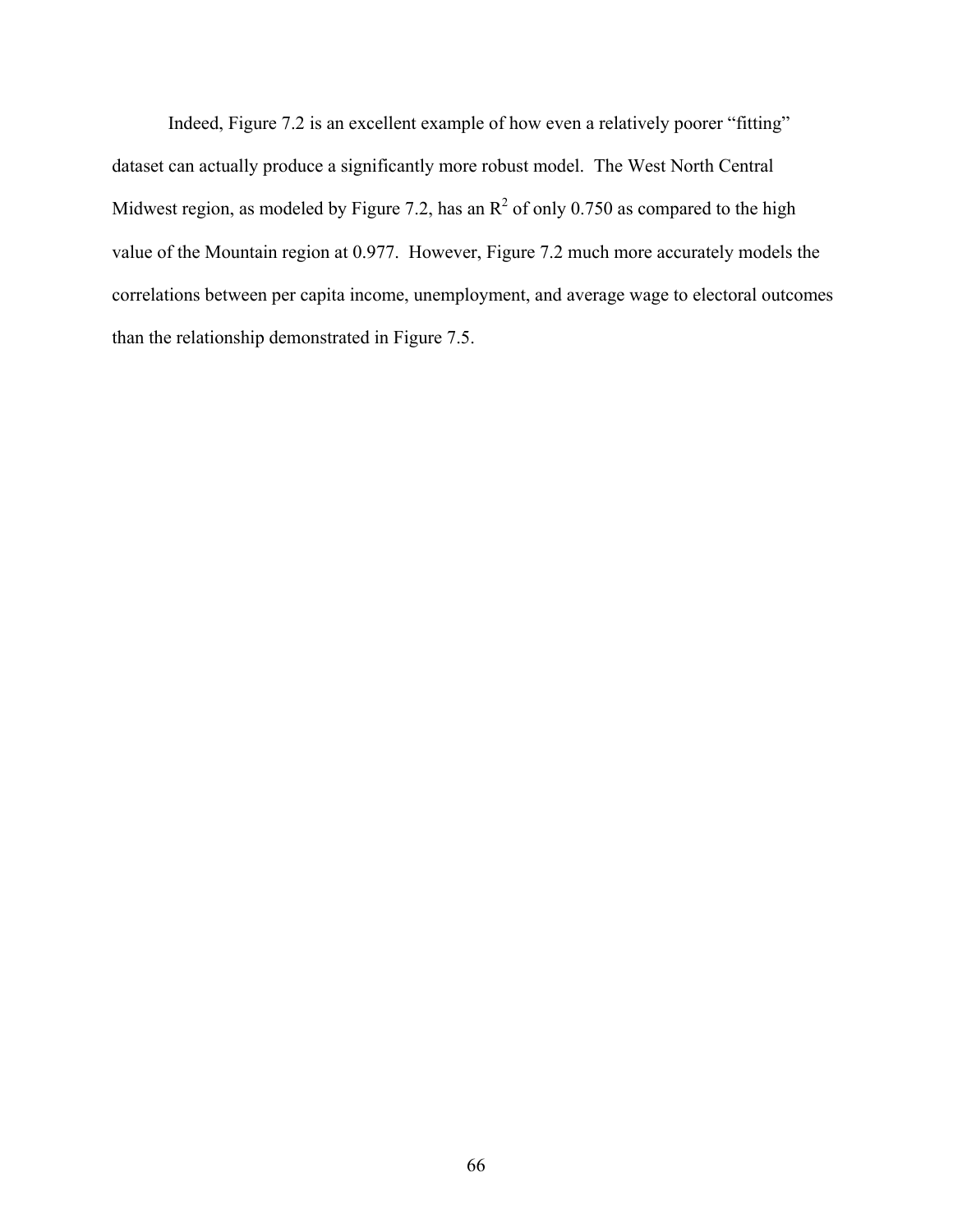# **8. Summary of Major Findings**

Several important conclusions can be drawn from the data and analysis presented in this study. Not only did this study present a novel method of analysis – the introduction of a local universe of analysis and regional variation in Kramer's 1971 model – but it also has worked to establish a rigorous framework for analysis of local economic and electoral data.

The first topic that this study sought to analyze was the relationship between economic indicators and electoral outcomes. The three independent variables studied were the economic indicators of county-level average wage, county-level per capita income, and state-level unemployment rate. Of these three economic indicators, per capita income held the strongest correlation to the county-level share of the Presidential vote that incumbency-weighted Democrat candidates received. Per capita income proved to have a robust correlation to incumbency-weighted electoral results in virtually all regions.

The second topic of study was the degree of regional difference between economic indicators and electoral outcomes in the United States. Per the results presented in Chapter 5, it appears that there is a significant regional variation among the various Census Bureau defined regions in the United States. While per capita income had a statistically significant relationship to electoral outcomes in virtually all regions, average wage and unemployment's significance to election returns varied widely across regions. Moreover, the predictive capacity – a reflection of the robustness of regression, and therefore a reflection of the relationship between the chosen economic indicators and election returns – varied significantly depending on region. There, in fact, was a *regional difference* in this analysis. Figures 7.2 through 7.4 – all with excellent predictive capacities – can be compared to Figure 7.5 to clearly demonstrate this difference in correlation across regions.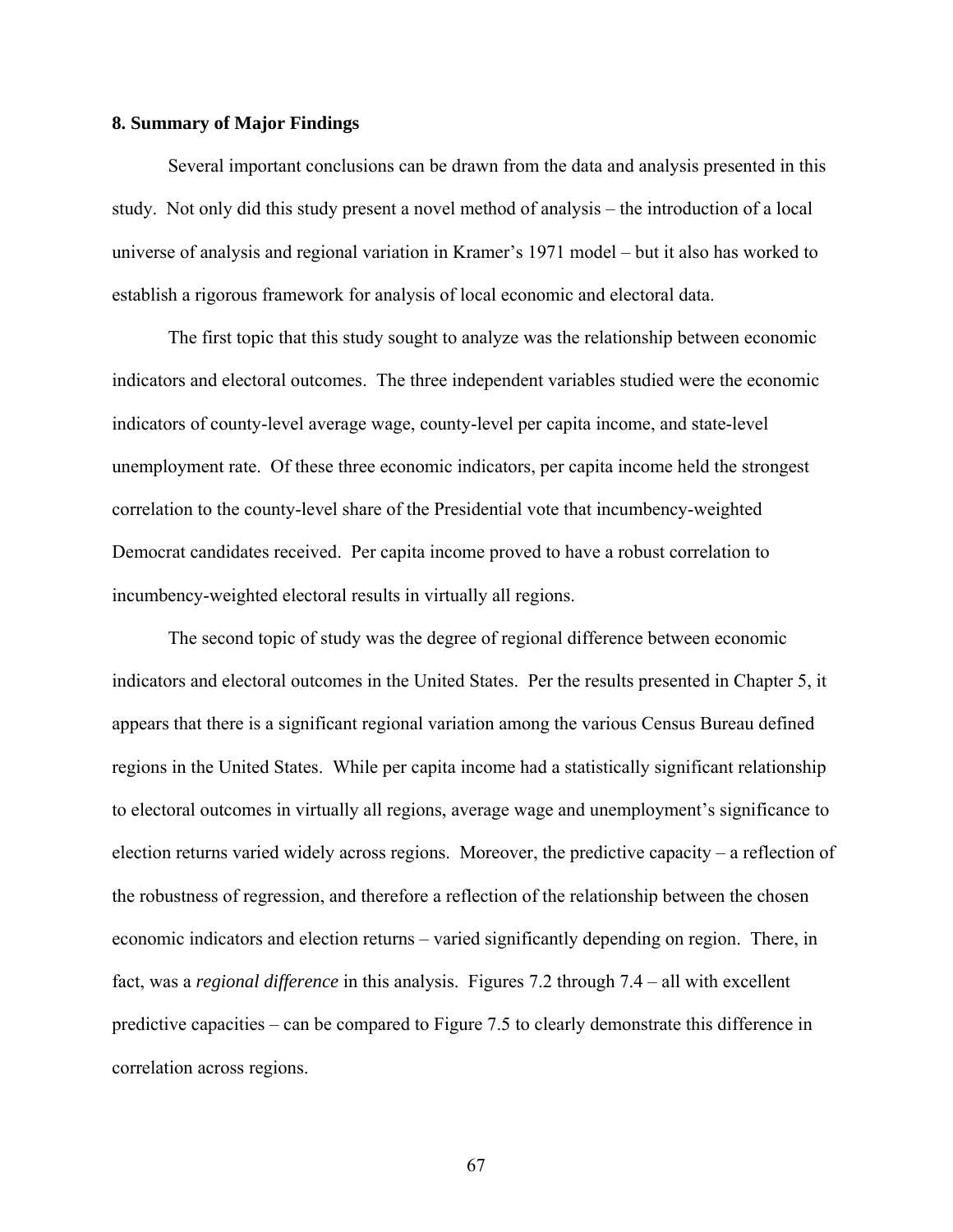However, it is important to not take these findings out of context. This study studied the relationship between local economic conditions and election results almost in isolation. With the exception of an incumbency weight, demographics and party affiliation were not really considered. These factors were considered as *implicit* in the regional differences among the various regions of the United States as discussed in Chapters 1 and 4. Some of the non-measured factors were also slightly mitigated by using a year-over-year percentage change methodology for all indicators. Therefore, factors that were changing each year were studied. Regardless, this model should not be considered a definitive study of the relationship between economics and politics. It can certainly be expanded upon – several suggestions are provided in Chapter 9.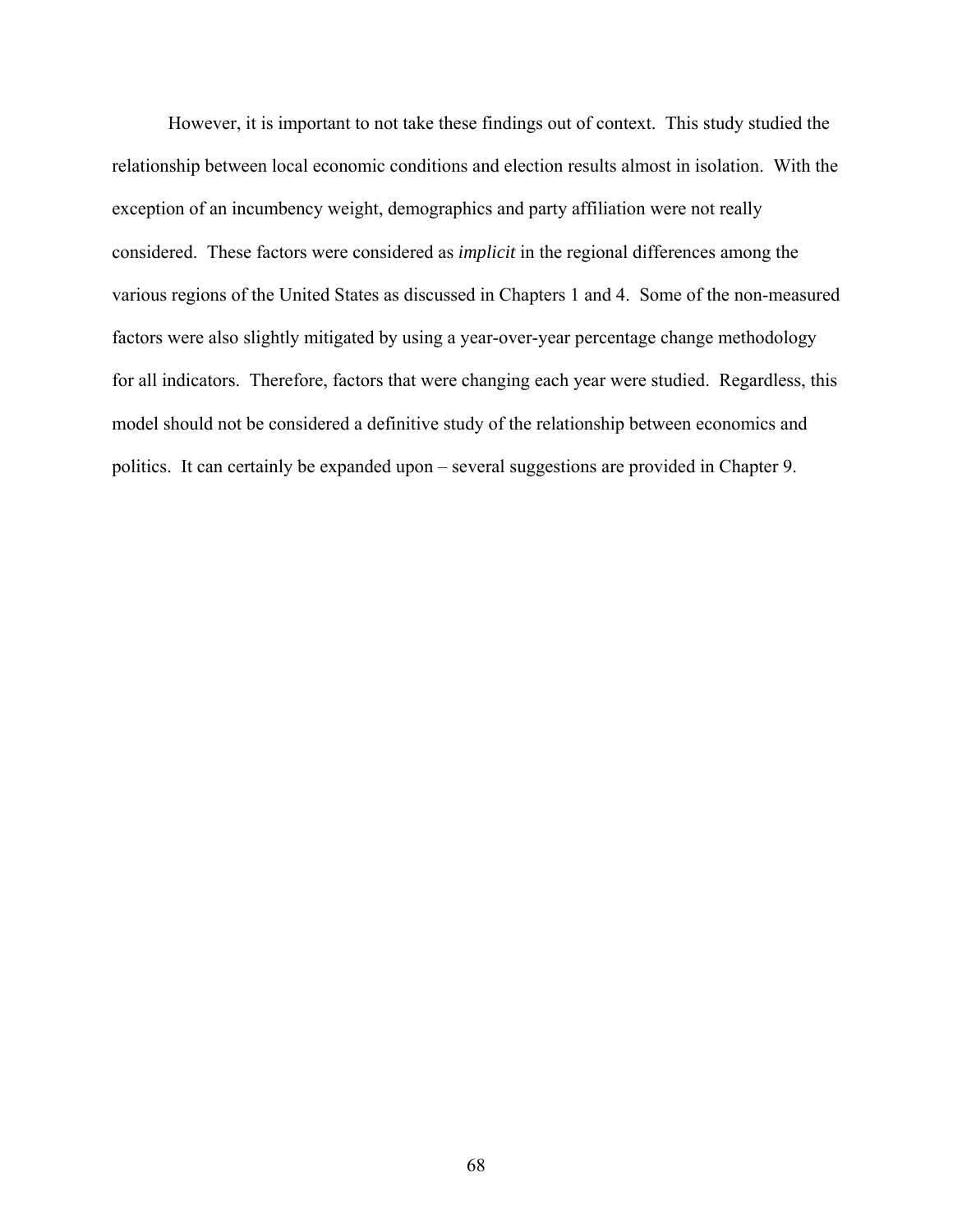# **9. Recommendations for Future Research**

 As partially addressed in previous chapters, there are several aspects of this study that can – and should – be further expanded upon or corrected by future researchers. First, the statistical methodology of this study particularly lends itself to improvement. This study uses relatively straightforward regression statistics in order to establish correlations between economic indicators and electoral outcomes. This is a process that can be *vastly* improved with a greater use of more sophisticated statistical models. The model presented in this study could be significantly improved by simply adding more indicators or performing regression in a different manner. Correlation in this study was tested using t-tests for significance. Various other statistical measures for testing correlation exist and could possibly improve the results obtained in this study.

 On a more fundamental level, future methods for abstracting particulate data should also be developed. One of the difficulties of this study, as discussed in Chapter 6, was abstracting local data onto a regional level while minimizing the introduction of major systemic error. Essentially, when indicators are not measured well, attenuation in correlation occurs. While several sets of correlation have been established in this study – the results in Chapter 5 clearly demonstrate this – perhaps these correlations can prove to be more robust if more effective methods of abstraction are used. Certainly, error was introduced in this study, as is the case in virtually all studies – it is impossible to abstract such a large dataset onto a regional level and perform regression analysis without doing introducing some error. However, great care and many trials with varying universe of data were performed in order to maintain the integrity of this study. Regardless, the future development of methods to successfully abstract local data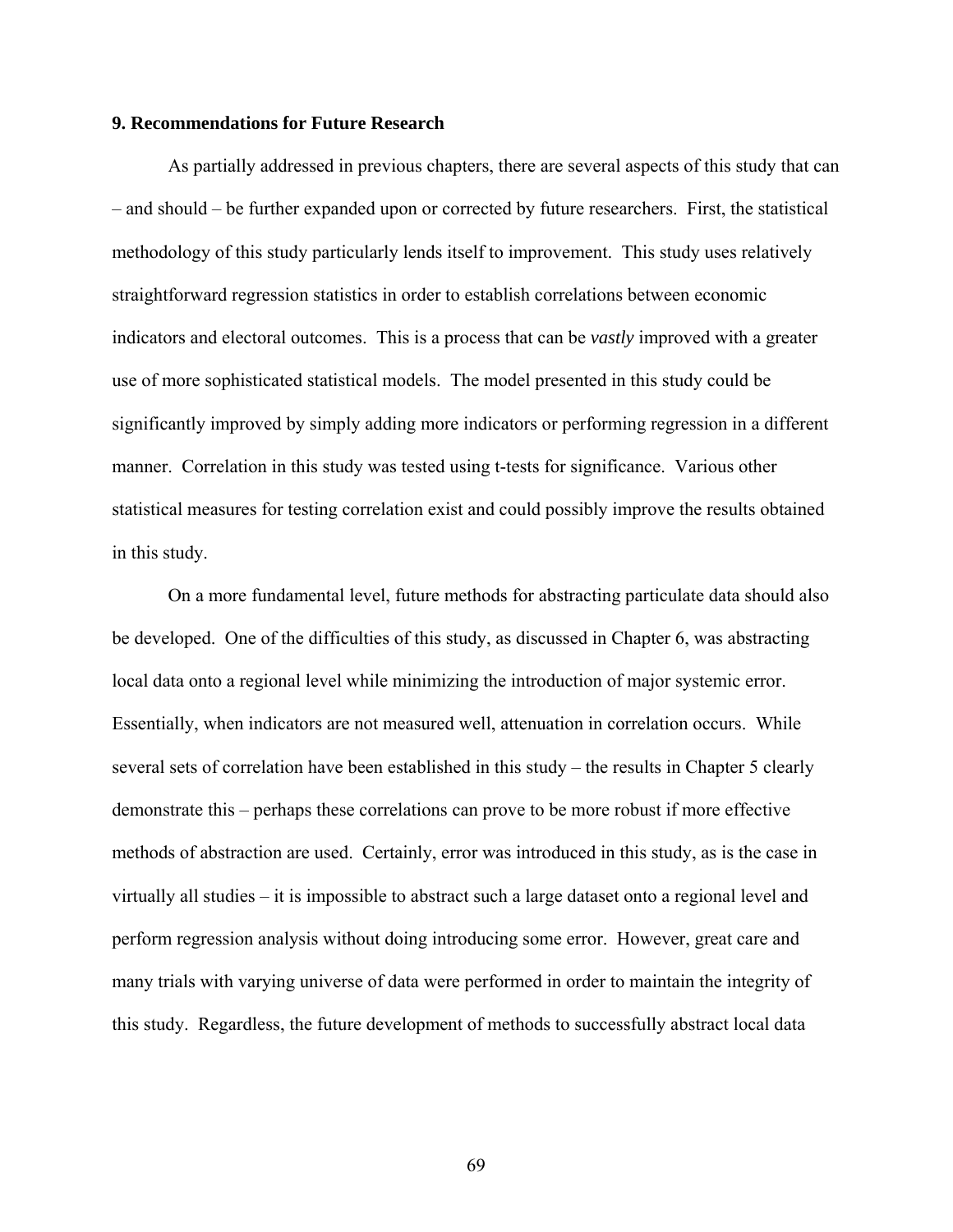while minimizing systemic error would greatly enhance the context and validity of correlations presented.

 Moreover, one of the most enjoyable aspects of performing such analysis was modeling this method of analysis from Kramer 1971. Several formative political scientists have furthered his analysis – each investigator adding his or her unique twist to the method of analysis – since the early 1970s. In fact, the latest study involving this line of research actually occurred as late as 2006. The fundamental refinement of this almost four-decade old model represents an evolution of knowledge – an evolution of how far political science has come from the simple level of qualitative analysis to something more rigorous. Kramer's work has inspired many political science researchers in subsequent years since the publication of his 1971 work. However, the pursuit has remained the same – an attempt to apply a quantitative, rigorous framework to the relationship between economics and politics. Future studies with a greater number of economic indicators, regional, social, and demographical trends *must* be performed in order to maintain progress within this line of study. Not only is this information useful on a practical level – understanding electoral outcomes given temporal changes in the economy is absolutely useful for those attempting to project the effects of economic changes – but it is also imperative on a essential level of why voters vote for the leaders that they do. Our society is predicated upon the promise that individual voters can exercise their rights to create fundamental change every four years – if anything, further research is required to simply expand our knowledge on this basic fact.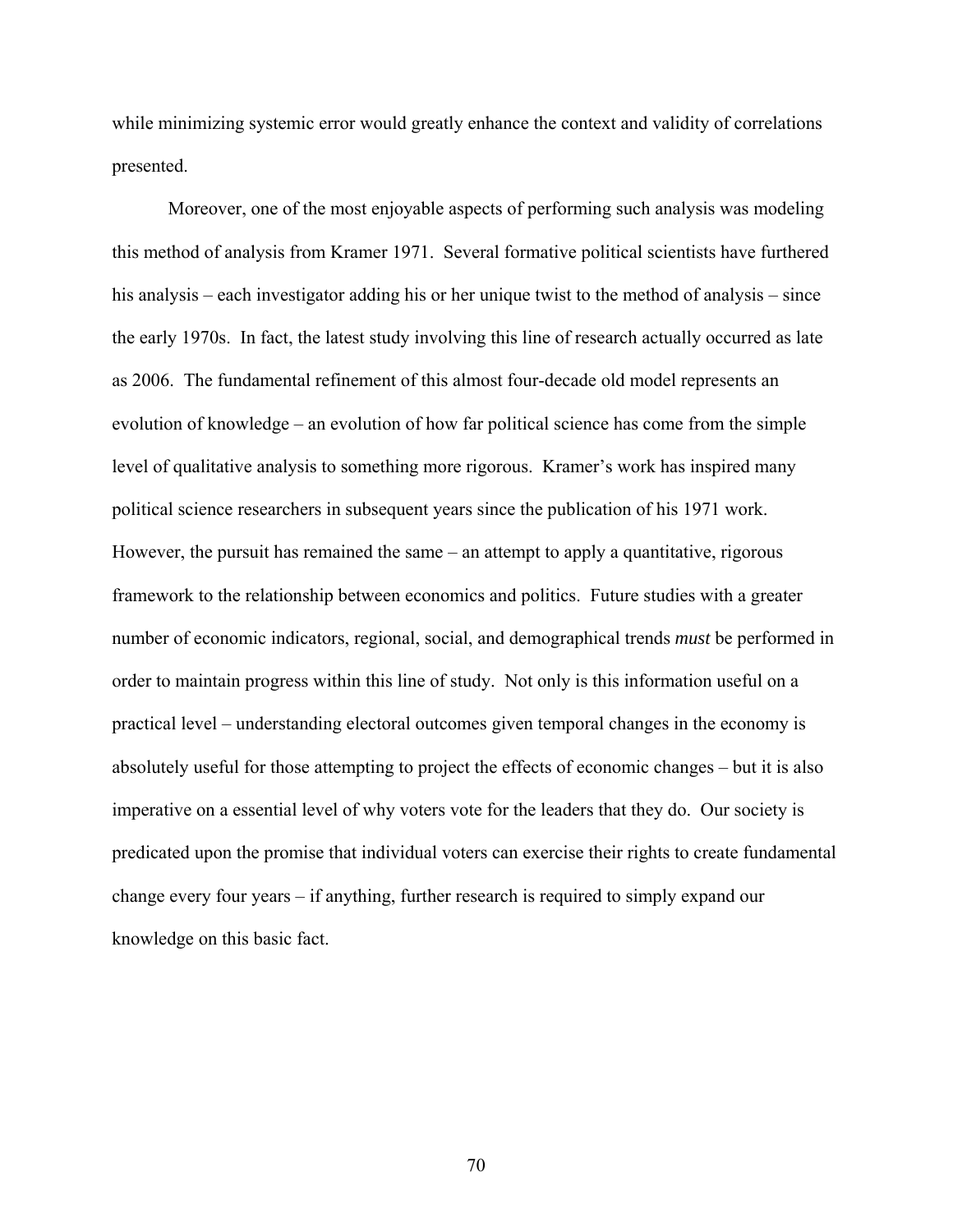## **10. Conclusion**

 Over the course of this study, a repeated emphasis on methodology, regional biases, and the importance of quantitative analysis has been stated. While certainly there are several significant externalities that must be accounted for, it is absolutely clear that there is a local correlation between economic indicators and electoral outcomes and there is also significant regional variation among various areas of the United States when evaluating this correlation. Such an assertion is significant due to the quantitative research performed on this subject to date – simply, prior to this study there has been a dearth of research on regional variability and local analysis when evaluating economic and political relationships.

 It is also imperative to note that there are significant correlation differences present among the three economic indicators evaluated – the data analysis performed in this study indicates that per capita income has the most robust correlation to electoral outcomes. Much as Kramer was able to demonstrate in his 1971 study, per capita income proves to have the strongest driver of electoral outcomes in this model – especially on a regional basis. In eight of the nine evaluated regions, per capita income had the strongest statistically significant correlation to the Democratic share of the Presidential vote in the time-series data used. Per this same analysis, the unemployment rate held the least amount of statistically correlative significance, and the average wage indicator studied varied from region to region.

 One of the strengths that regression analysis provides is an ability to have some sense of prospective, predictive capability. The analysis presented in this study clearly demonstrates that the models developed do, in fact, prove to have some level of accurate predictive power – the comparison of historical election results to predicted results outlines this relationship clearly. However, as with any quantitative study, the assumptions underlying this model must be clearly

71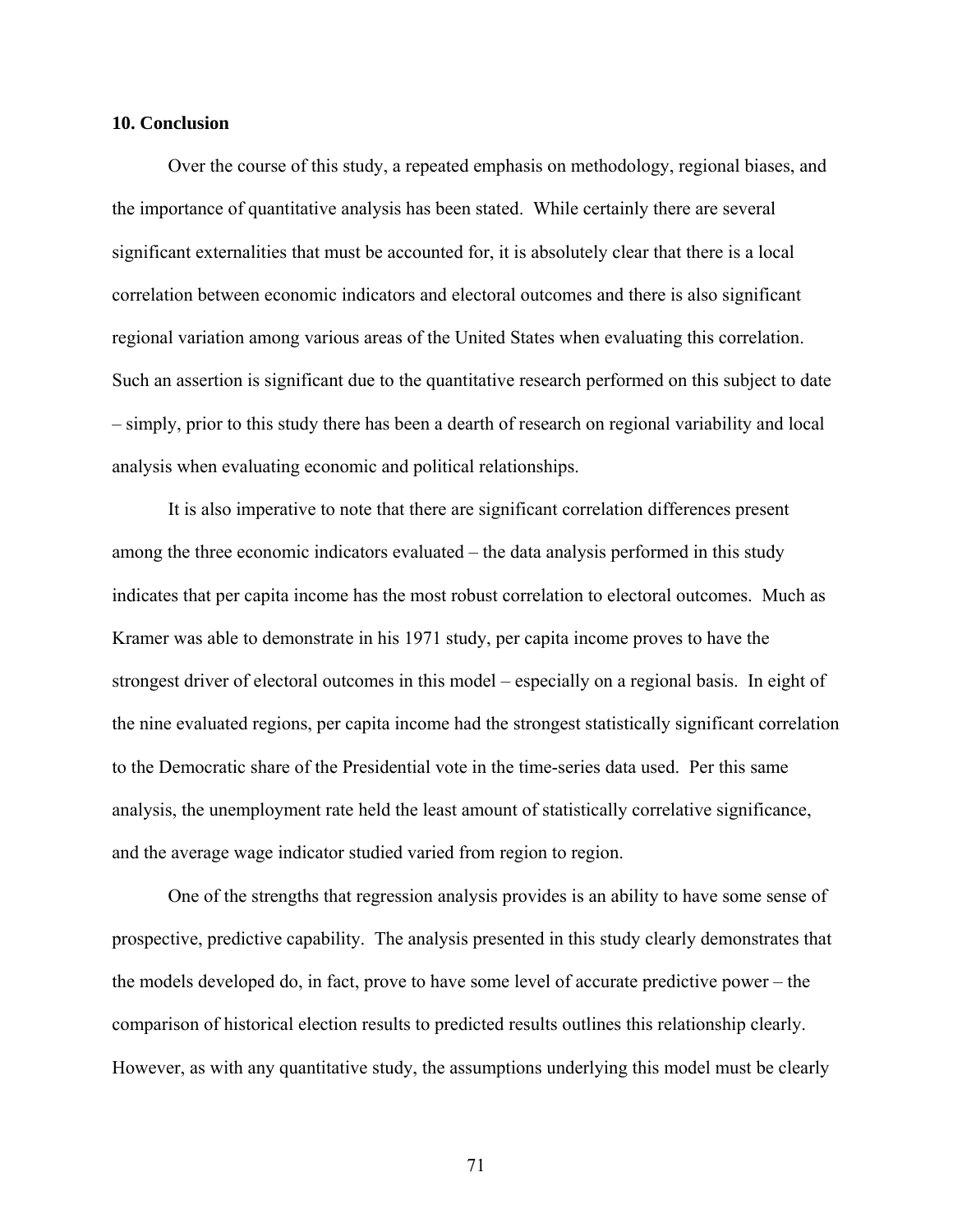recognized. Moreover, in order for any concrete predictive power to hold true, advanced statistics must be used to strengthen the models presented in this study. Clearly, several other indicators, measurements, and statistics can at one day be applied to this model to increase the accuracy of predictions.

 More generally, a major implicit conclusion of this study relates to the overarching initial sentiment addressed in the introduction of this presentation – broad voter choice. A driving principle of this study – as many in the political science research realm – was to better understand broad voter choice in elections. Essentially, this study hoped to shed some light on the question of why voters vote the way the do. What is absolutely clear after the analysis performed is that there is *some level* of rationale behind how voters make choices for an economically motivated voter. The introduction of incumbency – and the strong predictive power of voters voting *against* incumbents when economic downturns occur – robustly supports this point. This sentiment, coupled with the more specific regional conclusions that were identified, actually provide a significant framework for future analysis.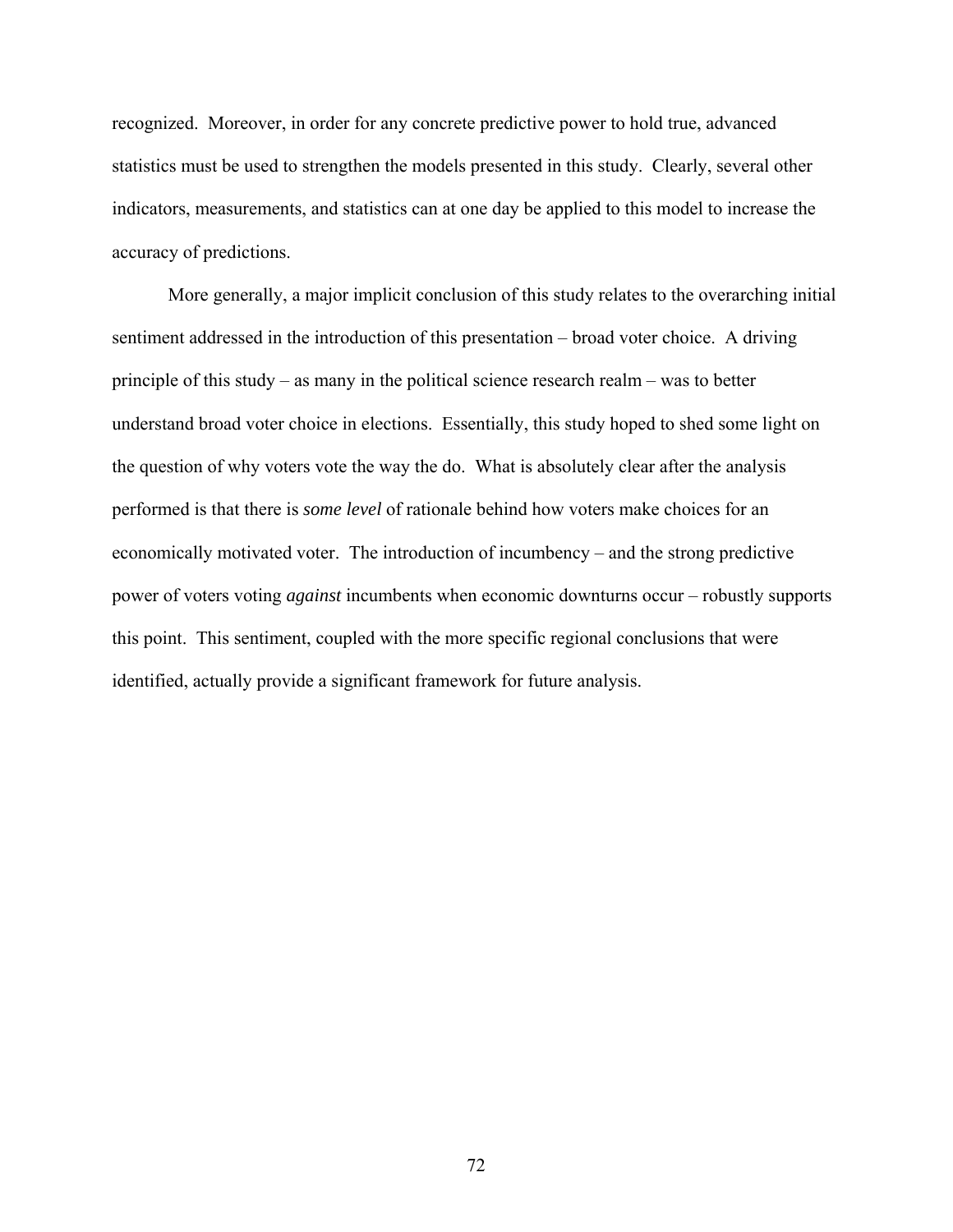## Literature Cited

- Ansolabehere, S., Rodden, J., Snyder, J. M. 2008. "The Strength of Issues: Using Multiple Measures to Gauge Preference Stability, Ideological Constraint, and Issue Voting." *The American Political Science Review* 102(2): 215-232.
- Bloom, Howard S., and H. Douglas Price. 1975. "Voter Response to Short-Run Economic Conditions: The Asymmetric Effect of Prosperity and Recession." *The American Political Science Review* 69(4): 1240-1254.
- Cukierman, Alex and Francesco Lippi. 1999. " Central bank independence, centralization of wage bargaining, inflation and unemployment: Theory and some evidence." *European Economic Review* 43: 1395-1434.
- Kiewiet, D.R., and D. Rivers. 1984. "A retrospective on retrospective voting." *Political Behavior* 6(4): 369–393.
- Kiewiet, Roderick D., and Michael Udell. 1998. "Twenty-Five Years After Kramer: An Assessment of Economic Retrospective Voting Based Upon Improved Estimates of Income and Unemployment." *Economics and Politics* 10(3): 219-248.
- Klorman, R. 1978. "Trend in personal finances and the vote." *Public Opinion Quarterly* 42(1): 31-48.
- Kramer, G.H. 1971. "Short-term fluctuations in US voting behavior, 1896-1964." *The American Political Science Review* 65(1): 131–143.
- Kramer, Gerald H., and Alvin K Klevorick. 1974. "Existence of a "Local" Co-operative Equilibrium in a Class of Voting Games." *Review Literature And Arts Of The Americas* 41(4): 539-547.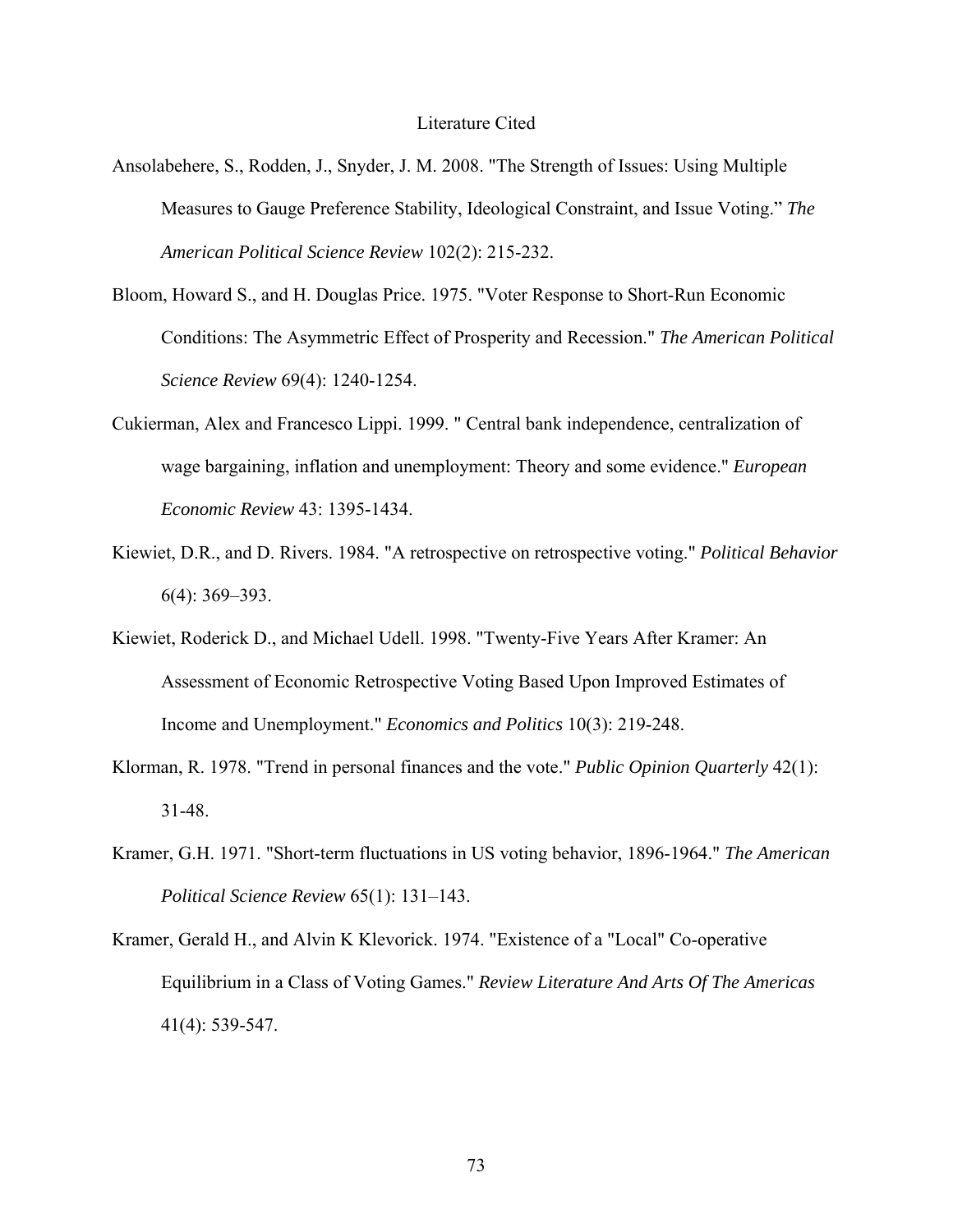- Markus, Gregory B. 1988. "The Impact of Personal and National Economic Conditions on the Presidential Vote: A Pooled Cross-Sectional Analysis." *American Journal of Political Science* 32(1): 137-154.
- Monroe, K. R. 1979. "Econometric Analyses of Electoral Behavior: A Critical Review." *Political Behavior* 1(2): 137-173.
- Piereson, J. E. 1977." District economic conditions and congressional elections." In *Paper Presented at Annual Meeting of the Midwest Political Science Association*, Chicago.
- Pollard, W. 1978." Effects of economic conditions on elections a study controlling for political variables." In *Paper presented at the Meetings of the Public Choice Society*, New Orleans.
- Radcliff, Benjamin. 1988. "Solving a Puzzle: Aggregate Analysis and Economic Voting Revisited." *The Journal of Politics* 50(2): 440-455.
- Stigler, George J. 1973. "General Economic Conditions and National Elections." *The American Economic Review* 63(2): 160-167.
- Wides, J. W. 1976. "Self-perceived economic change and political orientations: a preliminary exploration." *American Politics Quarterly* 4(October): 395-411.

Yoon, David Hyung-Jin. 2006. "Political Self-Interest and the Economic Vote."